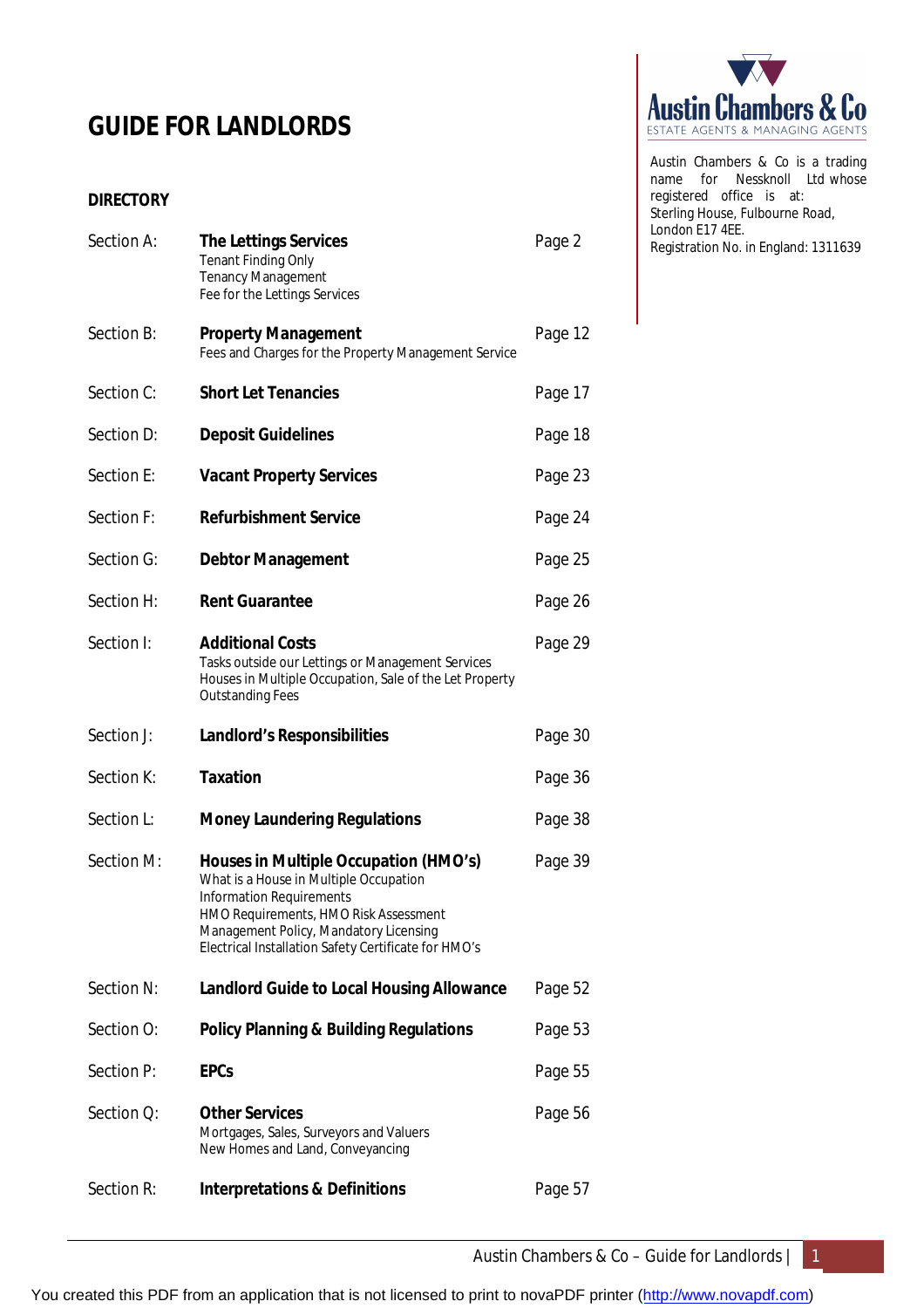# **SECTION A: THE LETTINGS SERVICES**

We have two types of Lettings Services, "Tenant Finding Only" and "Tenancy Management." Our Lettings Services specifically do not include any activities as detailed under any other section in this document.

# **TENANT FINDING ONLY**

This service ends when the negotiations are completed for the Tenant we have introduced to take occupation of the property. Our fees (or parts of) are due and payable upon the completion of each stage of service listed below. All obligations for the handover of keys and Management of the Tenancy including the tenant taking up occupation of the property will be the responsibility of the Landlord. The obligation to arrange the inventory, check in and checkout (should one be required) will also be the responsibility of the Landlord. Austin Chamber & Co can arrange this for the Landlord subject to the appropriate fee being paid.

# **1. Market Appraisal**

 A visit to the property and a discussion, which includes a market appraisal, advice and information on letting and related services.

# **2. Marketing & Advertising**

- Advertising the availability of the property, from time to time, through whichever means in our opinion are appropriate.
- Erecting a "To Let" board.
- Automatic entry on to our website and other property portals.
- Please note that from time to time we may use external and internal pictures of properties we have let in general marketing campaigns stating the rental level achieved

# **3. Tenants**

• Finding and introducing a Tenant.

# **4. Your Information and Other Services**

We will use the information we collect from you to carry out our work and our obligations under this agreement and any relevant legal obligation; as well as for statistical, administration and marketing purposes. We will disclose the information to our service providers and agents for these purposes.

We will offer a full range of services to you, potential tenants and actual tenants including estate agency, financial services, and conveyancing services from which we may get commission orfees.

# **5. Negotiation**

- Negotiating an acceptable rent for the Tenancy period, being the length of the term.
- Negotiating special terms or pre-Tenancy conditions in the Tenancy Agreement.

# **6. Communications & Instructions**

Where to contact us:

- Until the property is tenanted all communications will be to and from the appropriate Letting Agent dealing with the marketing and negotiations.
- Once a Tenancy has started communication will initially be to our Residential Lettings Department, Austin Chambers & Co, 191 Woodhouse Road, London N12 9AY
- E-mail: [lettings@austinchambers.co.uk](mailto:lettings@austinchambers.co.uk)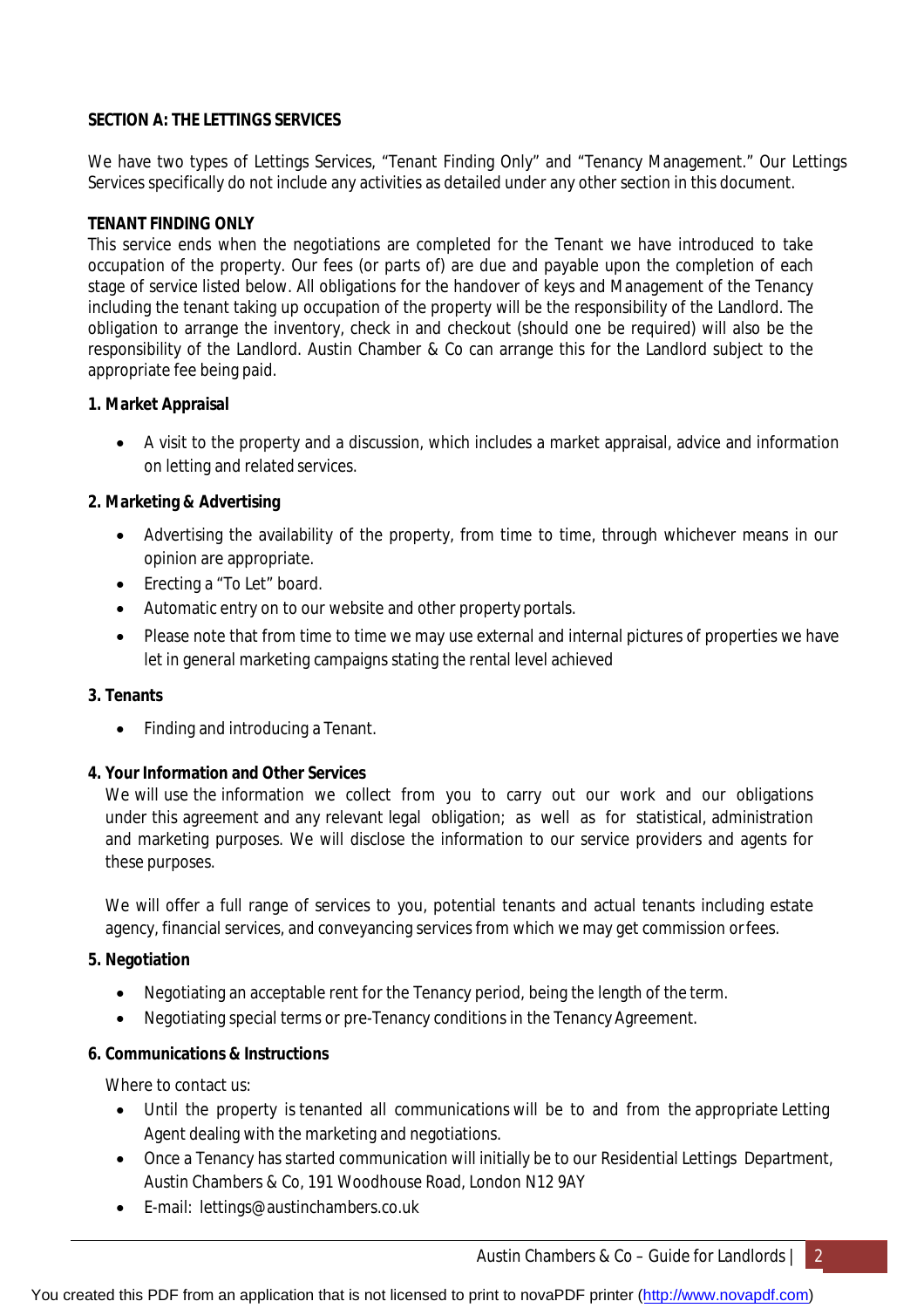- Subsequent communications will be from the Residential Lettings Department support team or staff member and all responses should be directed back to the relevant department and not to your Lettings Agent.
- Whilst we are acting as your Agent we will communicate with you primarily by e-mail. We will regard any correspondence to or from you which is in writing, by letter or by e-mail as being binding correspondence.
- We will accept instructions from you as being binding instructions if they are received in writing, by Letter or by e-mail. We will only accept oral instructions when they are followed up in writing.

# **7. Sole Agency**

- The Landlord agrees to appoint us as Sole Agents for an agreed period from the date of our instruction, and thereafter until terminated by either party giving two weeks' written notice.
- While we are the sole agent of the property the landlord will be liable to pay remuneration to us, in addition to any other costs or charges, as agreed, if at any time unconditional contracts for the letting of the property are executed:
	- o With a tenant introduced by us during the period of sole agency;
	- o With a tenant with whom we have held negotiations during the period of sole agency;
	- o With a tenant introduced by another agent during the period of sole agency.

# **8. Deposit Holding**

Where we have been instructed on a Tenant- Find Only basis the Landlord is responsible for ensuring that the Tenant is notified of the deposit protection within 30 days of the start of the tenancy, and within 30 days of each and every renewal or extension of the fixed term tenancy. This includes the provision to the Tenant of the Deposit Protection certificate where applicable plus the Prescribed Information and information booklet for the relevant deposit protection scheme. The Landlord is responsible for ensuring that the deposit is protected for the duration of the tenancy including re-protection on all renewals and extensions of the original term and that the Tenant receives notification of this. The above applies where the Landlord holds the deposit and where Austin Chambers & Co hold the deposit as Stakeholder.

# **TENANCY MANAGEMENT**

The Tenancy Management Service and the fees payable continue for a tenant(s) we have introduced throughout the entire original period of the Tenancy Agreement and any renewal of it or for its extension by any form of periodic tenancy (this therefore includes but is not limited to any period when the tenant we have introduced remains in residence).

Property Management is an additional separate service (detailed below in Section B).

The Tenancy Management Service includes all of the services and conditions as detailed in Tenant Finding Only plus:-

# **1. Consideration of References**

- Our Referencing Service is carried out by an independent and external company who provide a Reference Report. The report includes a Credit Check score and as appropriate, references from an employer or an accountant, a previous landlord or a personal reference.
- Appropriate references are taken for company lets including reviewing the company's trading position, the last set of filed accounts and, if required, a trading reference. These will be presented to the Landlord so that the Landlord can decide if the profile of the applicant(s) meets the Landlord's requirements.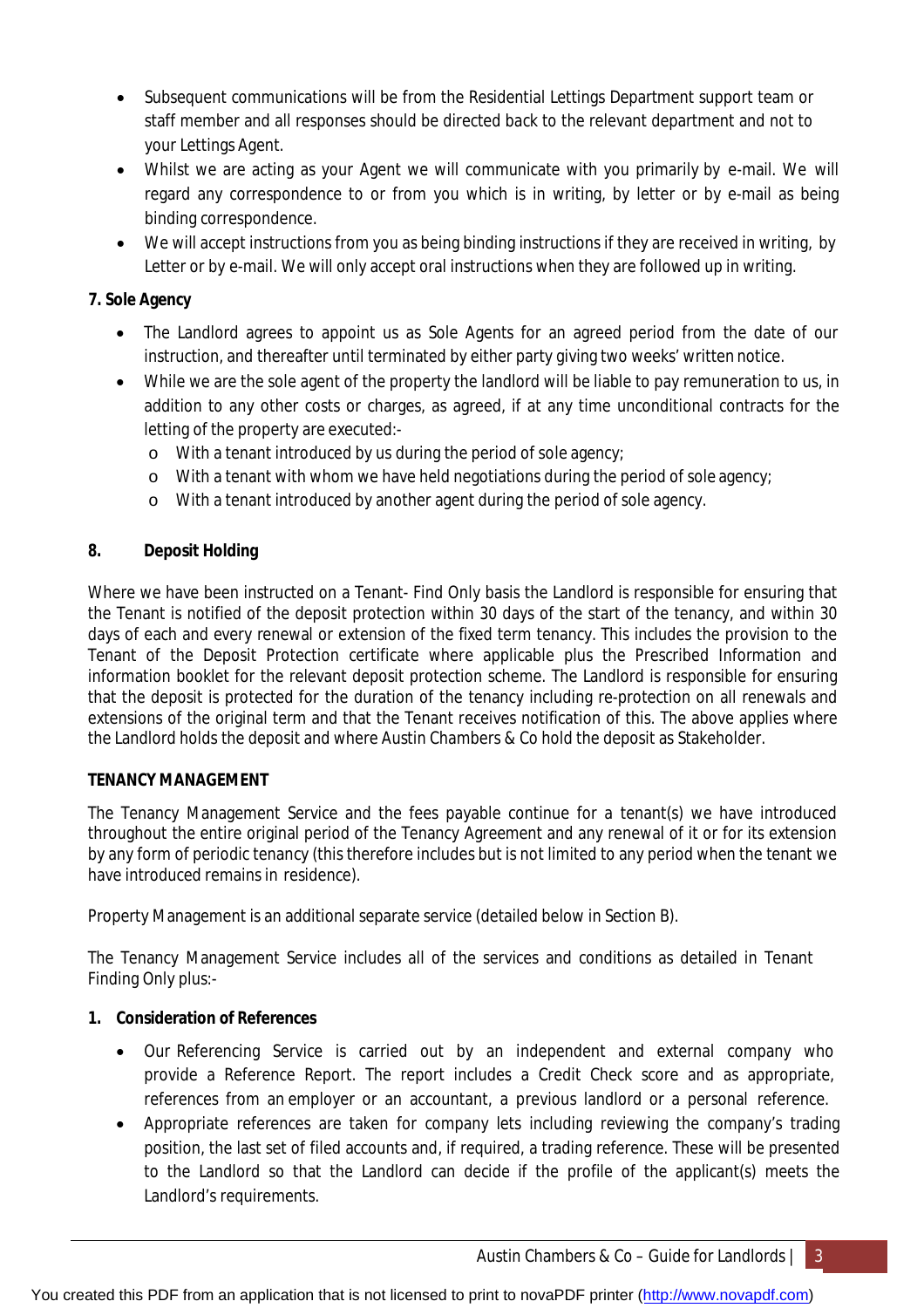- If the landlord elects for our full Tenancy Management, Property Management and standard referencing service, our Rent Guarantee Scheme as detailed in Section H may be available.
- The Rent Guarantee Scheme is subject to the other terms and conditions set out in SectionH.

# **2. Legal Formalities**

- Drafting the Tenancy Agreement.
- Executing and exchanging the Tenancy documents. **NOTE:** For key release purposes we only recognise monies as Cleared Funds as indicated in sub section 5 below.
- Abiding by the rules of the Independent Housing Ombudsman Scheme and the Tenancy Deposit Scheme and agreeing with any dispute resolution made by the Ombudsman and indemnifying Austin Chamber & Co for any outstanding monies or costs resulting from that decision.

Please note that a documentation fee applies for this part of the service as detailed in the Lettings Terms of Business.

# **3. Inventories & Schedules of Condition and Check-In**

- Where selected when signing the Terms of Business, arranging the preparation on your behalf of a professional Inventory by an Independent InventoryCompany
- Arranging Tenant Check-in.

# **4. Utilities, Council Tax and Water Supply**

When the property is let gas and electricity will be provided, or will be in the process of being provided by Spark Energy Supply Limited ("Spark Energy") and will be transferred into the Tenant's name. However this will not prevent the Landlord or Tenant from changing to a different provider if desired.

The Landlord agrees that the letting agent may pass the Landlord's name and contact details to Spark Energy at the point of instruction to let the property for the purposes of:

- Registering the gas and electricity meters at the property in the Landlord name with Spark Energy, providing gas and electricity to the Landlord and administering the Landlord's account with Spark Energy;
- Registering the Landlord with the relevant local authority for the payment of council tax; and
- Registering the Landlord with the incumbent water supplier to the property. The water supplier may contact the Tenant in order to provide further information about its services and products and include an agreement with the Tenant for those services andproducts.

Spark Energy will use the Landlord's details only for the purposes set out above and not in any other way. Spark Energy will comply with its obligations as a data controller in the Data Protection Act 1998 and will handle Landlord's data in the manner set out in Spark Energy's standard terms and conditions and/or privacy notice. Tariffs are available at [www.sparkenergy.co.uk/welcome.](http://www.sparkenergy.co.uk/welcome.) If the Landlord has any questions regarding details or use of the Landlord's data held by Spark Energy, the Landlord may contact: Spark Energy at Ettrick Riverside, Dunsdale Road, Selkirk, TD7 5EB or [partners@sparkenergy.co.uk](mailto:partners@sparkenergy.co.uk) or 0345 034 7474.

You created this PDF from an application that is not licensed to print to novaPDF printer ([http://www.novapdf.com\)](http://www.novapdf.com/)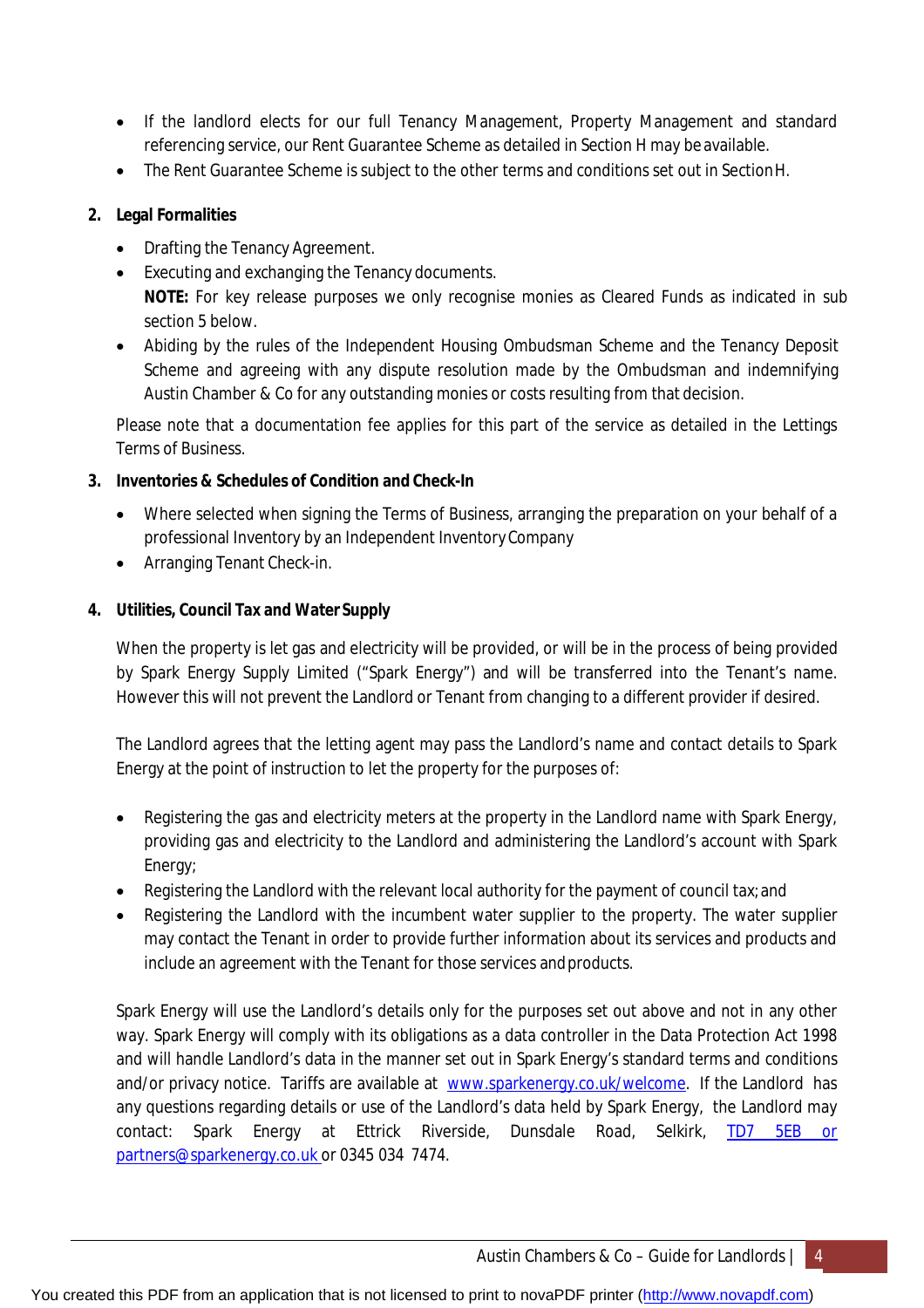Where Landlords instructs Austin Chamber & Co not to utilise the services of Spark it will be the Landlord's sole responsibility to advise the Utility Companies, Local Authority for Council Tax and Water Company of a change of occupier at the beginning and end of any tenancy where Austin Chambers & Co's services are used.

# **5. Receiving Initial Monies**

- Receiving Monies
- Receiving settlement of the initial account.
- Collecting and holding the Tenant's deposit as Stakeholder.
- Deposit disbursal will be in accordance with our standard procedures and those of the Tenancy Deposit Scheme, unless otherwise agreed.

# Note: Cleared Funds

The banking system has a number of safe guards in place to ensure that the intentions of payers of monies are properly met. These include the ability of the banks to "claw back" monies credited to an account within certain timeframes known as Clearance Periods. Only after the Clearance Period has passed can the monies credited to an account be said to be "cleared funds". Our policy set out below can result in, in certain special circumstances, a "claw back" of monies after we have accounted to a client for the monies.

Clearance Periods:

| Cheque/s:                          | 6 working days from date of banking |
|------------------------------------|-------------------------------------|
| Credit Cards:                      | 4 working days                      |
| Debit Cards:                       | 4 working days                      |
| <b>BACS transfers:</b>             | 3 working days                      |
| CHAPS/EFT/Faster Payment transfer: | Same day                            |

# Initial Monies in Escrow

Any initial monies paid to The Austin Chamber & Co (including those intended to be used for rent and deposit) must be paid in cleared funds to us at the time of signing the Tenancy Agreement. These monies (less any payments for documentation fees due to Austin Chambers & Co, which shall be immediately released to Austin Chambers & Co) will be held in escrow in a client account to the order of the prospective Tenant.

You accept a Tenancy is created at the point the Tenancy Agreement is completed (being the point at which the Tenancy Agreement has been exchanged and you, the landlord, or we have completed the checks required by the Immigration Act 2014 and verified that each Prospective Tenant has a "Right To Rent" in the UK). Immediately a Tenancy is exchanged, these monies will be used as rent and deposit (as appropriate). If the Tenancy Agreement does not then complete then the monies will be returned to the prospective Tenant, less any administration and Commitment fees.

# **6. Rent Processing**

- If requested, issuing demands before the rent due dates.
- Issuing reminders.
- Notifying Landlords when rent is more than 7 days overdue so that Landlords can take appropriate steps to recover monies due.

You created this PDF from an application that is not licensed to print to novaPDF printer ([http://www.novapdf.com\)](http://www.novapdf.com/)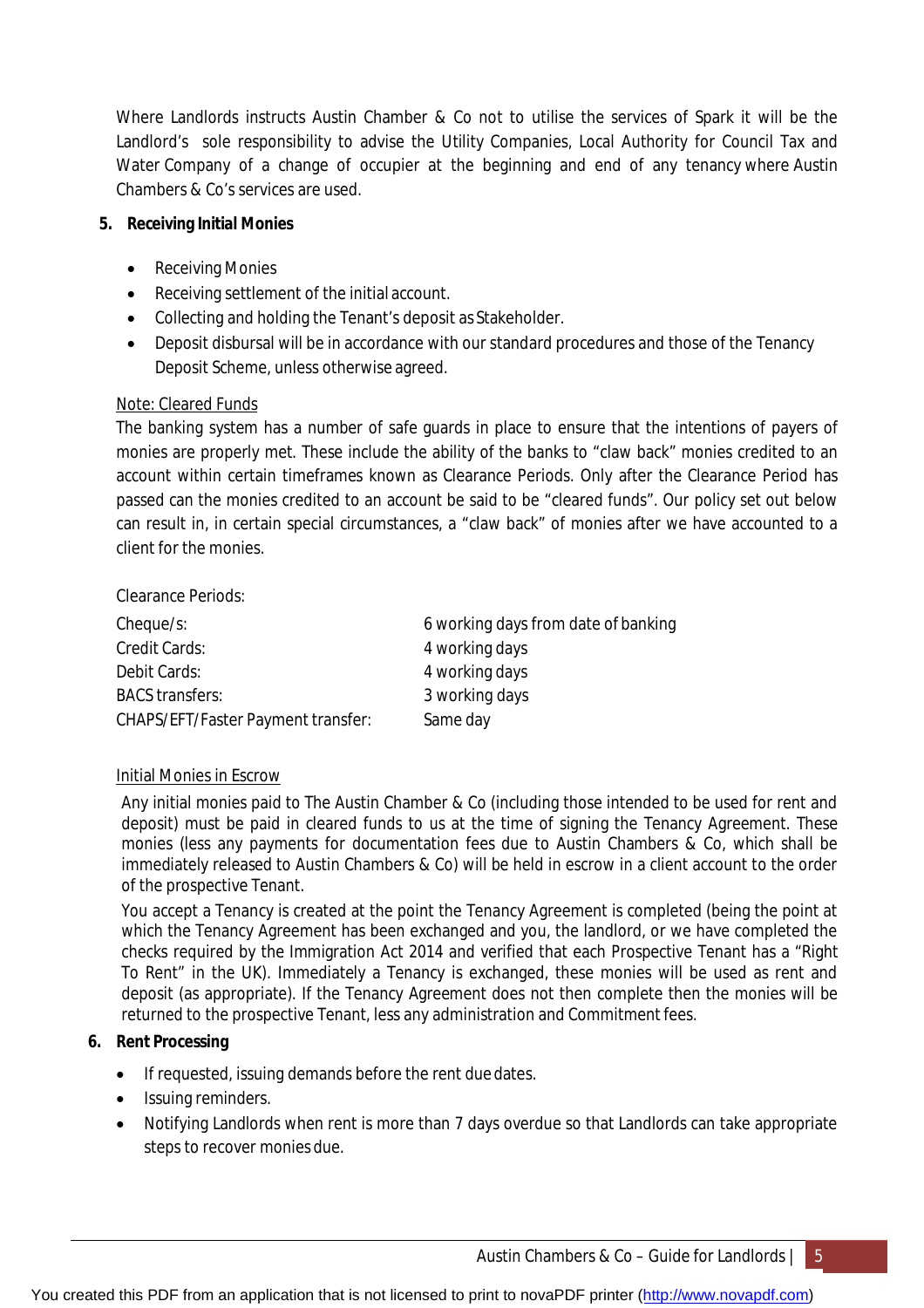# **7. Prompt Accounting**

- We will remit funds to the Landlord within 3 working days of them being allocated to the Landlord's account subject to reserve funds being available (please note for funds received by personal cheque the period is 6 working days).
- All Statements of rent received and associated transactions will be sent to you via a secure e-mail address, unless you instruct us otherwise.
- You must set your e-mail address to a secure setting to enable this tohappen.
- All Remittance Notifications can be sent by text message to a mobile phone, unless you instruct us otherwise.
- In the case of joint Landlords we will communicate with one party at one contact point and it will be the responsibility of the nominated Landlord to keep other Landlordsinformed.
- The Anti Money Laundering Legislation and HMRC rules state that we must only remit to the parties who are named as Landlords on the Tenancy Agreement.

# **8. Renewals, Extensions & Re-Lets**

 We will review and negotiate, on the Landlord's behalf; the rent, deposit, special terms and length of a new, renewed or extended Tenancy.

# **9. Section 21 notices (The right to obtain possession of a Landlordsproperty)**

In order for a Landlord to have the right to commence possession procedures against their tenant a 'section 21' notice must have been served upon the tenant.

In order to preserve a Landlords right to commence possession procedures at the earliest opportunity (should this be necessary) we will:

- Serve a Section 21 notice on the Tenants should the renewal documents not have been exchanged 70 (seventy) days before the end date of the tenancy.
- Serve a Section 21 notice to the Tenants if either party has indicated they do not wish torenew.
- NOTE: from 1 October 2015, notice can no longer be given to tenants in the first 4 months of a new Assured Shorthold Tenancy (Deregulation Act 2015).
- NOTE: from 1 October 2015, notices must now be enforced within 4 months of the date specified in the notice as the date the tenants are required to vacate.

This notice does not preclude the Tenancy subsequently formally or informally being renewed. Where served it does act a 'insurance policy' to ensure the landlord can take action to gain possession in the Courts where for whatever reason the landlord has decided possession is required and the Tenant refuses to leave.

It should be noted that to secure local authority housing a tenant needs to have been served with an eviction order. If tenants have voluntarily made themselves homeless the local authority are not required to provide them with accommodation.

# Retaliatory evictions

The Deregulation Act 2015 provides tenants with protection from eviction where they complain to a landlord about the condition of their property. In respect of all tenancy starting on or after 1 October 2015 (and for all tenancies from 1st October 2018):

- where a tenant complains in writing to the landlord regarding the condition of the property (this includes the common parts of a shared building that affect the tenant's enjoyment of the property or which they are entitled to use and for which the Landlord holds a controllinginterest);
- the landlord does not, within 14 days, provide an adequate response to the complaint being a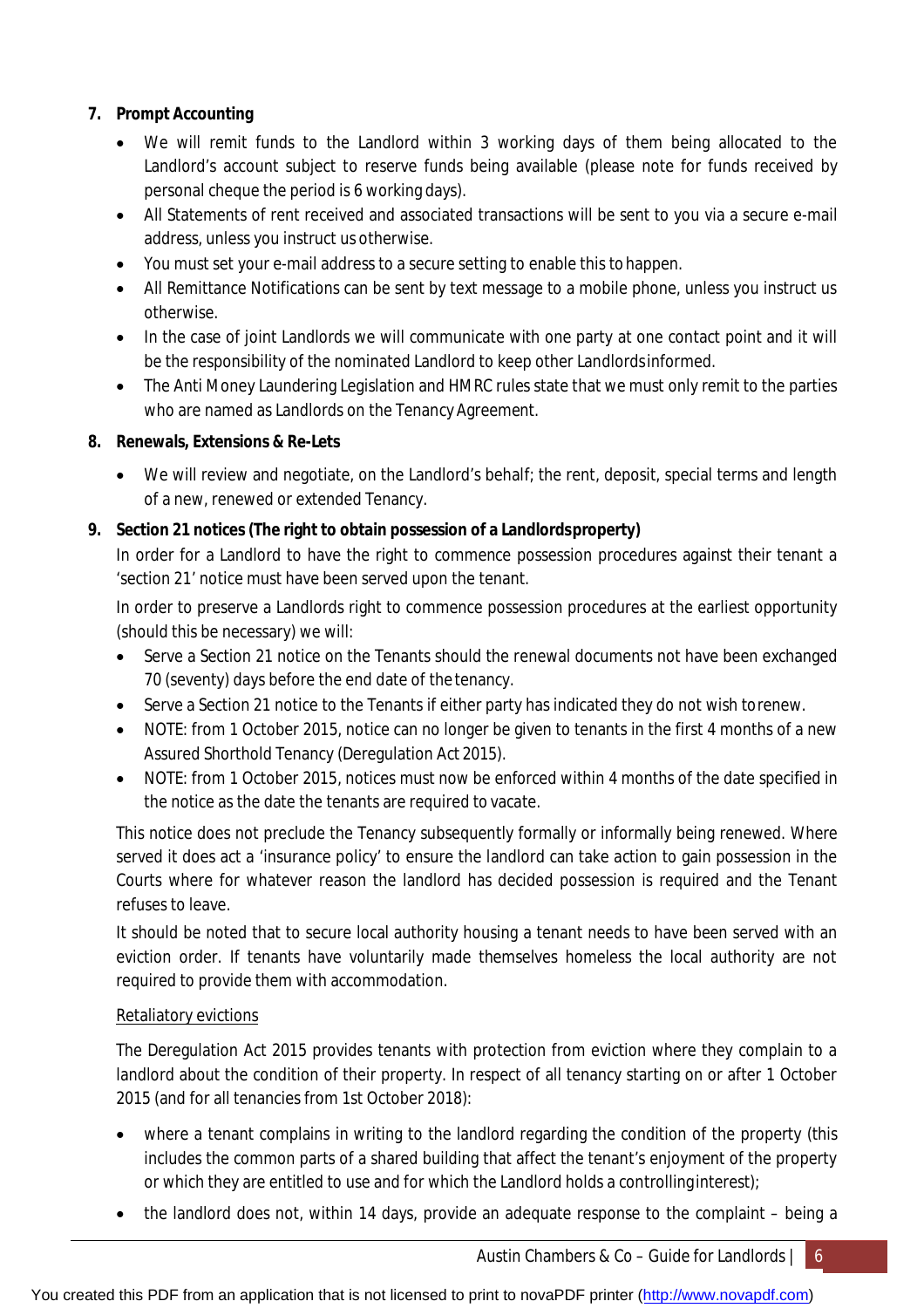response that:

- o provides a description of the action that the landlord proposes to take to address the complaint, and
- o sets out a reasonable timescale within which that action will be taken;
- the tenant has complained to the relevant local housing authority about the same, or substantially the same, subject matter as the complaint to the landlord;and
- the relevant local housing authority serves a relevant notice in relation to the dwelling-house in response to the complaint,

a section 21 notice may not be given, or will be invalid, for six months after the tenant has complained beginning with the day of service of a relevant notice by the local housing authority.

A "relevant notice" is an improvement notice served under the Housing Act 2004 (relating to category 1 or 2 hazards) or an emergency remedial action notice served under that act.

Local authority determine what is a Category 1 or 2 hazard based on the tenant and property. In general terms, Category 1 hazards represent an immediate threat to the health or safety of a tenant such as the property not having adequate heating. Category 2 hazards signify less urgent threats to the health or safety of a tenant.

# **10. Vacation Arrangements**

- Serving the appropriate notices to terminate the fixed term of an Assured Shorthold Tenancy.
- Arranging Inventory Check-out.
- Dispersing the deposit as agreed between the parties in accordance with our standard procedures and the Tenancy Deposit Scheme (TDS).

# **11. Safety Checks**

- We will arrange Gas Safety, Portable Appliance and Electrical Installation Safety Certificate for each new let and re-let.
- If we are not asked to arrange any or all of the above, Landlords must supply and keep us supplied with current certificates.
- We will require a valid replacement certificate no later than 48 business hours prior to the expiry of the current certificate. Should we not be in possession of a replacement certificate, including from British Gas, we will act under Agent of Necessity and order a replacement via our Approved Contractors. In the event that the landlord arranges the certificate directly and has provided contact details for their preferred contractor we will attempt to place the order with them. If they are unresponsive or unavailable we will proceed with booking our Approved Contractors without reference.
- Please see Section J: Landlord Responsibilities relating to Legionella, Smoke Alarms and Carbon Monoxide Detectors. We can arrange risk assessments, installations of alarms or detectors and/or tests to be carried out on your behalf via our approvedsupplier.

# **12. Agent of Necessity**

 If the Landlord is unavailable, or if after reasonable enquiry we are unable to contact the Landlord, we reserve the right to arrange works without notice to ensure that the property meets statutory requirements and Health and Safety regulations and complies with best practice. If we are required to act as Agent of Necessity, the Landlord undertakes to fully reimburse us upon demand for all costs so incurred.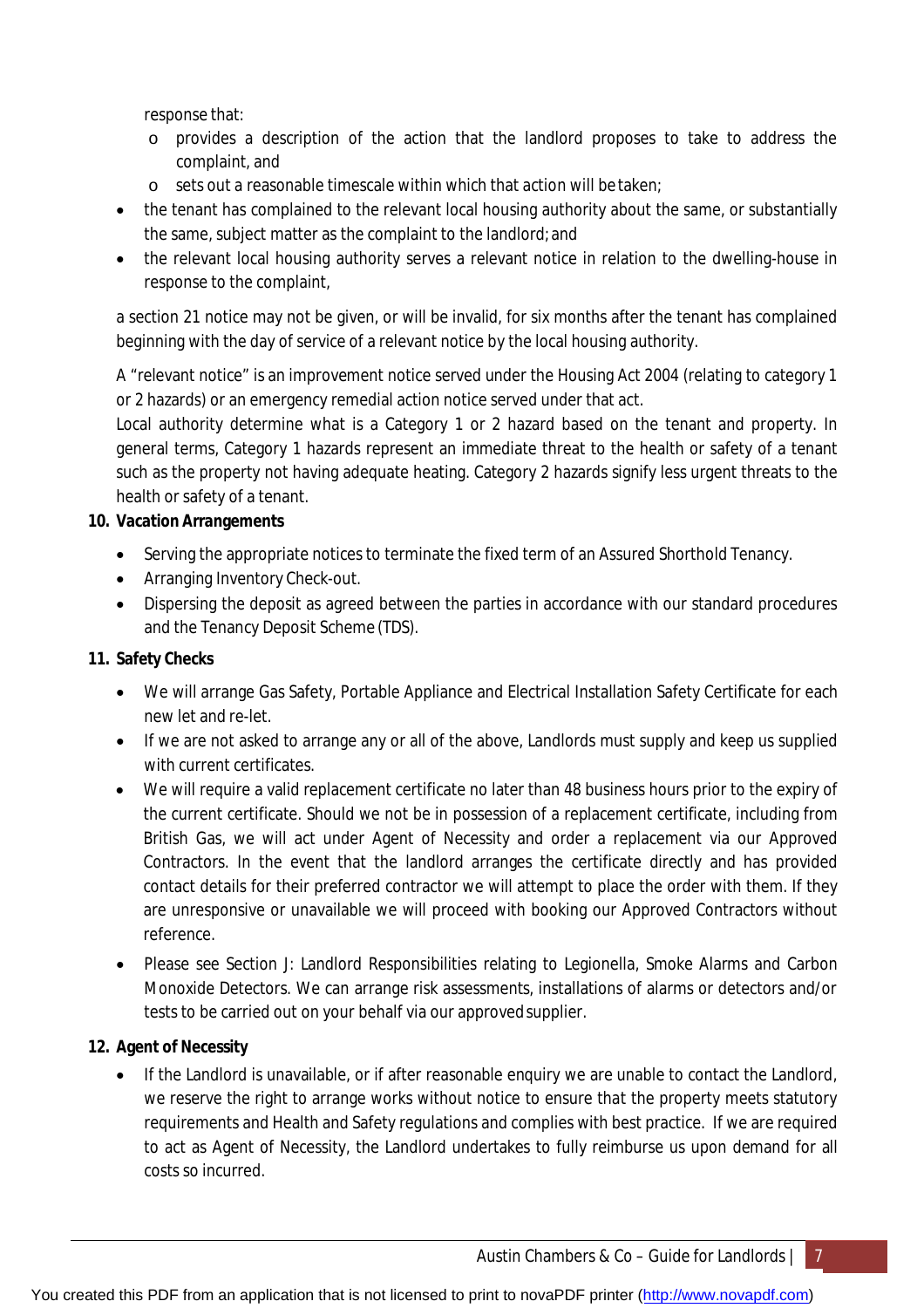• Please note that in the case of emergency repairs we cannot guarantee to instruct any of the Landlord's preferred contractors.

# **13. Refund of Fees**

• No refunds are payable where the term of the Tenancy Agreement ends before the end date specified in the Tenancy Agreement, whether as a result of an early termination by the agreement of the parties or one party serving a proper notice under a break clause (save where expressly agreed in writing). Where the term of the Tenancy Agreement ends before the end date specified in the Tenancy Agreement, and you instruct us to re-let the Property and new fees are paid for the letting and/or property management, the amount of the original fee that is "duplicated" will be credited to your account with us.

# **14. Debtor Management Service**

For our Debtor Management Service, please see Section G.

# **15. Rent Guarantee Scheme**

The scheme is only available to clients where Austin Chamber & Co collect the rent on a monthly basis (please note minimum fee percentages apply).

The scheme is described in Section H of this document.

# **16. E-Services**

We want to keep all our clients informed of key events throughout the marketing, letting and management of their properties. For more information please visit [www.austinchambers.co.uk](http://www.austinchambers.co.uk)

# **17. Right To Rent: Immigration Act 2014**

Landlords, or agents appointed on their behalf, must check that a tenant or lodger can legally rent in their residential property in England if a tenancy starts on or after 1 February 2016.

# The Required Checks

Landlords, or agents appointed on their behalf, must:

- check which adults will live at the property as their only or main home we will assume that it will be a tenant's only or main home unless appropriate and acceptable evidence that complies with the law is provided that demonstrates otherwise
- $\bullet$  see the original documents that allow the applicant to live in the UK;
- check that the documents are genuine and belong to the applicant, with the applicant present; and
- make and keep copies of the documents and record the date the check was made.

# Which original documents are acceptable?

There are different categories of acceptable documents

- List A Groups 1 and 2: non time-limited documents.
- List B time-limited documents.

The documents that make up this list can be found in the Home Office Code of Practice: [www.gov.uk/government/publications/right-to-rent-landlords-code-of-practice](http://www.gov.uk/government/publications/right-to-rent-landlords-code-of-practice)

For the avoidance of doubt, if you provide a time-limited document that expires before the start date of the tenancy for which you are applying it will not be acceptable.

# Further checks

If an applicant's permission to stay in the UK is time limited (for example, their visa expires during the tenancy), landlords, or agents appointed on their behalf, must make a further check on that person to make sure they can still stay in the UK. This further check must be made within 28 days before:

- $\bullet$  the expiry date of the tenant's right to stay in the UK; or
- 12 months after your previous check, whichever is the later.

Austin Chambers & Co – Guide for Landlords  $\begin{bmatrix} 8 \end{bmatrix}$ 

You created this PDF from an application that is not licensed to print to novaPDF printer ([http://www.novapdf.com\)](http://www.novapdf.com/)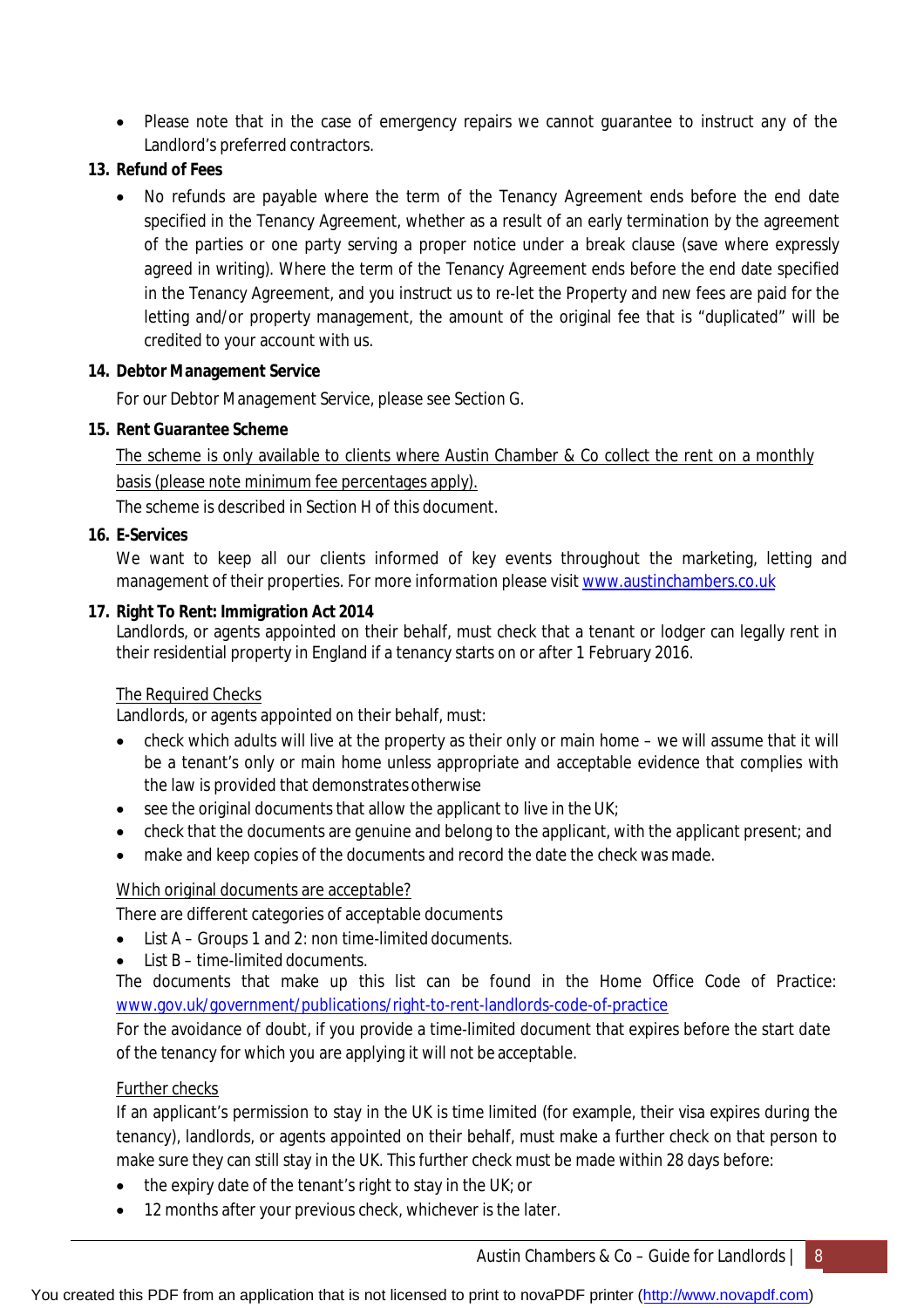No further check is required if an applicant does not have any time restrictions on their right to stay in the UK.

For the avoidance of doubt, if a landlord, or agent appointed on their behalf:

- conducts a further check and discovers that the applicant no longer has a "Right To Rent" in the UK; or
- seeks to conduct a further check and the applicant does not provide the relevant original documents required to conduct the check; or
- seeks to conduct a further check and the applicant does not provide the relevant original documents required to conduct the check but the applicant claims to have an ongoing application or appeal with the Home Office to vary or extend their leave in the UK, or that their documents are with the Home Office, the landlord, or agent appointed on their behalf, must request a right to rent check from the Landlords Checking Service and if the Landlords Checking Service informs the landlord, or their agent, that the applicant no longer has a right to rent, by way of a "no" response, The landlord, or agent appointed on their behalf, must make a report to the Home Office.

# Where an Applicant fails to provide Right to Rent documents

If an applicant has returned a signed copy of their Tenancy Agreement to us and fails to enable the landlord or us to undertake the checks required by the Immigration Act 2014 and verify that each applicant has a "Right To Rent" in the UK before the tenancy start date set out in the signed Tenancy Agreement, the Tenancy Agreement will not complete (meaning that it will never, unless expressly agreed by the landlord, come into force) and shall be treated as null and void, and the applicant will be held responsible for meeting the landlord's costs as if an early termination of the Tenancy Agreement occurred on the start date of the signed Tenancy Agreement ("Landlord's Costs").

The Landlord's Costs shall take the form of an additional Commitment Fee due from the applicant and will seek to deduct such fee from any monies paid to us by the applicant(s) prior to the tenancy start date with the remaining balance being returned to the applicant(s) on the basis that the Tenancy Agreement cannot proceed.

The Landlord's Costs include the following:

- the equivalent of all rent in respect of the relevant property until a replacement tenant is found that is acceptable to the landlord;
- the equivalent of our fees for acting for the landlord to find a new Tenant, which shall, in these circumstances, be three weeks' rent (plus VAT);
- £160.00 inc VAT towards the landlord's administration costs of setting up the new Tenancy;
- The cost for a new inventory to be created (this cost varies with different Inventory Clerks and should be clarified with the negotiator you are dealingwith).

# Our Appointment

Where you have instructed us to provide our Tenancy Management service, we agree to carry out the relevant "Right to Rent" checks on your behalf.

Where you have instructed us on a "Tenant Finding Only" basis, we only agree to carry out the relevant "Right to Rent" checks on your behalf if we are either collecting initial monies on your behalf from your tenants and/or releasing your keys to the tenants. Furthermore, we will only carry out "further checks" after the tenancy start date if you have instructed us to provide our Tenancy Management service.

If we have agreed, in accordance with the above to carry out the relevant "Right to Rent" checks on your behalf, and you do not want us to carry out these checks, you must inform us in writing that you wish to carry out the relevant checks.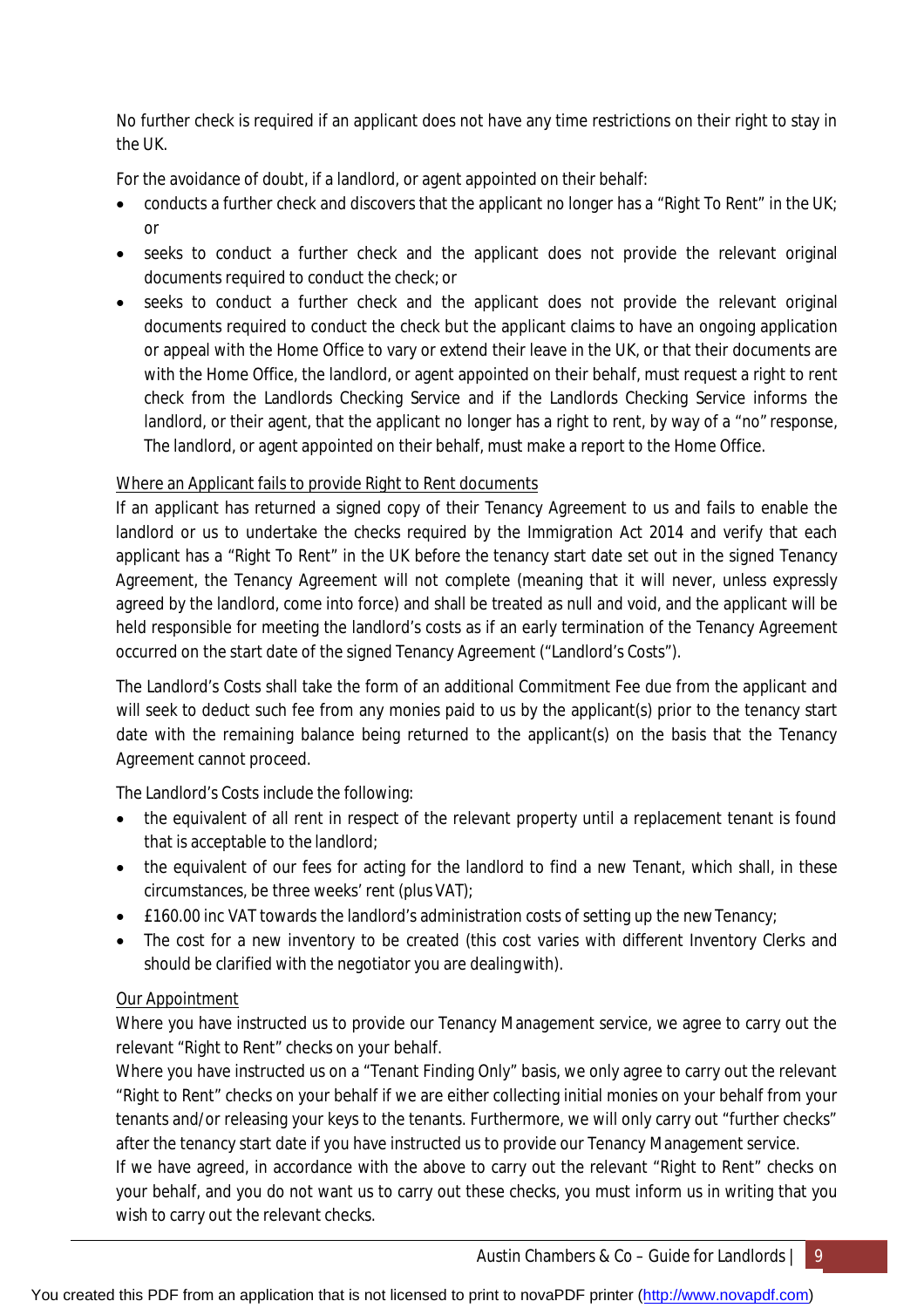# **FEES FOR THE TENANT FINDING ONLY AND TENANCY MANAGEMENT SERVICES**

These fees are set out in our Lettings Terms of Business, however as an example below we have demonstrated how an example of a 'Tenant Find Only Service' with no option of any extra services taken would work out for your guidance only:

**Example of fee –** 'Tenant find only' fee for a 2 bedroom flat at a rental of £1500 per calendar month let for an initial term of 12 months:

*£1500.00 PCM x 12 months = £18000.00 (total rental income for the term of the tenancy)*

*Our fees: 7% plus VAT (8.4% incl. VAT) of that total income is worked out as follows:*

*£18000 x 7% = £1260.00 plus VAT @ 20% of that amount (£252.00) = £1512.00 incl. VAT*

# **DEFINITIONS & INTERPRETATIONS FOR THE TENANT FINDING ONLY AND TENANCY MANAGEMENT SERVICES**

# **Sole Agency**

While we are the sole agent for the letting of the property the Landlord will be liable to pay our fee, which is calculated as a percentage of the Gross Rent, plus VAT at the relevant rate. Our fee is due upon execution of a Tenancy Agreement with a Tenant in any of the following circumstances:-

- A Tenant introduced directly or indirectly by us during our period of soleagency;
- A Tenant with whom we have held negotiations during our period of sole agency.
- A Tenant introduced by another Agent during our period of soleagency

Please note that any applicable Charges will become due upon execution of contracts.

# **Multiple Agency**

While we are instructed as multiple agent for the letting of the property the Landlord will be liable to pay our fee, which is calculated as a percentage of the Gross Rent, plus VAT at the relevant rate. Our fee is due upon execution of a Tenancy Agreement with a Tenant in any of the following circumstances:-

- A Tenant introduced directly or indirectly by us during our period of multipleagency;
- A Tenant with whom we have held negotiations during our period of multiple agency.

Please note that any applicable Charges will become due upon execution of contracts.

# **Fees and Charges**

We will be providing you with a bespoke quotation. This will be contingent on a number of factors that will include: your requirements; the market for your property; the market for our services in your area; the type, condition, amenities, facilities and location of the property; type of tenant preferred; term of tenancy and period over which you plan to let the property.

For details of the structure of our fees and charges, ask in-branch for a copy of our Terms & Conditions or go to <http://www.austinchambers.co.uk/images/ausc/misc/Landlords.pdf>

We also consider it important that you know what your prospective tenant's costs will be. You can see in full on our website at <http://www.austinchambers.co.uk/images/ausc/misc/tenants.pdf>

Our Terms of Business detail the circumstances when our fees become payable in relation to the letting of a property. The contract is therefore event-driven i.e. when an event as stated in the contract occurs our fee becomes payable. The right to the fees in relation to the letting of a property therefore cannot ever have any connection with any service-related matter. These must be dealt with via our complaints procedure.

Our Property Management service is a service contract and may be ended by you giving us the other three months' written notice of in any case when the tenant(s) end the occupation.

Please be advised that where fees are outstanding, for whatever reason, 28 days after the due date we reserve the right, with or without notice, to take legal action to recover any sums properly due along with interest from the due date on the outstanding balance as well as any costs associated with our claim.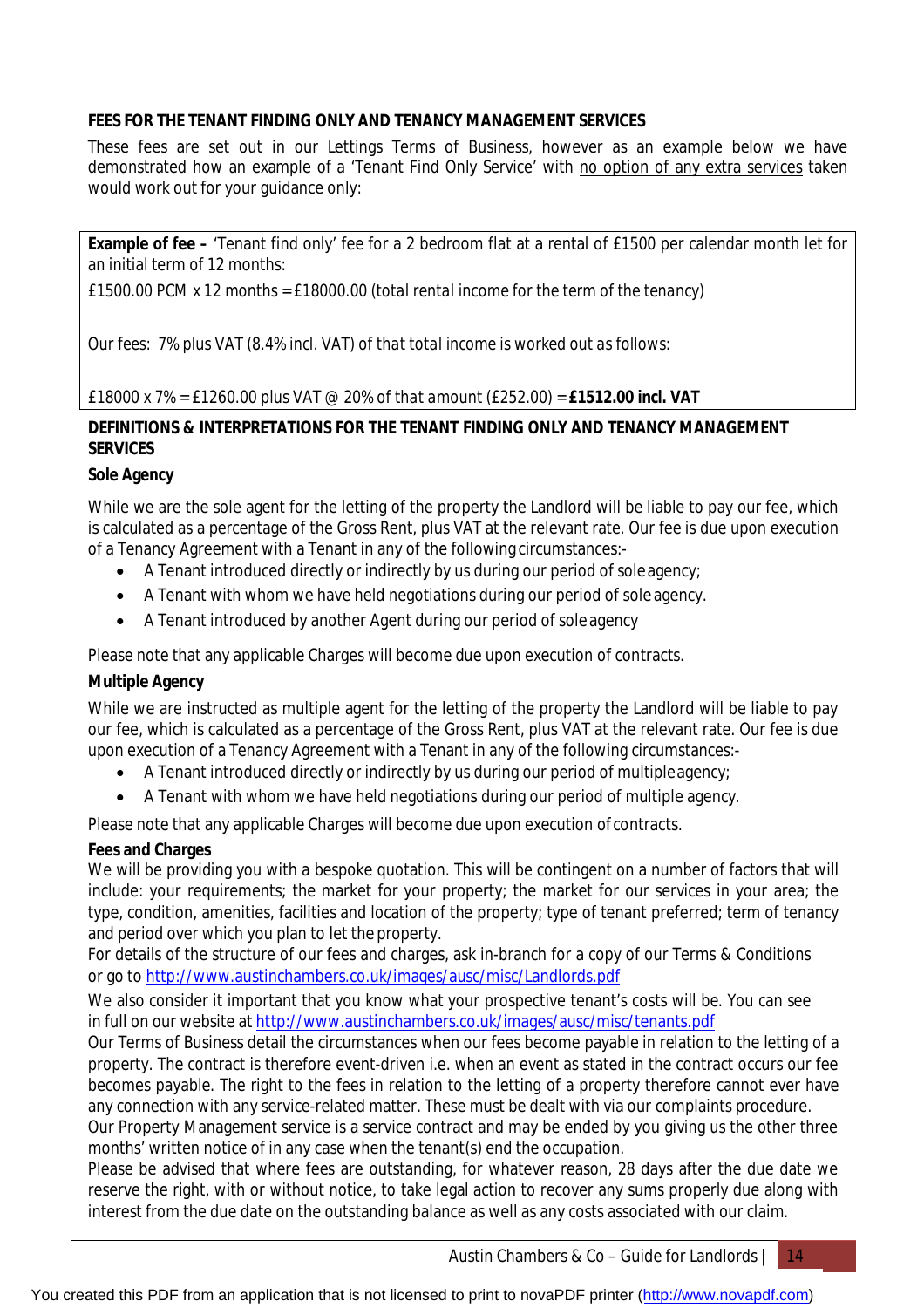# **Renewal or Extension of a Tenancy**

Each and every time a Tenancy is renewed or extended, or if an Option to Renew is exercised, whether or not negotiated by us, our fees and other charges will be as for a new let and are due at the commencement of each and every renewal and/or extension period, whether or not rent has been received.

# **Deemed Renewal or Extension of the Tenancy**

Where a Tenant remains in the property beyond the agreed Tenancy period, but has not renewed or extended the Tenancy Agreement, the Tenancy will be deemed to be renewed as a Periodic Tenancy or extended for the same period as the original Tenancy and our fees and any other charges will be as for a new let.

# **Introduction of Other Parties by the Tenant**

If during the course of, or at the end of the Tenancy Agreement, a new Tenancy Agreement for the same property is entered into by the Landlord with any party who was introduced to the Landlord, either directly or indirectly by the Tenant who we introduced to the Landlord, our fees will become payable in respect of that new letting and for each and every time an actual or deemed renewal or extension takes place. The fees and any other charges will be as for a new let.

# **Abortive Costs**

If basic terms of a Tenancy have been agreed with the Landlord and we are instructed to proceed with the formalities and the Landlord then withdraws from the transaction, there will be an additional charge on the Landlord, as stated in the Lettings Terms of Business.

The Landlord will also be due to reimburse the Tenant(s) for any administration charges they have incurred.

# **Cancellation Costs**

If you sign your contract with us off-premises and we convey the contract to our offices, and you wish to cancel your contract within the 14 day cooling off period you will be charged for the activities up to the date of cancellation. Costs are available to view at:

<http://www.austinchambers.co.uk/images/ausc/misc/Landlords.pdf>

# **Property Availability**

It is our policy unless agreed or instructed otherwise to continue to market properties until a bespoke tenancy agreement has been ordered from our contracts department. Our Memorandum of Lettings document will confirm this for each transaction.

# **CLIENT MONEY PROTECTION**

Austin Chamber & Co is a member of the National Federation of Property Professionals Client Money Protection Scheme.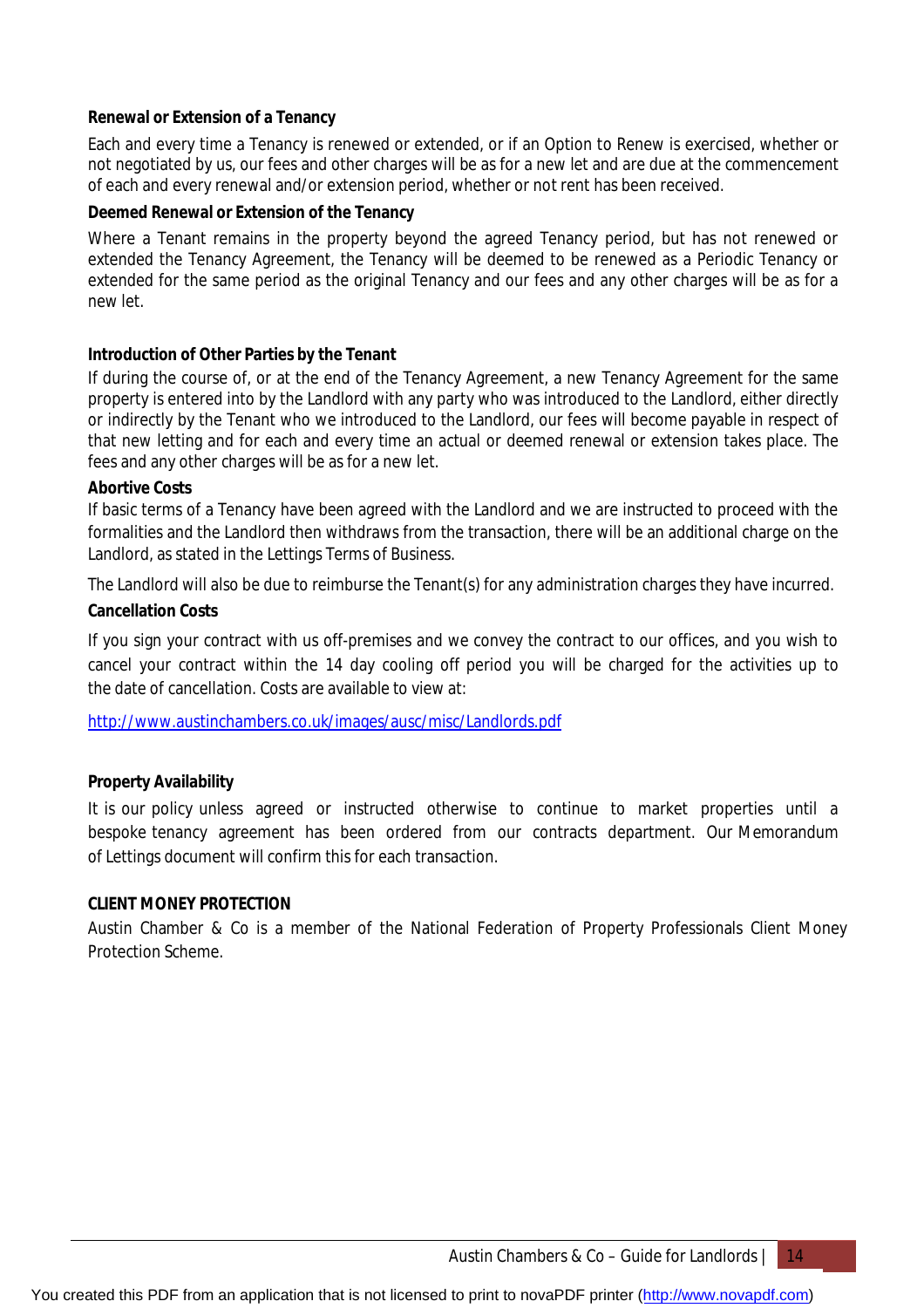# **SECTION B: PROPERTY MANAGEMENT**

# **1. PROPERTY MANAGEMENT**

As long as we hold sufficient of the Landlord's funds to meet on demand the resulting invoices and charges, the Property Management Service includes:

- Arranging Gas safety, portable appliance and Electrical Installation Safety Certificate asnecessary.
- Arranging any cleaning and garden maintenance necessary to put the property in order before or after a Tenancy. Often these costs are apportioned between Landlord and Tenant.
- Liaising with utility companies and arranging settlement of final accounts.
- Settlement of regular outgoings such as Ground Rent, Service Charges, Maintenance Charges, Note: - this does not include mortgage payments or insurance premiums.
- Periodic inspections of the property and the provision of a report on its general condition. The inspection will be limited to the property as stated in the Tenancy Agreement. In the case of flats it will not include the common parts or structure of the building nor the external condition of the windows and frames or any part of the building that is normally the responsibility of block managers. Obvious defects or disrepair will be noted, but these inspections are not building surveys and they are not intended to identify or investigate latent or structural defects.

# **2. RESERVE FUND**

The Landlord undertakes to provide us with a reserve fund for any emergency repairs to the property or its contents, and for the payment of any monies properly payable to us. The amount of the reserve shall be at the discretion of our relevant Property Manager but will not be less than £250 and will be in accordance with the requirements of the property.

When rent is collected from the Tenant upfront for the term of the Tenancy an increased reserve will be required. This will be agreed between the Landlord and our relevant Property Manager.

# **3. REPAIRS**

# Out Of Hours Repairs

Outside of our office hours, Tenants calling us to report an emergency repair will be directed to our answering service, which will provide the Tenant with details of a contractor(s) who cover the area for emergency repairs.

Austin Chambers & Co's emergency contractors have been designated as such and are aware of those situations which constitute a genuine emergency rather than an inconvenience. They will take the minimum action required to make the property and tenant safe and minimize damage.

In the event that an emergency repair is required we will notify the Landlord and the resultant invoice will be paid from the Landlord's management reserve or incoming rent. Where we do not hold sufficient funds to pay the invoice, the Landlord will be asked to provide these and undertakes to reimburse Austin Chambers & Co for any costs incurred in this regard on their behalf.

Should the Landlord hold a maintenance contract for the property or any of the fixtures and this covers emergency repairs e.g. a British Gas Homecare agreement, the landlord is responsible for ensuring that the Tenant and Austin Chambers & Co are provided with full details of the policy. Austin Chambers & Co will **not** be liable for an emergency call out invoice where the Landlord cannot demonstrate that the Landlord has provided the Tenant with full information of a maintenance contract or any alternative arrangements. Should the Tenant not follow instructions provided and call out Austin Chambers & Co' emergency contractor contrary to these, Austin Chambers & Co will not be liable for any resultant invoice. The Landlord undertakes to pay the contractor for services supplied and may wish to seek to reclaim this sum from the Tenant via a payment from them or via the deposit at the end of the tenancy.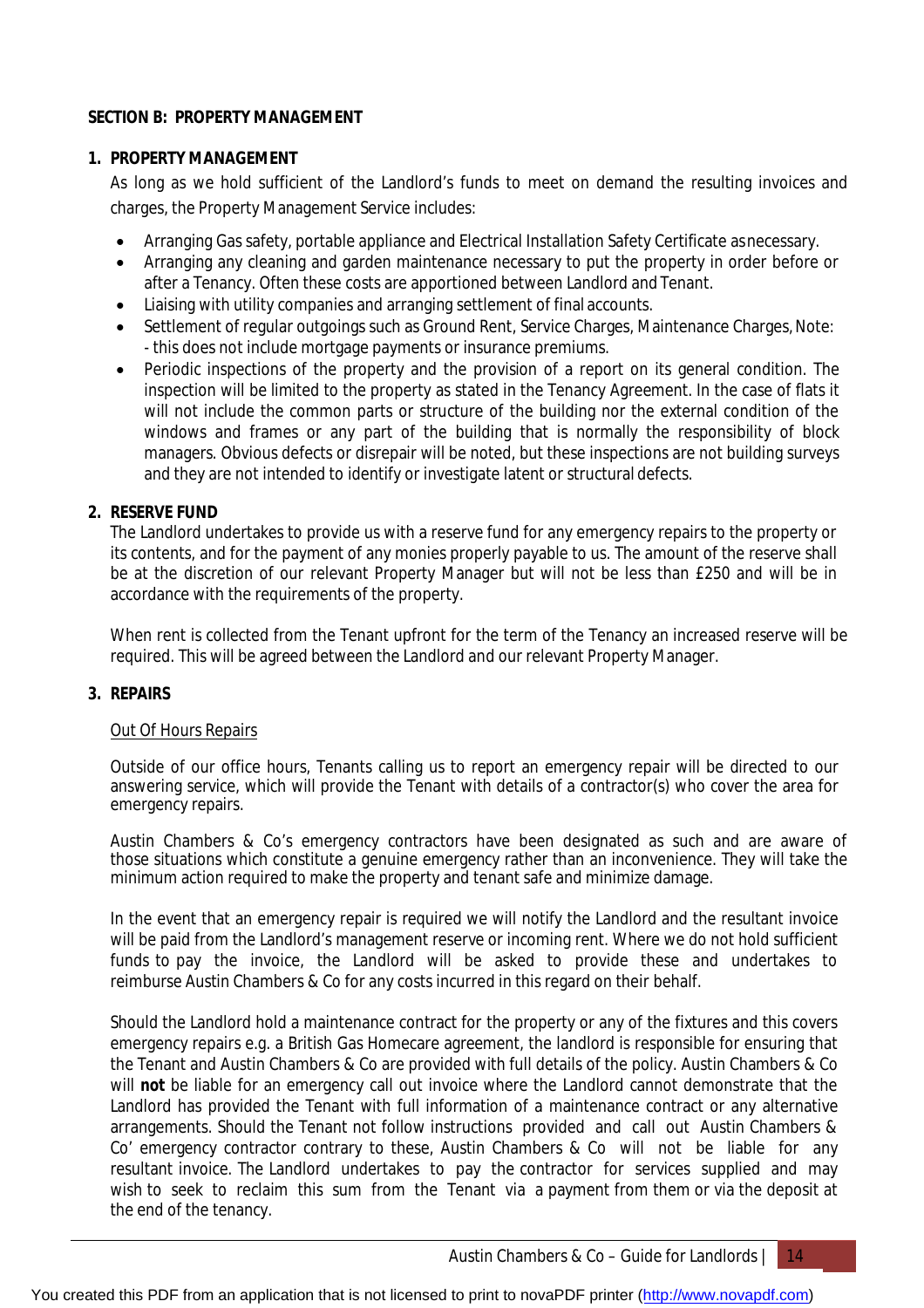In the event that a Tenant in a non-managed property calls out one of Austin Chambers & Co's emergency contractors, the landlord will be provided with a copy of the invoice and will be responsible for the charge. We will either deduct from incoming rent or ask that the landlord send the required funds.

#### Reactive Repairs

When contacted by the Tenant about repairs to the property, or the contents belonging to the Landlord, we will arrange for repairs to be carried out, provided we consider such repairs to be appropriate and necessary and that their cost will not exceed £250 incl. VAT.

If we are advised that the cost of repair is above £250 but less than £600 we will act in your best interests and make a decision based on the nature and urgency of the works and potential costs e.g. it is often financially beneficial to allow a contractor to proceed whilst on site rather to incur the cost of multiple visits.

When repairs are needed, the landlord's reserve will be increased and the estimated/quoted cost of the work will be deducted from the next incoming rental. Where the landlord collects the rent directly or rental payments are not monthly or are insufficient to cover the cost of the work, the landlord will be asked to provide us with funds prior to a contractor being instructed. Further deductions from rents received or requests for funds may be made during the course of the tenancy to restore the reserve fund to the agreed amount if it has been reduced by repairs or other invoices. This ensures that the reserve is maintained throughout the tenancy and is available to be used for necessary repairs.

Where a landlord requires us to contact them for authorisation before arranging appropriate repairs, we will do so providing we have been provided with this instruction in writing. Austin Chamber & Co will not accept responsibility for any delays in fixing faults and subsequent action from the Tenant as a result of this. This does not include repairs which fall under Agent of Necessity as defined in Section A.

#### Non-Reactive Repairs/Planned Maintenance

Where planned maintenance, improvements or non-reactive repairs are required, a quote can be obtained for the work needed and a comparison quote if required. Given the nature of these repairs and their likely cost, in most cases funds will be requested from the client and need to be in place before the contractor is instructed.

# **Contractors**

We make a charge to contractors to be approved which covers:

- the cost of the "contingent public liability insurance" policy Austin Chamber & Co has in place as, like owners, agents have in the past been looked to when, for whatever reason, the agent is found to have responsibility for the actions of the contractor and the contractor for whatever reason does not have insurance cover that can be accessed to cover any claim;
- The cost of managing the accounts the contractors have with our clients which we administer. With so many orders being placed across our portfolio of properties it is inevitable that considerable time is taken up with sorting out accounting problems, which in the main, result from contractors not following our procedures; chasing invoices, reconciling statements, dealing with wrong invoicing and all the other matters that come as a result of placing orders on behalf of clients in considerable volume.

Our fees to the contractor are based on the contractor's risk category, which is determined by their trade(s), and the number of jobs completed in the previous quarter. A banding is applied according to the volume of jobs and takes into account the number high cost jobs therefore high risk jobs.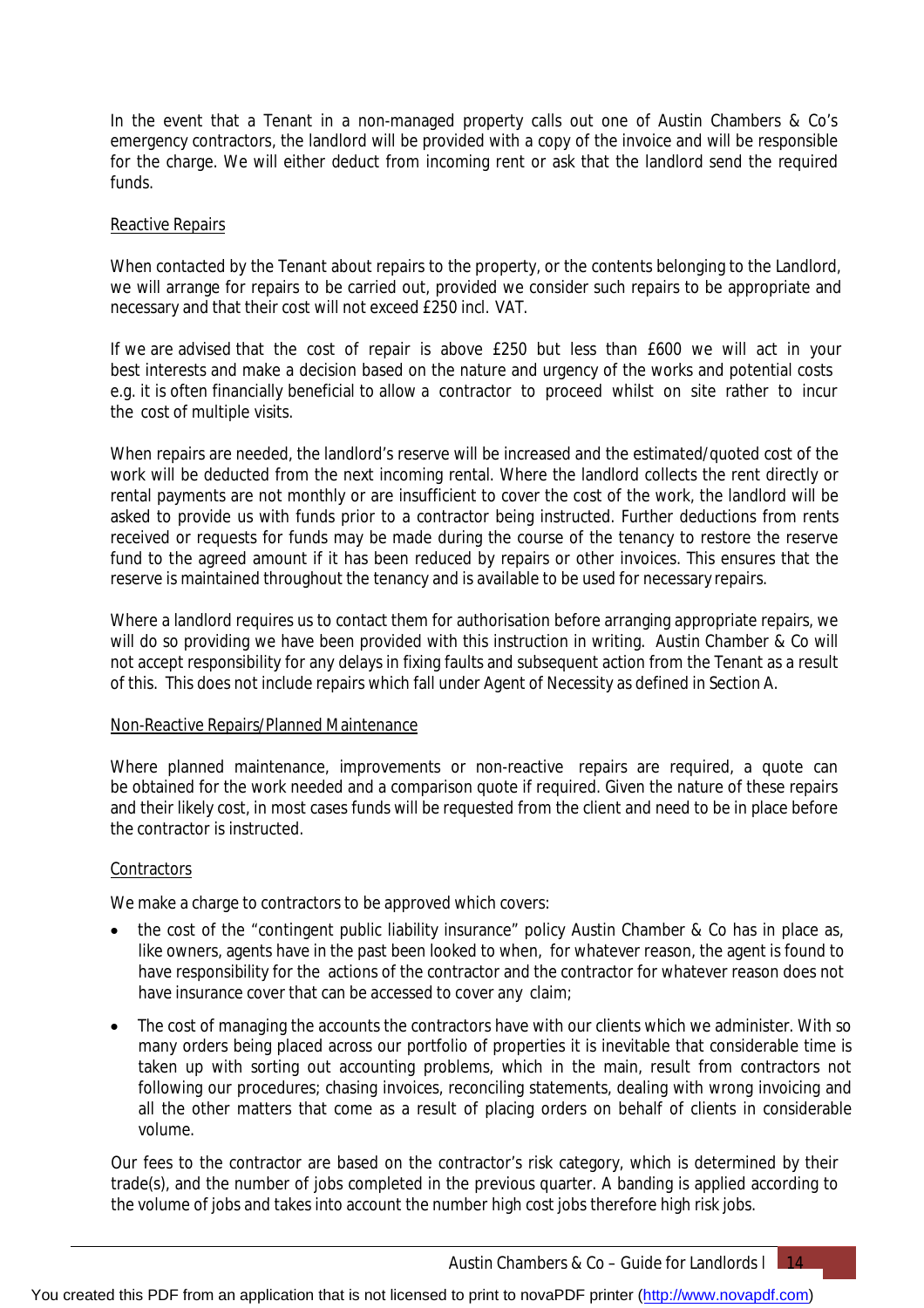The charge ensures we can provide our clients considerable protection at no cost to the client, as the charge is not based on the value of invoices, but the number above a minimum, and the risk associated with high value work.

# **4. KEYS**

The Landlord agrees to provide us with three sets of keys to all external locks in the property. If we are required to arrange for keys to be cut there will be a charge in accordance with The Lettings Terms of **Business** 

# **5. CONTRACTORS**

All contractors, whether arranged by us or by the Landlord are engaged on behalf of the Landlord. The resulting contract is between the Landlord and the Contractor. Austin Chambers & Co is not a party to that contract. If the Landlord requires us to engage particular contractors, full details must be provided. These contractors must be suitably qualified. Austin Chambers & Co is in no way responsible for contractors meeting their obligations.

We reserve the right to use our own contractors if, after reasonable enquiry, the Landlord's preferred contractors are unavailable, or in cases of emergency where we have to act as Agent of Necessity.

Electrical Contractors will be NICEIC qualified and authorised to provide a certificate under Building Regulations (Electrical Safety in Dwellings) Part P. They will provide an Electrical Installation Safety Certificate.

The Landlord also undertakes to ensure that any D.I.Y electrical work at the property which is notifiable under Part P is certificated by the Local Authority under the above Electrical Safety in Dwellings Part P Regulations.

Gas Contractors will be Gas Safe registered and authorised to issue Gas Certificates under the Gas Safety (Installation and Use Regulations) 1998 and as amended or replaced.

If we are instructed to deal with any Landlord "preferred contractors", rather than Austin Chambers & Co's approved contractors, we will ensure that the Landlord receives copies of all correspondence with that contractor.

As we have no control over Landlord preferred contractors we will undertake to contact them twice by e-mail. If after the second e-mail they fail to respond, we will advise the Landlord and it will become the Landlord's responsibility to instigate further communications with their preferred contractor.

We can accept no responsibility for any private arrangements made between the Landlord and their preferred contractor, or their failure to undertake works.

# **6. NOTIFICATION OF DEFECTS**

Our office/s, or emergency contractors, are on standby all year. This ensures that, when a Tenant reports an emergency, it will be dealt with promptly and in accordance with any pre-agreed instructions from the Landlord. Out of hours emergency contractors will gauge the seriousness of the situation and act to protect the property and its occupants.

# **7. INVENTORY & SCHEDULE OF CONDITION**

It is a condition of our Property Management Service and our Rent Guarantee Scheme that the Landlord provides an independent and professionally prepared Inventory and Schedule of Condition. We can arrange this on the Landlord's behalf.

It is a practical requirement of the Tenancy Deposit Scheme that an Independent Inventory and Schedule of Condition be available to enable them to make a proper adjudication. Without such an Inventory, the Landlord will be unable to prove to the satisfaction of the TDS that any damage to the Property is the responsibility of the Tenant (See Section Dbelow).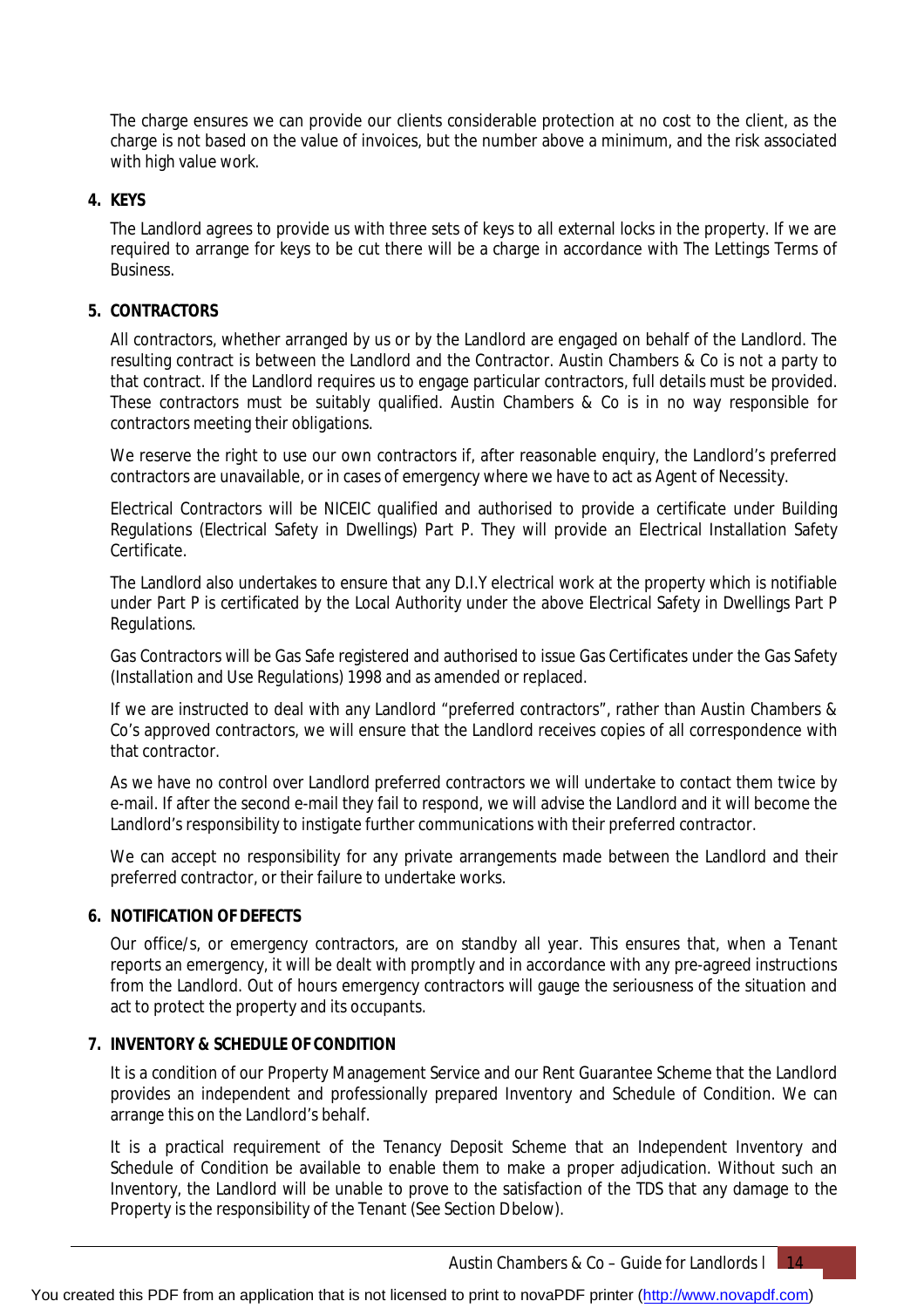# **8. APPLIANCES**

All appliances, including central heating, burglar and smoke/heat alarms, should be checked and serviced before the Tenant occupies the property. Whenever possible maintenance contracts should be taken out and given to our Property Management department if you are using our Property Management Service, otherwise they should be provided to the Tenant. Operating Manuals and Guarantee Cards must also be made available in the property.

# **9. DEPOSIT DISBURSAL**

Tenant's Deposits are held as Stakeholder and Disbursal will be carried out in accordance with our standard procedures and those of My Deposits [\(www.mydeposits.co.uk\).](http://www.mydeposits.co.uk).) More details regarding this matter can be found in Section D below.

# **10. RENT GUARANTEE SCHEME**

This scheme is only available to clients where Austin Chamber & Co collect the rent on a monthly

basis (please note minimum fee percentages apply).

The scheme is described in Section H of this document.

# **11. END OF PROPERTY MANAGEMENT SERVICE**

Our Property Management Service will not continue beyond the end of the tenancy. For other services refer to Section E "Vacant Property Services".

During the term of a Tenancy, the Property Management Service can be terminated by either the Landlord or us by giving the other party three months' notice, in writing. In the event that the Property Management Service is terminated by the Landlord, from the date of termination an additional 2.4% inc VAT (2% plus VAT) of all rent due from the tenant(s) for the original term of tenancy and any extension thereof is due in respect of the Tenancy Management Service.

# **12. INSURANCE CLAIMS**

There will be a charge as set out in our Lettings Terms of Business for the service if we are instructed by the Landlord to deal with the administration, negotiation or settlement of insurance claims. We are however prohibited by law from assisting in the actual performance of a Landlord's insurance contract by, for example, notifying the insurer of the claim or assisting in the management of the claim.

# **13. COMMUNICATIONS & INSTRUCTIONS**

Whilst we are acting as your Managing Agent, we will seek to communicate with you primarily by email. While we would ordinarily request an instruction to be provided in writing there may be occasions where we are required to act quickly in order to address an urgent request or to avoid damage to your property; in such instances we will accept a verbal instruction having first discussed the matter with you. In those rare cases when we are required to act as an Agent of Necessity, we will do so without requiring your authority, written or otherwise.

# **14. FEES & CHARGES FOR THE PROPERTY MANAGEMENT SERVICE**

Our fees for the Property Management Service are calculated as a percentage of the Gross Rent plus VAT at the relevant rate and are due on the rent payment dates as specified in the Tenancy Agreement and are payable irrespective of whether the Rent is paid.

Each and every time the Tenancy is renewed or extended beyond the initially agreed period, or if an option to renew is exercised, our Property Management fee will be charged at the same rate for the further agreed period or periods.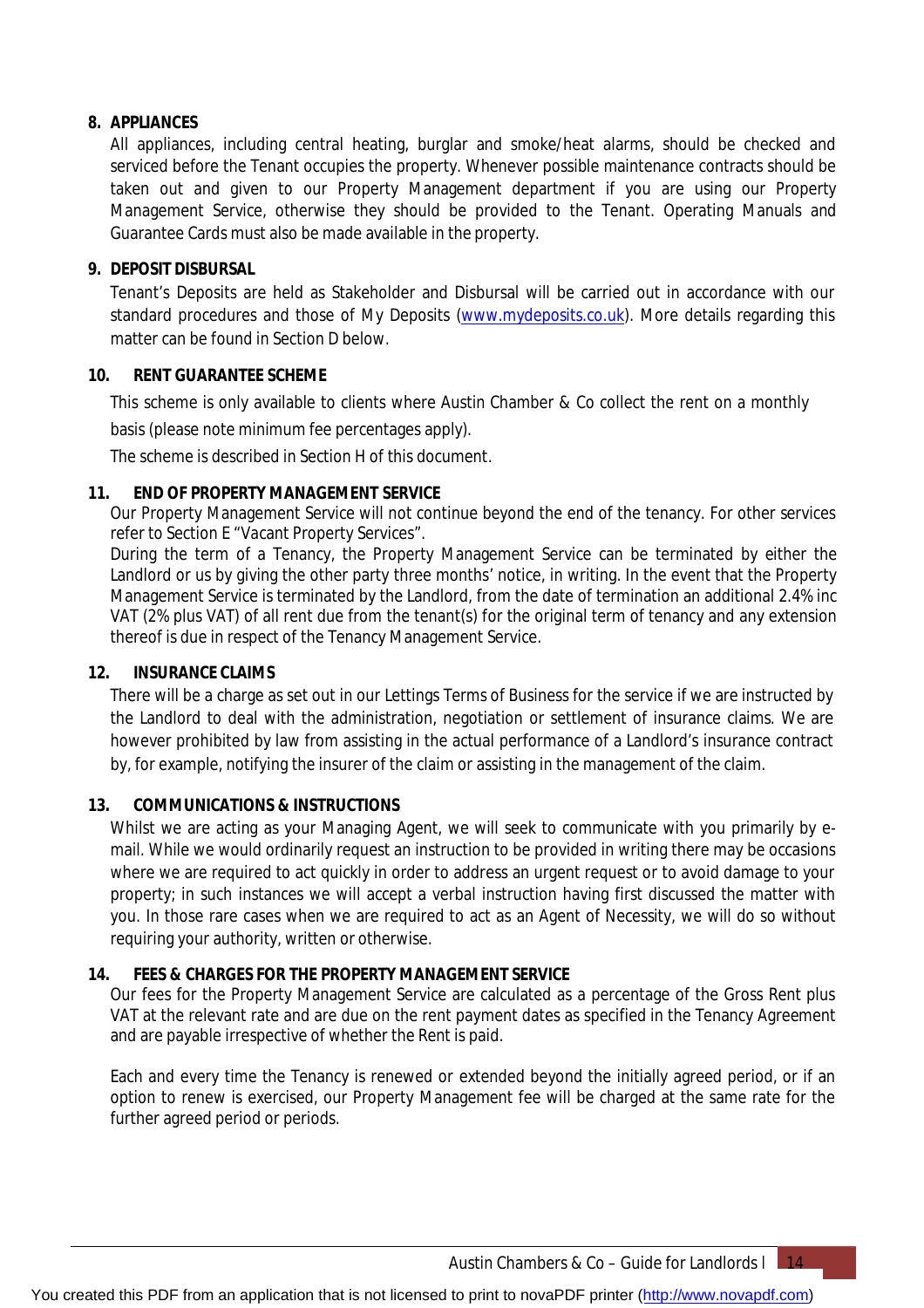# **15. HOUSES IN MULTIPLE OCCUPATION**

For managing a Licensable House in Multiple Occupation where Austin Chamber & Co is named as manager, there will be an additional fee of 2.4% inc VAT (2% plus VAT) of the gross rent for the period Austin Chamber & Co are managing the property, in addition to any charges resulting from bringing the property up to the standards specified in the Housing Act 2004.

If we are asked to provide a Property Management Service only there is an initial set up charge of £180.00 Inc VAT.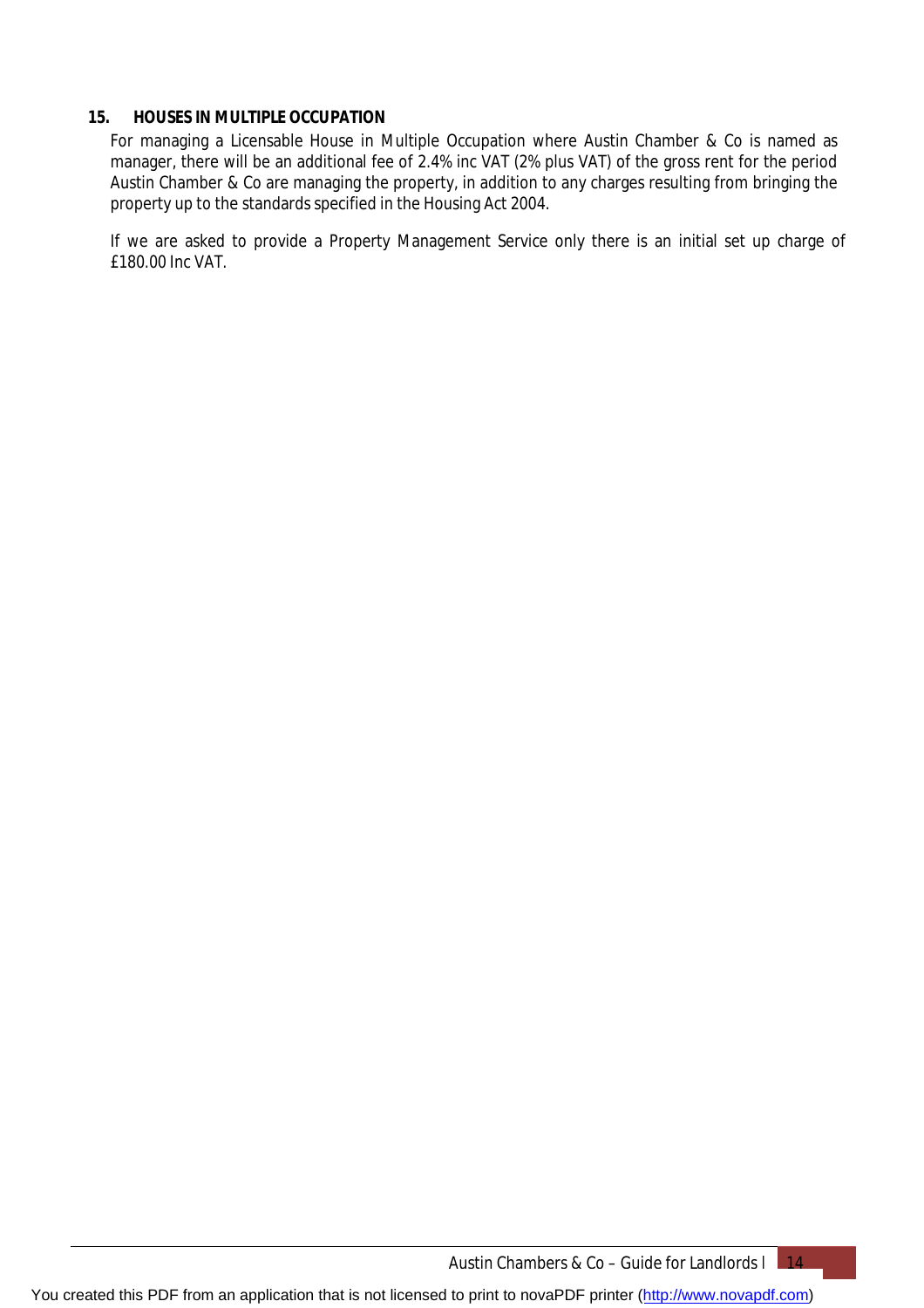# **SECTION C: SHORT LET TENANCIES**

# **1. INTRODUCTION**

The expectations of short let tenants can often be very different to those of the longer more traditional tenancies. Tenants expect the property to be fully furnished and equipped to an exacting standard. Crockery, towels, linen and pillows for example are a must. It must also be noted that it is not unusual for a Tenancy Agreement to be executed before the property has beenviewed.

As the term of the Tenancy is short, tenants will expect any maintenance issues to be dealt with rapidly.

The Landlord will, in essence, be responsible for all outgoings associated with the property with the exception of Telecommunication Costs but voice and internet services will need to be available from the immediate commencement of the Tenancy.

As the property will not be the main residence of the Tenants the appropriate type of Tenancy Agreement is a Contract, NOT an Assured Shorthold Tenancy.

It is usual for the Deposit to be equal to four weeks rent rather than the customary six weeks rent.

#### **2. POSSESSIONORDERS**

Should a tenant not vacate at the end of the term of the tenancy agreement it will be necessary to obtain a court order to get possession of the property. You will need to take independent legal advice in this situation.

#### **3. RESTRICTIONS ON OUR SERVICE**

As the form of tenancy agreement is a Contract the Rent Guarantee Scheme will not be available to landlords.

As the term of the tenancy agreement is short, Periodic Inspections will not be conducted.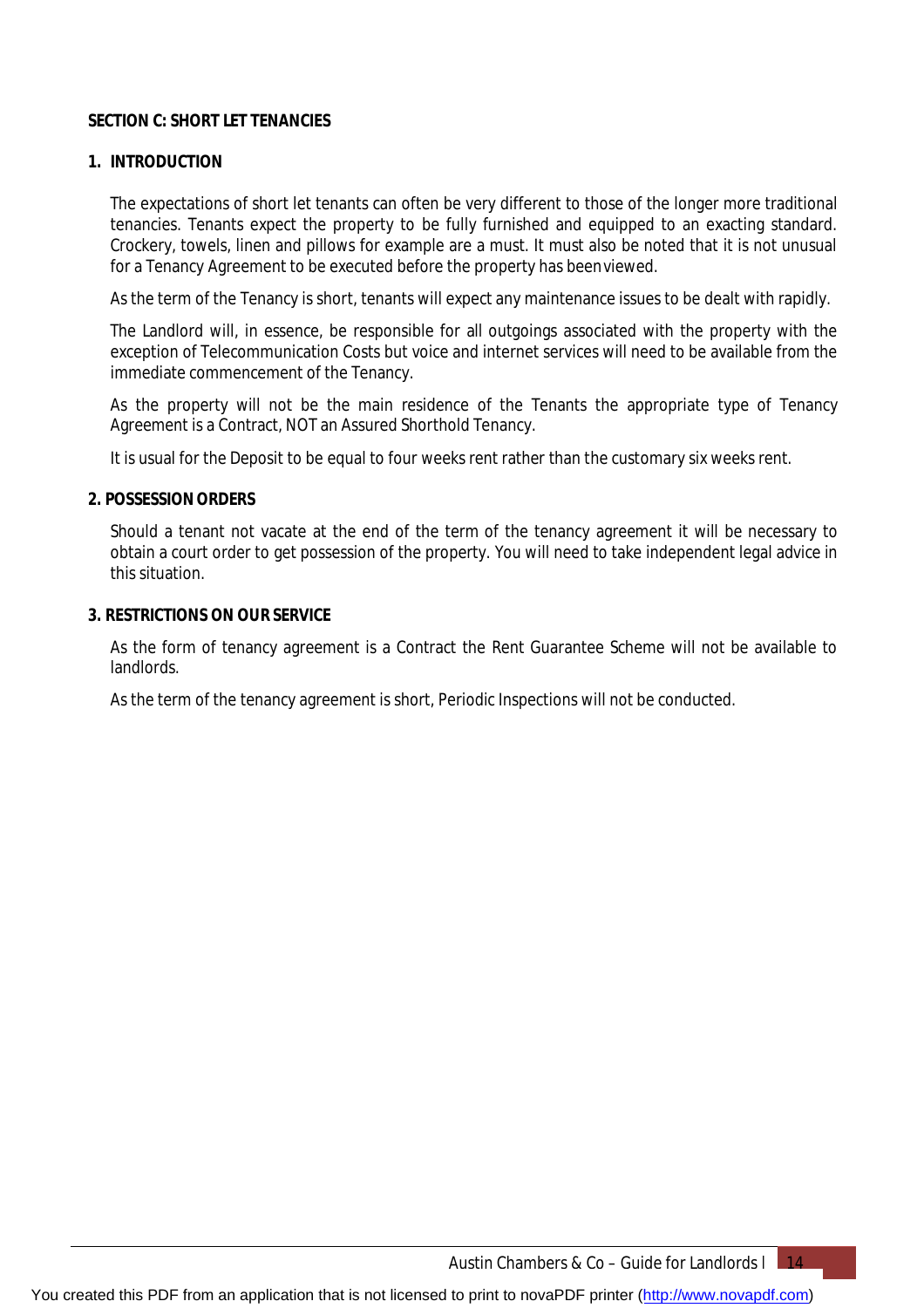# **SECTION D: DEPOSIT GUIDELINES**

# **1. DEPOSIT AMOUNT AND INTEREST**

A deposit equivalent to at least one and a half months rent is held for the duration of the Tenancy to offset any costs required to remedy the failure of the Tenant to fulfill the conditions of the Tenancy Agreement. If we, the Agent (Austin Chamber & Co), are instructed by the Landlord to hold the Deposit, the Agent shall do so under the terms of the Tenancy Deposit Scheme where the Tenancy is an Assured Shorthold Tenancy. The interest upon the Deposit is retained by the Landlord's Agent.

# **2. THE TENANCY DEPOSIT**

Austin Chamber & Co is a member of My Deposits Limited, which is administered by: mydeposits 1st Floor, Premiere House Elstree Way Borehamwood **Hertfordshire** WD6 1JH

Phone Web Email Fax 0333 321 9401 [www.mydeposits.co.uk](http://www.mydeposits.co.uk) [info@mydeposits.co.uk](mailto:info@mydeposits.co.uk) 0845 634 3403

TDS means Tenancy Deposit Scheme.

**ADR** means the Alternative Dispute Resolution of My Deposits Ltd.

**Agent** means a person who is authorized to act on behalf of another, in this instance the Landlord. **Member** means the Landlord's Agent who is also a member of the Tenancy Deposit Scheme.

**Stakeholder** means that the person holding the tenancy deposit during the tenancy between the parties (landlord and tenant) should obtain the agreement of both sides before making any deductions for damage, cleaning etc.

# **3. HOW WE HOLD DEPOSITS**

We hold tenancy deposits as Stakeholder. These Deposits will be disbursed in accordance with our standard procedures as documented in this guide and, where the Tenancy is an Assured Shorthold Tenancy, the requirements of the Tenancy Deposit Scheme.

At the end of the Tenancy, we will arrange a Check-out and an Inventory/Schedule of Condition/ Checkout Report will be produced by an independent inventory company. The Inventory/Schedule of Condition/Check-out Report will be returned to our Property Management department. The cost will be borne by the party stated in the Tenancy Agreement.

# **4. AT THE END OF A TENANCY COVERED BY THE TENANCY DEPOSITSCHEME**

If there is no dispute, we will keep any amounts agreed as deductions where expenditure has been incurred on behalf of the Landlord, or repay the whole or the balance of the Deposit according to the conditions of the Tenancy Agreement with the Landlord and Tenant. Payment of the deposit will be made within 10 working days of written consent from both parties.

At the end of a Tenancy covered by the Tenancy Deposit Scheme where there is a dispute, if the Tenant has not received the deposit 10 days after asking for its return, the Tenant may apply to the TDS for the adjudication. A Landlord can also refer a dispute to the TDS.

The statutory rights of either the Landlord or the Tenant(s) to take legal action against the other party remain unaffected.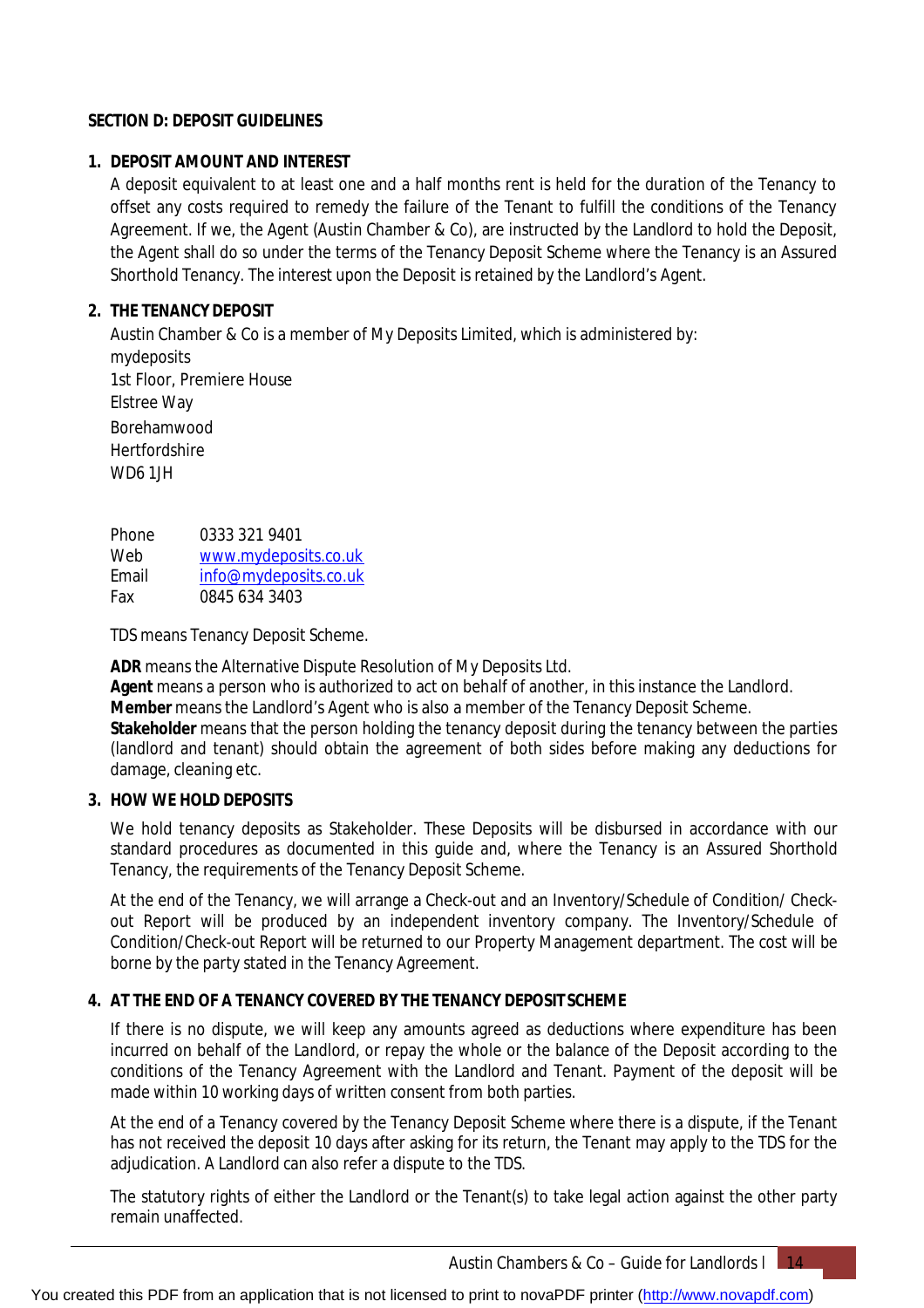It is not compulsory for the parties to refer the dispute to the ADR TEAM for adjudication. The parties may, if either party chooses to do so, seek the decision of the Court. However, this process may take longer and may incur further costs. Judges may, because it is a condition of the Tenancy Agreement signed by both parties, refer the dispute back to the ADR TEAM for adjudication. If the parties do agree that the dispute should be resolved by the ADR TEAM, they must accept the decision of the ADR TEAM as final and binding.

If there is a dispute, we must remit to My Deposits Ltd the full deposit, less any amounts already agreed by the parties and paid over to them. This must be done within 10 calendar days of being told by the TDS that a dispute has been registered whether or not you or we want to contest it. Failure to do so will not delay the adjudication but My Deposits Ltd will take appropriate action to recover the deposit and discipline Austin Chamber & Co.

We must co-operate with the ADR TEAM in the adiudication of the dispute and follow any recommendations concerning the method of the resolution of the dispute.

Dealing with disputes from non-ASTs: The Independent Case Examiner may agree to resolve any disputes over the allocation for these deposits, by arrangement. If hedoes:

- The ADR TEAM will propose what he considers the most effective method of resolving the dispute.
- Landlord, Tenant and Agent must consent in writing to his proposal.
- In the event that a non-AST dispute is referred to the ADR TEAM, the Landlord will be responsible for paying Austin Chamber & Co a fee of £600 inc VAT (£500 plus VAT) or 12% inc VAT (10% plus VAT) of the deposit, whichever is the greater.
- The resolution process will not start until the parties' consent, the disputed amount and the fee have been submitted.

# **5. INCORRECT INFORMATION**

The Landlord warrants that all information he has provided to Austin Chamber & Co is correct to the best of his knowledge and belief. In the event that the Landlord provides incorrect information to Austin Chamber & Co which causes us to suffer loss or causes legal proceedings to be taken the Landlord agrees to reimburse and compensate us for all losses suffere d.

Austin Chamber & Co do not make any charge to landlords or tenants for access to the TDS dispute resolution facility. There are no costs for the actual adjudication process save where we are required to provide information following a tenant's notification and we consider a landlord's claim is un-commercial and or frivolous.

When the amount in dispute is over £5,000 the Landlord and the Tenant will agree by signing the Tenancy Agreement to submit the dispute to formal arbitration through the engagement of an arbitrator appointed by the ADR TEAM although, with the written consent of both parties, the ADR TEAM may at their discretion accept the dispute for adjudication. The appointment of an arbitrator will incur an administration fee, to be fixed by the Board of My Deposits Ltd from time to time, shared equally between the Landlord and the Tenant. The liability for any subsequent costs will be dependent upon the award made by the arbitrator.

# **6. PLEASE NOTE: OTHER DEPOSIT PROTECTIONSCHEMES**

If the Landlord decides to hold the deposit for an Assured Shorthold Tenancy under the rules of Tenancy Deposit Scheme and Austin Chamber & Co are to collect the deposit we will forward the deposit to the Landlord within 5 working days of the production of a Registration Certificate from Tenancy Deposit Solutions for the deposit. If the Certificate is not received within 30 days of receipt of the deposit by Austin Chamber & Co we will register the deposit with the Tenancy Deposit Scheme as above.

If the Landlord decides to hold the deposit for an Assured Shorthold Tenancy under the rules of the Deposit Protection Service (a custodial scheme) and Austin Chamber & Co are to collect the deposit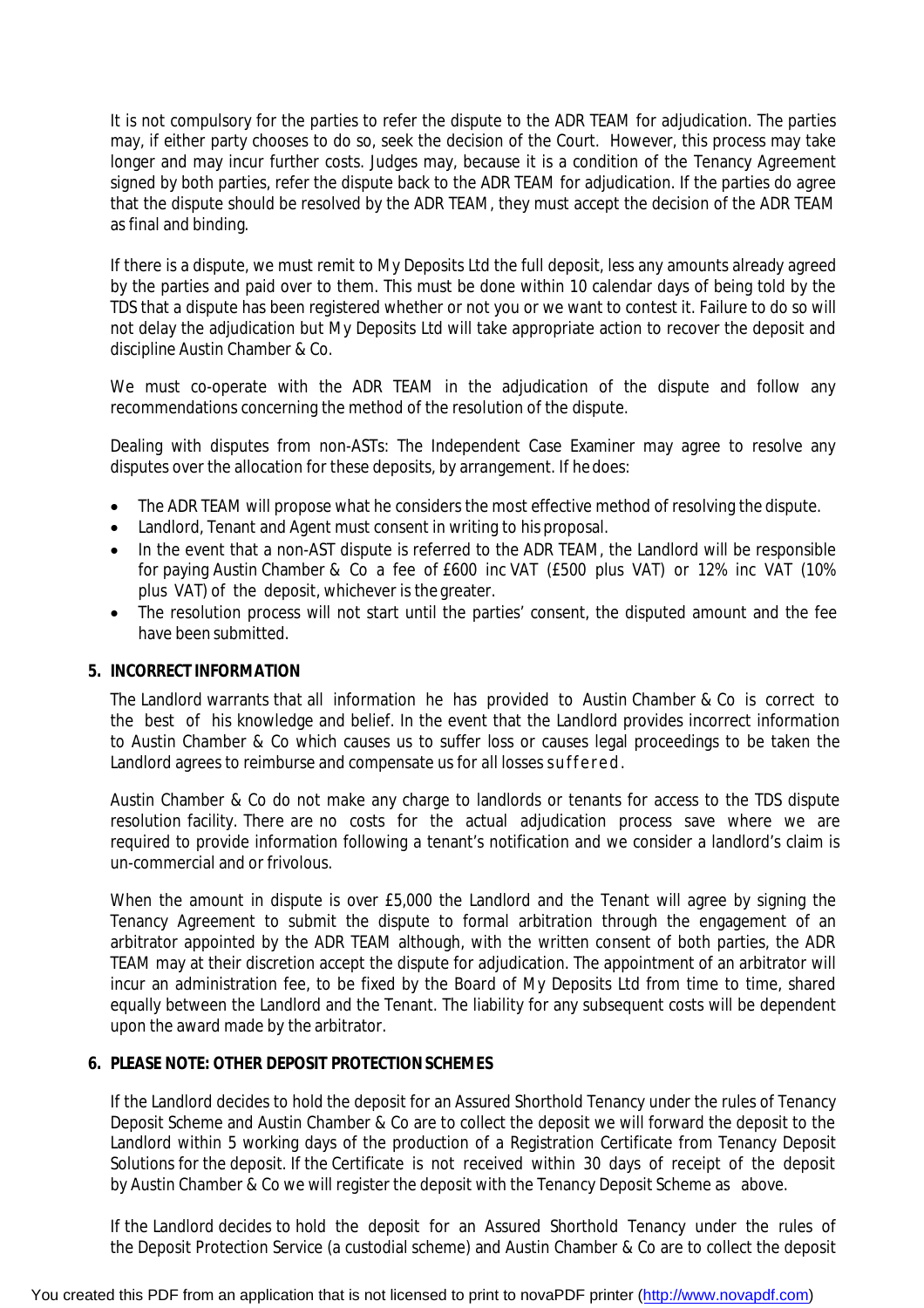we will forward the deposit to the Deposit Protection Scheme within 5 working days of the receipt of a the appropriate registration details. If the details are not received within 30 days of receipt of the deposit by Austin Chamber & Co, we will register the deposit with the Tenancy Deposit Scheme as above and the appropriate TDS charge will be applied as per our Terms of Business.

In the event that Austin Chamber & Co submit the deposit to the DPS or TDS Custodial scheme as per the account details provided by the landlord and the funds are returned to us by the DPS or TDS as unsuccessfully allocated, Austin Chamber & Co will register the deposit with the Tenancy Deposit Scheme and the appropriate charge will be applied as per our Terms of Business. If we are subsequently instructed by the Landlord to re-submit the deposit to the DPS or TDS we will facilitate this; but a second rejection by the DPS will result in the deposit remaining registered with the TDS for the duration of the tenancy and the TDS charges will apply.

Where we have been instructed on a 'Tenant Find Only' basis the Landlord is responsible for ensuring that the Tenant is notified of the deposit protection within 30 days of the start of the tenancy, and within 30 days of each and every renewal or extension of the fixed term tenancy. This includes the provision to the Tenant of the Deposit Protection certificate where applicable plus the Prescribed Information and information booklet for the relevant deposit protection scheme. The Landlord is responsible for ensuring that the deposit is protected for the duration of the tenancy including reprotection on all renewals and extensions of the original term and that the Tenant receives notification of this. The above applies where the Landlord holds the deposit and where Austin Chambers hold the deposit as Stakeholder.

If the Landlord fails to meet the initial requirement to protect the deposit the Tenant can take legal action against the Landlord in the County Court. The Court can make an order stating that the Landlord must pay the Deposit back to the Tenant or lodge it with the custodial scheme which is known as the Deposit Protection Scheme.

In addition a further order may be made requiring the Landlord to pay compensation to the Tenant of an amount equal to three times the Deposit. The Landlord will be unable to serve a Section 21 Notice on the Tenant until compliance with the above conditions and the Court will not grant the Landlord a possession order.

The Agent has no liability for any loss suffered if the Landlord fails to comply.

For Non-Assured Shorthold Tenancies (ASTs) the relationship between the Landlord and Tenant is a contractual one and any dispute would be settled by the courts or an adjudicator agreed by both parties.

# **7. DEPOSIT DISBURSALGUIDELINES**

At the end of the Tenancy Austin Chamber & Co will arrange a Check-out and an Inventory/ Schedule of Condition/Check-out Report will be produced by an independent inventory company. The Inventory/Schedule of Condition/Check-out Report will be returned to Austin Chamber & Co Property Management. The cost will be borne by the party stated in the Tenancy Agreement.

If there is no dispute or a dispute has been settled between parties Austin Chamber & Co will keep any amounts agreed as deductions where expenditure has been incurred on behalf of the Landlord, or repay the whole or the balance of the Deposit according to the conditions of the Tenancy Agreement with the Landlord and the Tenant. Payment of the Deposit will be made within 10 working days of written consent from both parties.

#### **8. DEPOSIT DISBURSAL PROCEDURE FOR PROPERTIES NOT MANAGED BY AUSTIN CHAMBERS & CO**

a) Where it is available to us, we will send a copy of the Check-out report to both Landlord and Tenant with a letter stating that they should discuss any dilapidations with each other and come to an agreement as to dilapidation costs.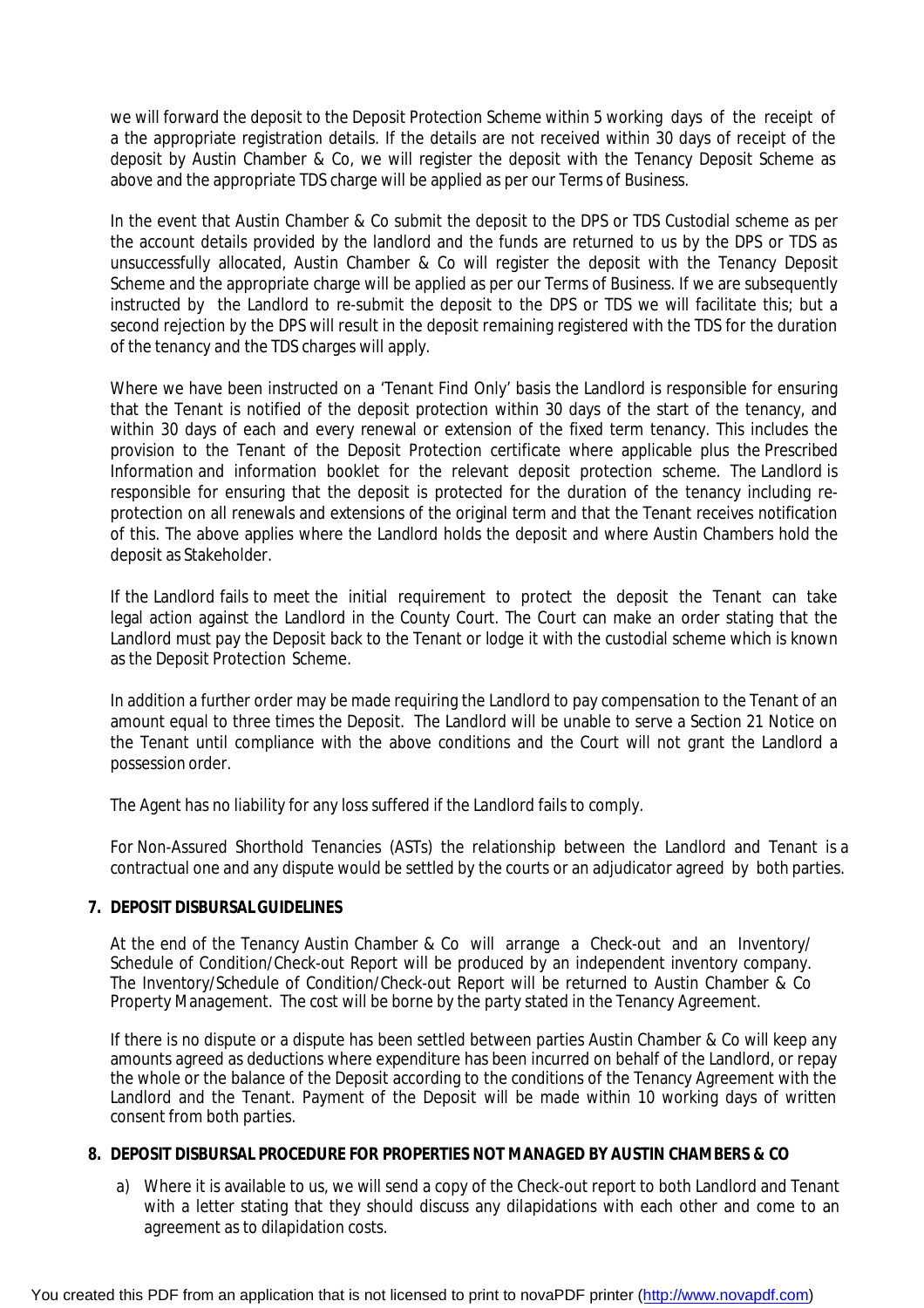- b) Where Austin Chamber & Co hold the Deposit:
- c) When Landlord & Tenant reach agreement we need written confirmation from both parties that this is so before we arrange deposit dispersal. When written agreement is received we will arrange deposit release.
- d) Where Austin Chamber & Co hold the Deposit under the rules of the TDS:
- e) If after receiving the check-out the report Landlord and Tenant have failed to agree on the dispersal of the deposit either party can refer the dispute to the TDS within 3 months of the end of the tenancy, where the deposit is protected by the TDS. The Tenant may make referral to the TDS 10 days after asking for the return of the deposit.
- f) If the TDS, Landlord and Tenant want to refer the case to the Courts or other external adjudication body, they must inform us in writing of their intention.

Either Landlord or Tenant can independently submit the dispute to the TDS for resolution. Details and Application Forms are on [www.mydeposits.co.uk](http://www.mydeposits.co.uk)

# **9. DEPOSIT DISBURSAL PROCEDURE FOR PROPERTIES MANAGED BY AUSTIN CHAMBERS & CO**

- a) Where it is available to us, we will send a copy of the Check-out report to the Landlord and Tenant asking for their comments in writing. If dilapidations have been quoted for costs, these may be included with the Check-out Report. The Landlord's/Tenant's comments, when received, will be sent to the other party.
- b) When the Tenant's comments on any Landlords comments are received and if there are no issues Austin Chamber & Co will distribute the deposit in line with the Check-out Report findings. When written agreement is received from both parties we will arrange deposit release
- c) If there are differences between the Landlord's & Tenant's comments, we will write to both requesting further observations .If, when the respective comments are received the Landlord and Tenant are now in agreement, Austin Chamber & Co will disperse the deposit accordingly.
- d) Where the Deposit is held under the rules of the TDS:
- e) If after receiving the check-out report the Landlord and Tenant have failed to agree on the dispersal of the deposit either the Landlord or the Tenant can independently submit the dispute to the TDS for resolution within 3 months of the end of the tenancy. Details and Application Forms are on [www.mydeposits.co.uk](http://www.mydeposits.co.uk) The Tenant can make a referral to the TDS 10 days after asking for the return of the deposit.
- f) Where the Deposit is NOT held under the rules of the TDS:
- g) If, when the respective comments are received the Landlord and Tenant are still not in agreement Austin Chamber & Co may acting as Stakeholder make a professional judgement and propose a settlement based on the known facts. This proposal will be sent to Landlord and Tenant and if they agree to the professional

Judgement the deposit will be dispersed accordingly. If the parties do not agree to the settlement the matter can be referred to the TDS for adjudication by either party.

#### **10. MONIES PROPERLY OWED TO AUSTIN CHAMBERS & CO**

Any monies properly owed to Austin Chamber & Co by the Landlord will be deducted from the deposit amount due to the Landlord and any monies properly owed to Austin Chamber & Co (and/or any unpaid costs to third parties incurred on the Tenant's behalf by the Landlord or Agent) by the Tenant will be deducted from the deposit amount due to the Tenant and/or deposit monies being paid to the Landlord.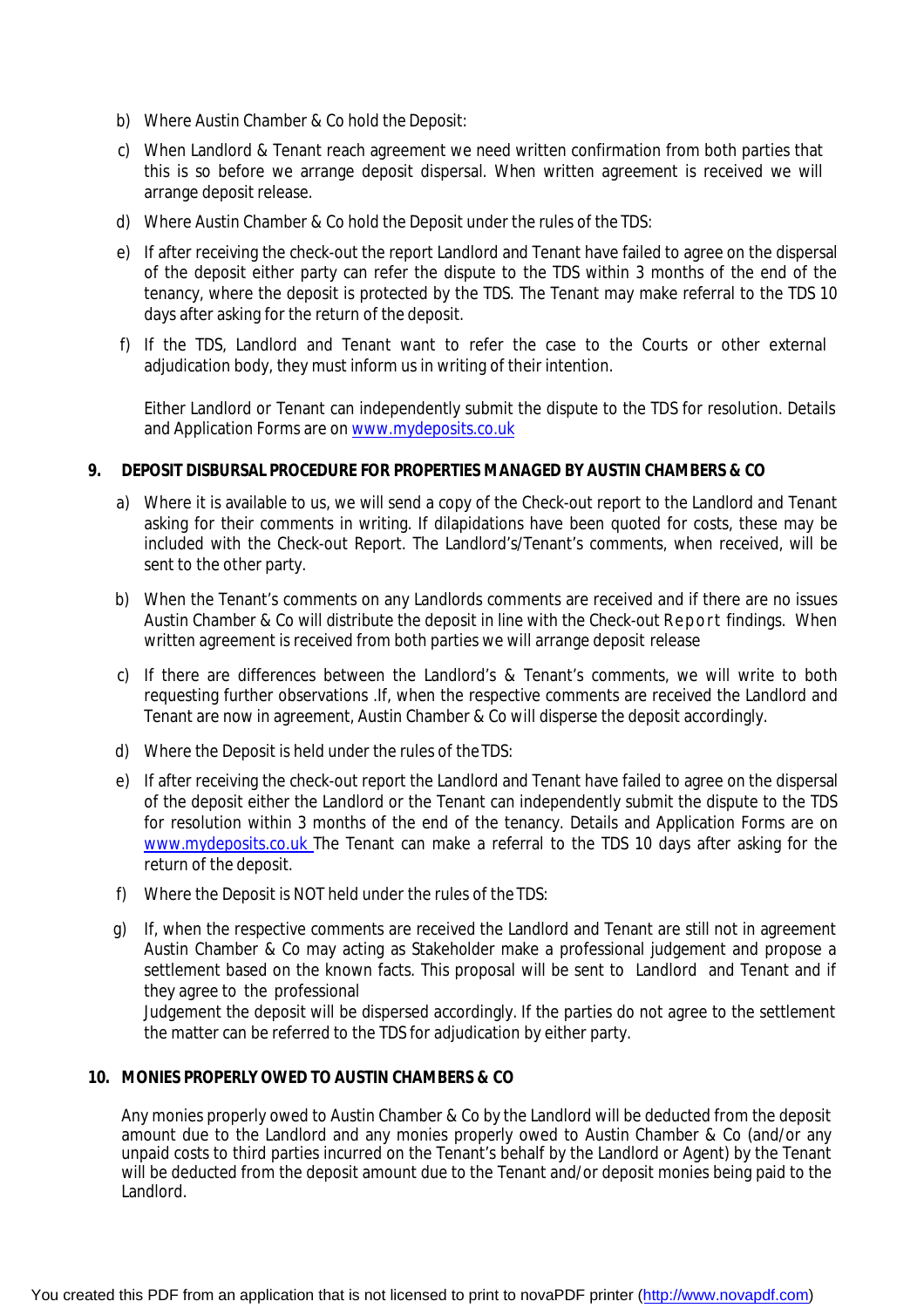# **11. USE OF DEPOSIT MONIES**

The tenant's agreement, decision by adjudication or a court order is required before deposit monies are available to a landlord to pay for works, purchase missing items or receive as compensation. Landlords will be required to make funds available before orders are placed for works or replacement items that are detailed on the check-out report or otherwise required as a result of a tenant's occupation.

# **12. COSTS OF NOTIFICATION OF A DISPUTE AND PROVIDING INFORMATION ABOUT A DISPUTE TO AN ADJUDICATOR**

Notification of a dispute to an adjudicator and the supplying of information at the request of an adjudicator does not form part of our management service. Where we are instructed by a landlord to submit a notification on behalf of a landlord or where an adjudicator requests information following a tenant's notification and we consider a landlord's claim is un-commercial and or frivolous we will make charge at the standard hourly rate.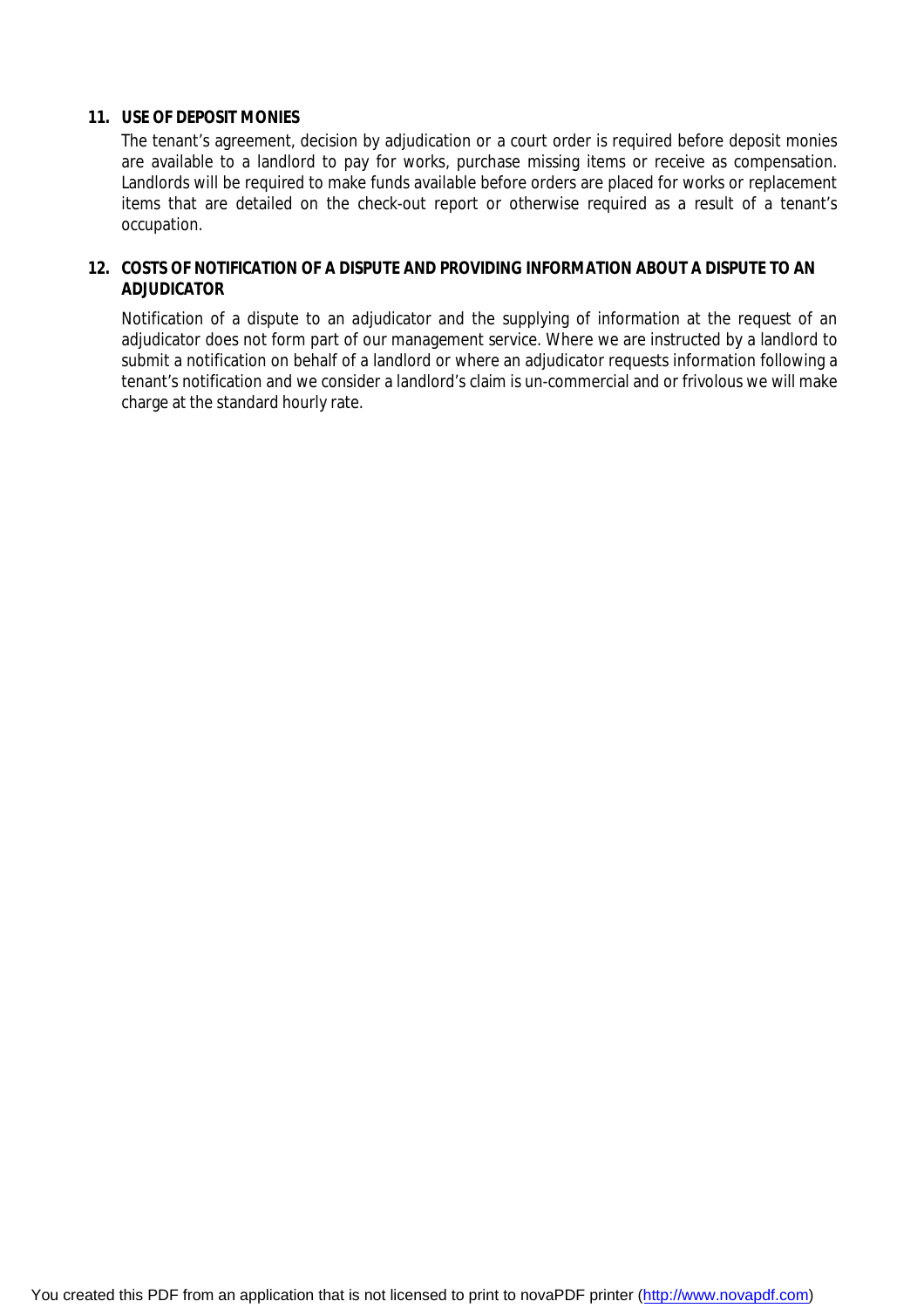### **SECTION E: VACANT PROPERTY SERVICES**

### **1. GENERAL**

Our Vacant Property Services ensures that the property is looked after wherever the Property Owner may be.

The service is available for properties vacant prior to letting, between Tenancies, following Tenancies, or in circumstances where the property is empty for any period of time.

There are two types of Vacant Property Service available: "Vacant Property Management" and "Vacant Property Visits".

The provision of either of these services will only be arranged following the Landlord's formal written instructions.

Please note that if we are requested to provide any of the services detailed below, the Landlord must provide us with sufficient funds to cover invoices from contractors, utility providers and our charges.

### **2. VACANT PROPERTY MANAGEMENT**

#### **Winter Weather Protection:**

In the winter months we will arrange for the heating system to be switched on, however, we cannot be responsible for the effectiveness of the system. Alternatively we can arrange for the heating system to be drained.

#### **Garden Maintenance:**

We can arrange regular garden maintenance. We will reguire the Landlord to provide exact written requirements, e.g. cut grass, weed borders; do not touch shrubs/trees etc.

#### **Utility Charges:**

We can arrange for utility invoices to be sent to us. We will arrange settlement of these invoices out of funds provided by you. This does not include mortgage and insurance premium payments.

# **3. VACANT PROPERTY VISITS**

This service provides visits to the property, during which we will clear post, marketing materials, newspapers etc.

The frequency of the visits will be determined by the client, who must provide us with a schedule of required visits to enable us to diarise these in advance.

A short report will be produced and e-mailed to you.

Most household insurance policies are invalid unless the property is visited at least once a fortnight. The insurance company must be informed if the property is to be vacant for more than 21 consecutive days.

This notification is strictly the Landlord's responsibility.

# **4. VACANT PROPERTY MANAGEMENT AND VACANT PROPERTYVISITS**

Any tasks additional to those outlined above will incur additional charges.

We reserve the right to increase these charges and will give the Landlord one month's written notice if we intend to do so.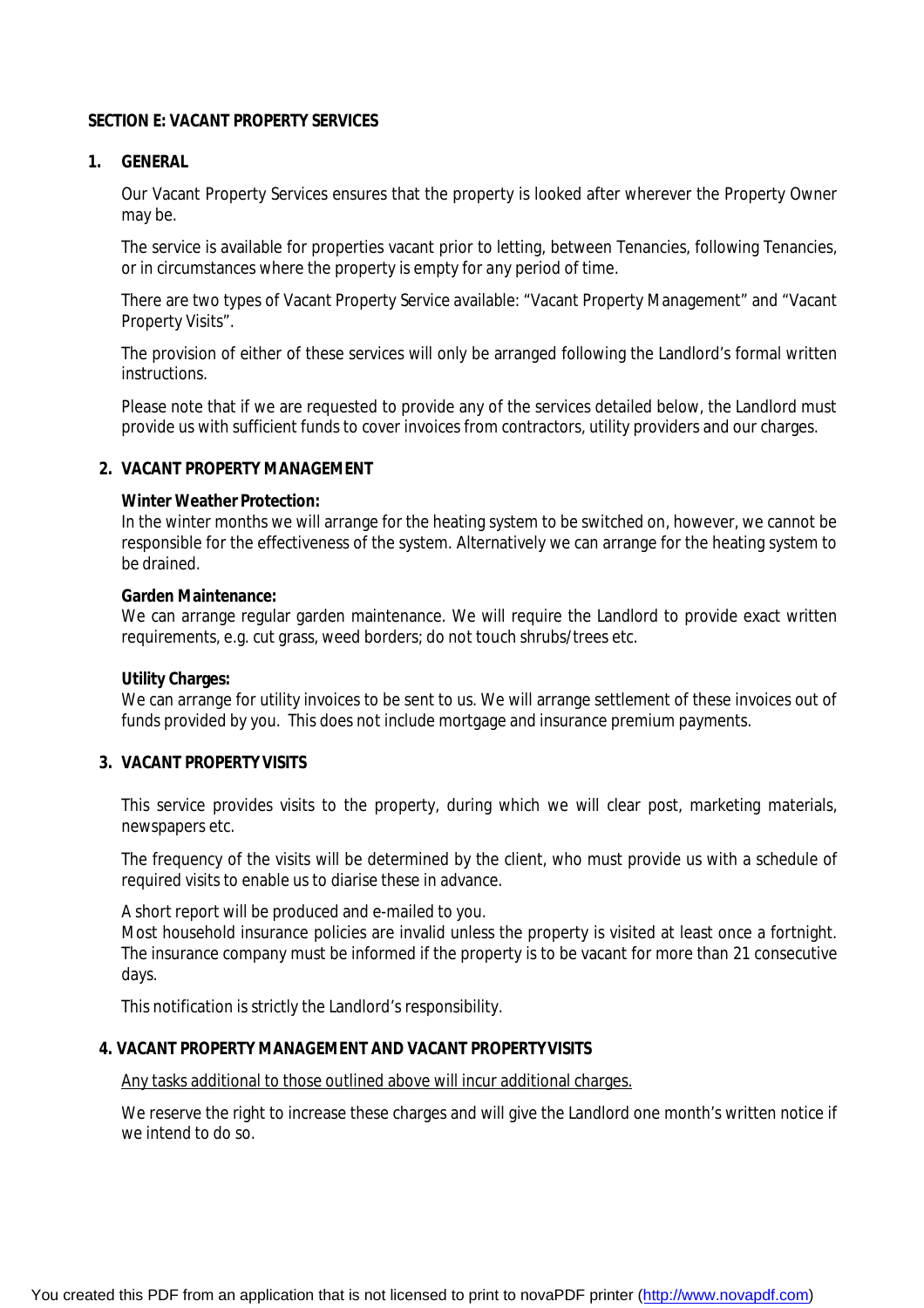#### **SECTION F: REFURBISHMENT SERVICE**

Both major and minor works are sometimes necessary to maintain or enhance a property's capital value and its rental value. We offer a flexible service, appropriate to the works and the extent of involvement required. Our depth of experience enables us to advise what will enhance rental value in a cost effective way. Our service includes:

#### **1. Refurbishment Advice**

Identifying suitable local trades' people and arranging the provision of their goods and services.

#### **2. Sourcing Service**

Identifying sources and arranging the purchase of furnishings, furniture, goods and equipment.

#### **3. Refurbishment Service**

The co-ordination of resources and trades people to successfully fulfill a detailed specification of works and provision of goods embodied in a detailed refurbishment contract.

#### **4. Significant Repairs**

Overseeing works for which the total invoices amount to more than £1,200 Inc VAT.

#### **5. Fees for the Refurbishment Service**

Our fees for the refurbishments services are calculated as 12% inc VAT (10% plus VAT)of the value of invoices raised to the client by suppliers/trades companies for works undertaken or goods provided to the client where Austin Chamber & Co was the effective source of introduction between the Client and the supplier. VAT is also due upon our fees at the prevailing rate.

#### **6. Minimum Charges for the Refurbishment Service**

Upon receipt of instructions a fee of £60 Inc VAT becomes due. If a property visit takes place a fee of £120.00 Inc VAT becomes payable in the event of a subsequent cancellation.

#### **7. Direct Landlord Instructions to Contractors**

If a Landlord directly instructs a contractor introduced to the Landlord by Austin Chamber & Co, then standard fees for Property Refurbishment / Goods Supply shall immediately become payable based on the value of the works being ordered or goodssupplied.

For further information about our Refurbishment Service contact: [lettings@austinchambers.co.uk](mailto:lettings@austinchambers.co.uk)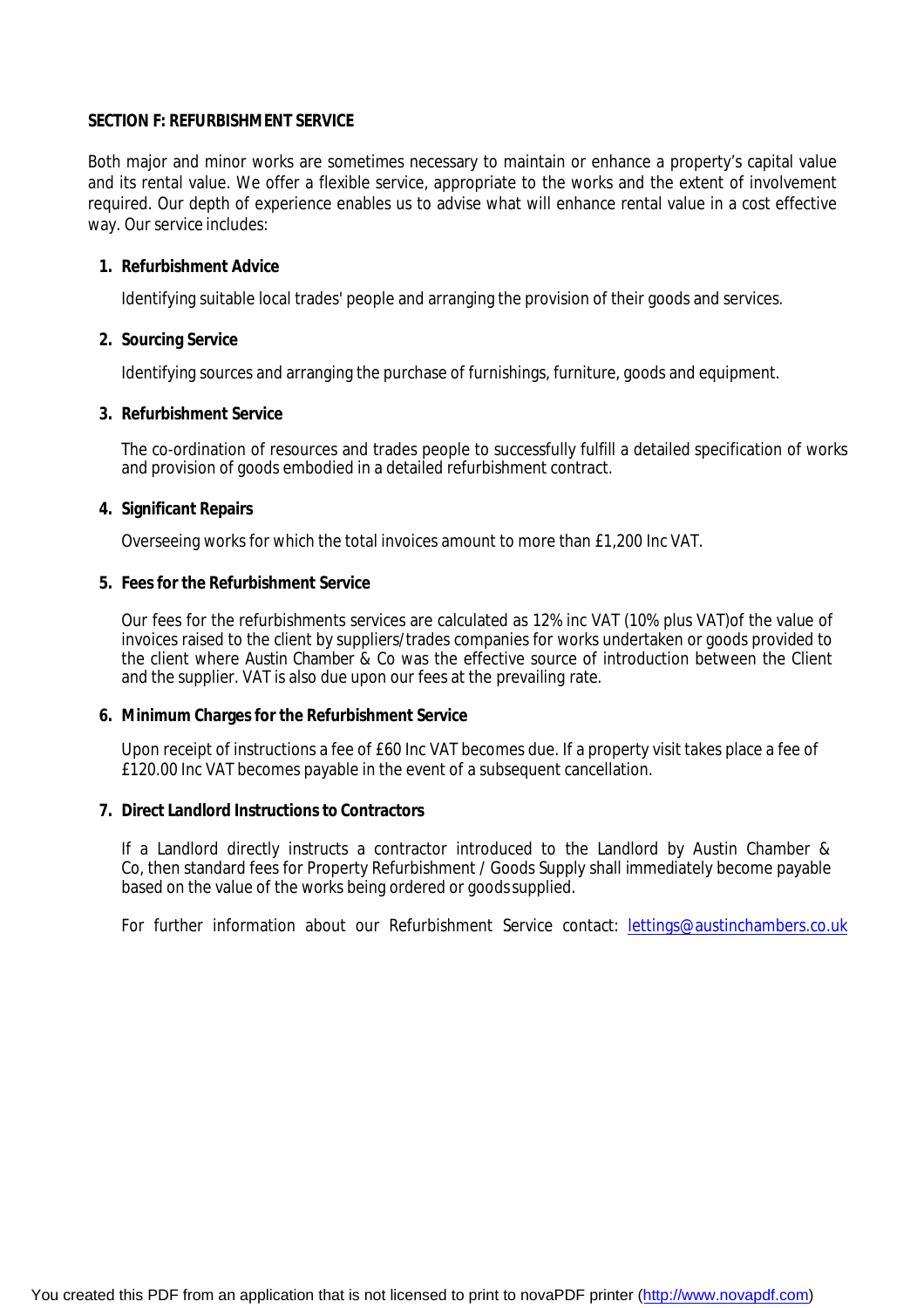# **SECTION G: DEBTOR MANAGEMENT**

The Debtor Management Service is included within our Property Management Service at no extra charge except for the cost of any disbursements or fees paid to third parties such as for example Solicitors.

For other Clients this service is chargeable at an hourly rate of £105 incl. VAT. This is subject to an initial minimum charge of one hour and thereafter will be chargeable in units of 15 minutes at the rate of £27.54 incl. VAT and is chargeable for all travel time. Disbursements for travel costs will be charged at cost with mileage being charged at 54p per mile incl. VAT.

To instruct us to act it is necessary for all clients to provide us with written instructions stating that they accept the Terms and Conditions as set out above. The instruction will be actioned subject to funds being available to meet the initial fee invoice of £105 incl. VAT which will be charged in all cases.

This service is only available for Tenancies for which we collect rent and includes:

- Telephone and/or email communication with Tenants to prompt payment.
- Attempting to discover the reason for non-payment i.e. Tenant circumstances (redundancyetc).
- Attempting to locate the Tenant where appropriate but not the cost of search agent'sfees.
- Maintaining notes of all conversations for use in Court ifnecessary
- Keeping you the Landlord informed of all communications withTenant.
- Advise Landlord on legal position and recommended actions.
- Instructing a solicitor on the Landlords behalf to pursue Tenant for debts and possession of the property as appropriate.
- The benefit of agreed rates for legal costs with our recommended solicitors. These are available upon request.
- Providing Landlord with file information to allow legal proceedings toprogress
- Attend court as a witness when required.

We will not be liable for the outcome of any court proceedings resulting from an inability, for whatever reason, of our debtor management service to recover some or all outstanding monies owed to the Landlord or possession of the property.

# **Please Note:**

All Tenancies for which we collect rent have included within our Tenancy Management Fee our Rent Reminder service which is part of our Rent Processing Service. This includes:

- 1. The sending of 3 reminder letters to Tenants at 7, 14 and 21 days informing them that they are in arrears, the amount of their arrears and reminding them of their obligations under the terms of the tenancy agreement
- 2. Copy letters to Landlords informing them of the current status of thearrears.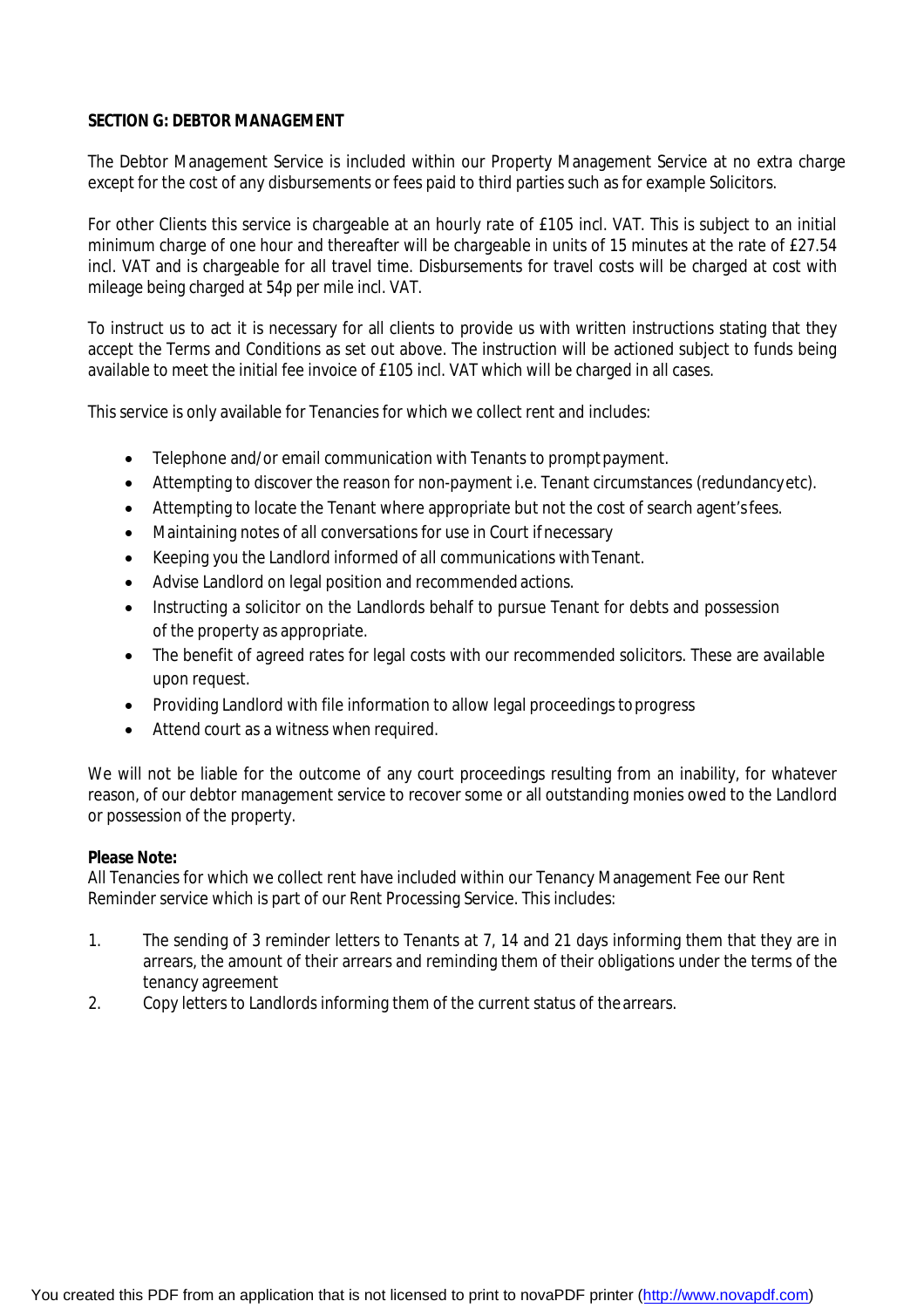# **SECTION H: RENT GUARANTEE SCHEME**

If a problem occurs with a Tenancy which has received written confirmation that our Rent Guarantee Scheme is in place for the Tenant the matter will receive the personal attention of a Director of the company.

The Director will ensure you receive advice on how to deal with the problem.

If appropriate, as your agent we will introduce you to our specialist Lawyers who will act for you and take proceedings against a Tenant for a breach of a Tenancy Agreement.

The scheme is only available to clients where Austin Chamber & Co collect the rent on a monthly basis (please note minimum fee percentagesapply).

Upon conclusion of the Referencing Services we will review the tenant's circumstances and we reserve the right to decline to provide a rent guarantee prior to the creation of a tenancy or at renewal of an existing tenancy.

Where a landlord is advised of a decline to provide a rent quarantee the following should be born in mind:

- No applicant "fails" references. The reference process together with information we collect directly from an applicant creates a profile of an applicant that is reviewed by us so that a decision can be made as to whether the profile meets our requirements for the provision ofRGS.
- The decision not to offer RGS does not mean that an applicant should be rejected by alandlord.
- The profile of the applicant will be communicated to the landlord so the landlord can make an informed decision as to whether the applications profile meets the landlord's requirements which may well be different to that required to be approved for RGS. Often when provided with the full profile landlords decide to accept the situation especially if they have met the applicant and are experiencelandlords.

The requirement for protection from none payers who have not met the RGS requirements can be achieved in other ways:

- Rent paid up front for the entire term of the tenancy
- Rent paid up front for part of the term and a Landlord break clause included so a none paying tenant can be removed albeit a court order may be necessary
- A UK based property owner guarantees the tenancy so that this person has to meet the tenant's obligations if the tenant does not.

In some cases the provision of one or more of the above can result in RGS being made available.

Any one of our lettings team members will be happy to discuss any issues or concerns a landlord may have where RGS is not available but the application has merit.

# **1. RENT GUARANTEE**

If we make a Rent Guarantee available for a Tenant and that Tenant falls into rent arrears subject to certain conditions (see below), we guarantee the payment of certain limited rent for landlords:

- We will procure that arrears of rent is paid to the account of the landlord and we will if necessary pay the net rent due ourselves and seek to recover it from the Tenant - provided the conditions set out below are met.
- Payments by ourselves will be made by allocating monies to the clients account with us and then remitting by BACS payment on the fifth working day after the rent duedate.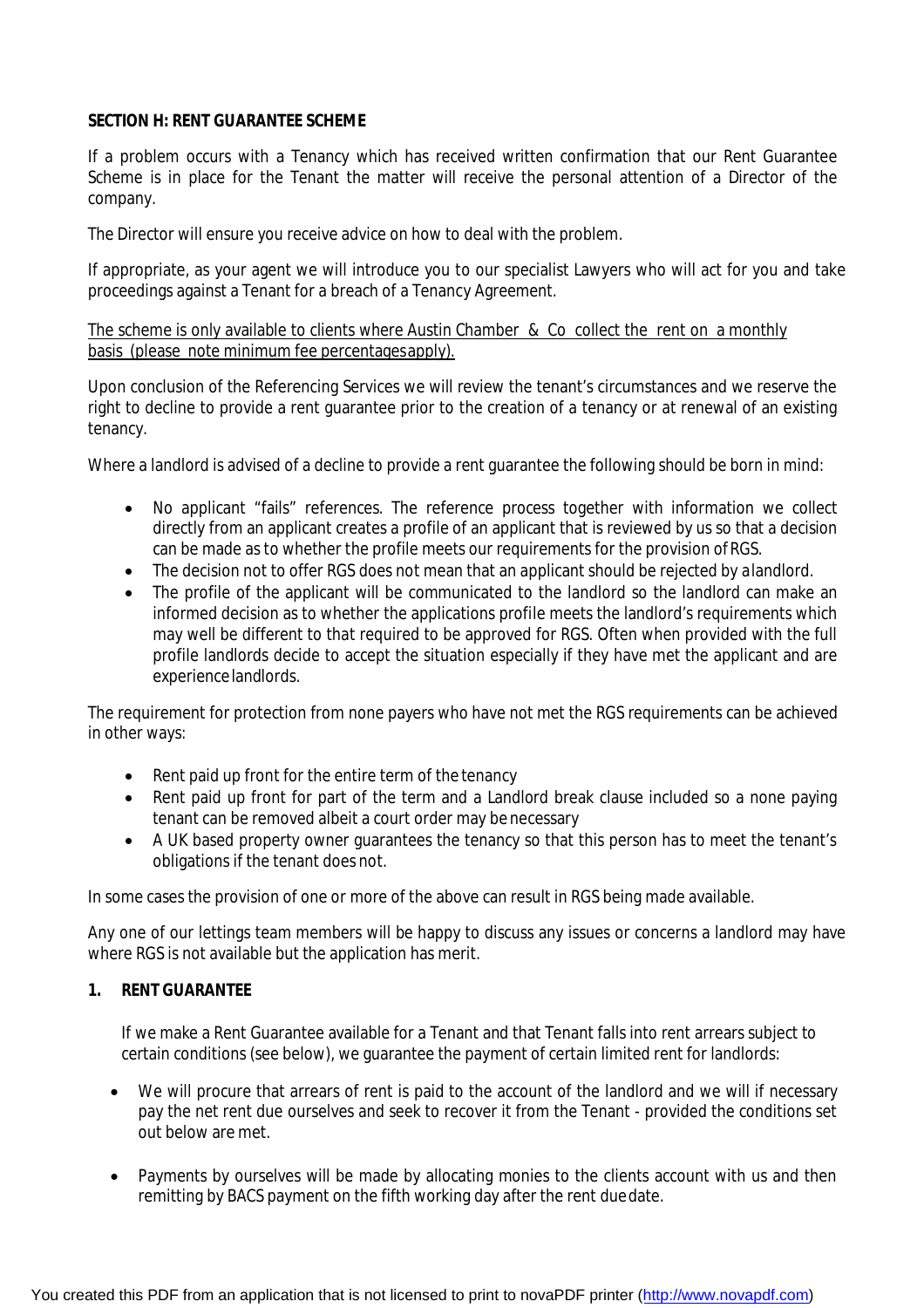- Our commitment to the landlord is that we will pay rent due (up to a maximum amount of £769 per week or £3,333 per month) for the period of the tenancy for a maximum of thirty five months (not counting the initial rent paid at move in) or up to and including three months after the expiry of a relevant notice to give up possession served on the tenant under the Housing Act 1988, or until vacant possession is obtained, with or without the assistance of the courts and or bailiffs, whichever is the lesser period.
- Payments will be made subiect to any deductions agreed in the terms between us. (Including our fees and any outstanding charges due from the landlord) which we are hereby authorized to set off or take as appropriate.
- In the event of payments being made under this Warranty, all rights of the landlord to recover such sums shall be, and by signing these terms are authorised to be, subrogated to Austin Chamber & Co in order to affect recovery of sums paid (which recovery may be made in the name of the landlord if necessary or expedient). Recovery of rents paid out shall be at the discretion of Austin Chamber & Co.

# **2. CONDITIONS FOR GUARANTEED RENT SCHEME**

# **The provision of this service is conditional upon the following:-**

- The Landlord must have received written confirmation from Austin Chamber & Co that the tenancy has received our Rent Guarantee Approval.
- The Landlord has entered into a Tenancy only after our approval of the terms of the Tenancy Agreement.
- The Tenancy Agreement must have a Landlord's break clause exercisable no later than after the first ten months of the term where the term of the tenancy is for more than twelve months.
- Rent collection must be conducted or controlled by Austin Chamber & Co.
- Rent must be due for payment on a monthly basis.
- Rent must have been in arrears for 5 working days(Monday-Friday).
- Austin Chamber & Co must have the first call on deposit monies which must also be held by Austin Chamber & Co. In these circumstances the client agrees to pay for the inventory check out.
- Austin Chamber & Co reserves the right to serve, on behalf of the client, a relevant notice under the Housing Act 1988. This will allow proceedings to begin for possession of the property and rent arrears after the relevant date has expired.
- The Landlord will, if advised by us, commence proceedings to terminate the tenancy and re-let the property to mitigate the loss of rent. Please note that the employment of a legal representative by the client does not form part of the Rent Guarantee Scheme.
- **The deposit must be greater than or equal to one months'rent.**
- There must be a professional inventory and the Check-in and Check-out must be conducted by an independent inventory company.
- If in the 2 years subsequent to this Tenancy, the property is re-let or sold, the client will instruct Austin Chamber & Co on a sole agency basis at our usual fees.
- The Tenancy Agreement used must be the standard Austin Chamber & Co agreement must have been executed by us and must have been entered into after review of the tenant's suitability by use of our Referencing Service.
- The Tenancy must be an Assured Shorthold Tenancy.
- The Tenancy must not be a Periodic Tenancy.
- The Landlord must not have assigned their interest in the Tenancy.
- The Rent Guarantee Scheme does not cover a Landlord who has a duplicate Rent Guarantee Scheme running with an alternative source. Should this be discovered after Austin Chamber & Co has already funded payments under Austin Chambers Co's Rent Guarantee Scheme, the Landlord agrees to refund all monies already paid to it by Austin Chamber & Co under its Rent Guarantee Policy.
- Should a Landlord choose to instruct a solicitor other than the solicitor recommended by Austin Chamber & Co to pursue a Tenant after receiving funding from Austin Chamber & Co under the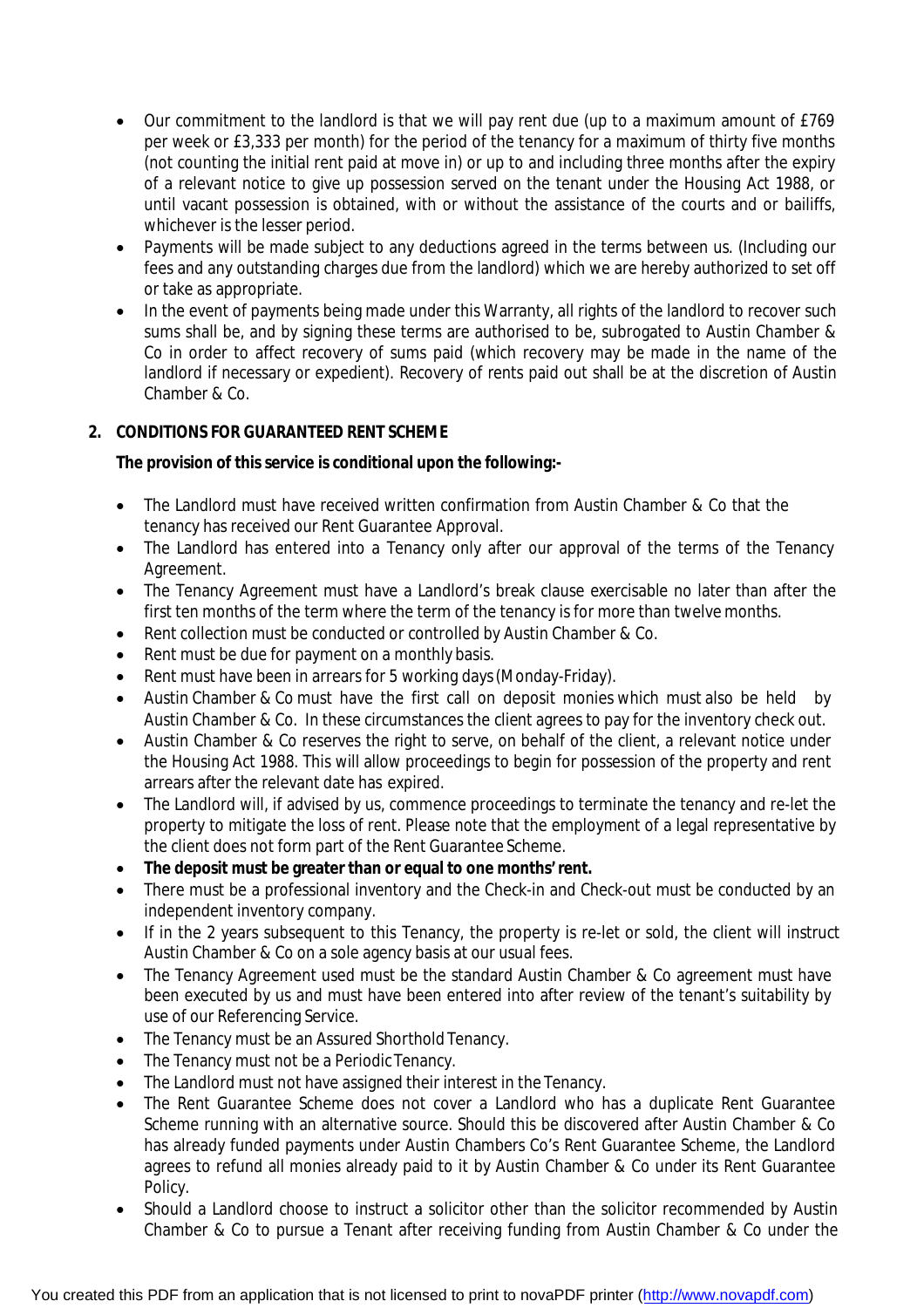Rent Guarantee Scheme, funding will immediately cease. If the Landlord chooses to continue with Austin Chamber & Co recommended solicitor, funding will continue under the normal terms of the Scheme.

- The Rent Guarantee Scheme is not available should the Landlord accept applicants who are in receipt of Housing Benefit (or similar) at the commencement of thetenancy.
- Housing Benefit tenancies (or similar) are not normally covered by the Rent Guarantee Scheme. However should a tenant prove that they have lost their employment during a tenancy where Rent Guarantee has been granted and provide proof of acceptance of Housing benefit (or similar) then the Rent Guarantee conditions can still apply.
- The Landlord agrees that should a Tenant have a time-limited "Right to Rent" at the start of a tenancy and such Tenant's "Right to Rent" expires before the end of the tenancy, if a follow up "Right To Rent" check determines that the Tenant no longer has the "Right to Rent", the Landlord shall serve on the Tenant(s) a notice to end the tenancy in accordance with the break clause as soon as reasonably practicable.

# **The provision of the Rent Guarantee scheme is also conditional on the Landlord complying with:-**

- All of our Terms and Conditions as well as those of the Tenancy Agreement and all our recommendations in the creation, termination and management of the Tenancy and the property.
- All conditions of any mortgage and/or superior tenancy.
- Their payment obligations to Austin Chamber & Co and not being in legal dispute with Austin Chamber & Co.
- The Landlord shall upon receipt of written notice from Austin Chamber & Co or of becoming aware and within five working days repay to Austin Chamber & Co all monies advanced under the Rent Guarantee Scheme where it can be reasonably assumed the advanced monies were not due under these Terms, Conditions and Definitions.
- Please note that the Rent Guarantee Scheme is only applicable after the Tenancy has commenced and the Tenant has previously paid their initial account in full including rent and any deposit (as applicable).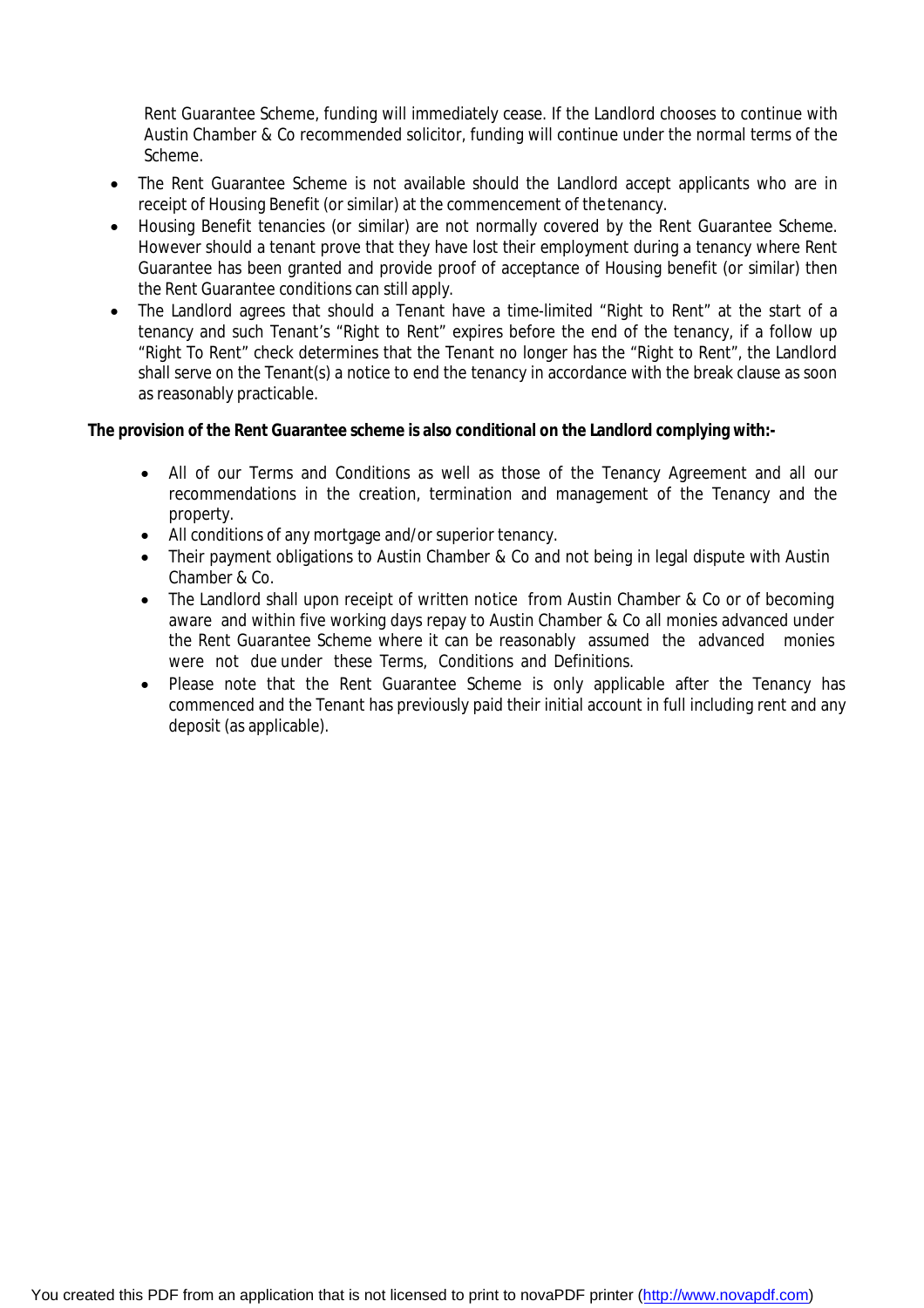# **SECTION I: ADDITIONAL COSTS**

### **1. TASKS OUTSIDE OUR LETTINGS OR MANAGEMENT SERVICES**

There will be a charge if:-

- We are asked to carry out property management tasks on non-managed properties such as organising cleaning, gardening, key cutting etc.
- We are required to undertake tasks such as provide information for a court case, provide a witness statement, court appearances, fair rent assessment, or other tribunals.
- We are asked for post tenancy assistance or information.
- You will be advised of these charges when the service is requested.

### **2. HOUSES IN MULTIPLE OCCUPATION – LICENSE APPLICATIONS**

Austin Chambers & Co is able to apply for a License on behalf of a client. The fee for this service if the property is not managed as an HMO by Austin Chamber & Co is:-

£360 incl. VAT on initial application for a tenancy to the Local Authority plus any fees charged by them.

£120.00 incl. VAT on renewal of a tenancy plus any fees charged by the Local Authority.

We can also refer clients to surveyors who are able to advise in this specialist area.

# **3. SALE OF THE LET PROPERTY**

In the event that the Landlord decides to sell the property to the tenant, Nessknoll Ltd will be please to act as the landlords selling agent to assist in achieving the best price in line with meeting any other requirements. The details of the service are available at: [www.austinchambers.co.uk.](http://www.austinchambers.co.uk.) Our fees will be half of our standard fee, details of which are available together with information on terms and conditions from our local branch.

A helpful Seller Guide can be found at: [www.austinchambers.co.uk/pdf/sellersguide.pdf](http://www.austinchambers.co.uk/pdf/sellersguide.pdf)

#### **4. OUTSTANDING FEES**

The Landlord is responsible for our Fees for the term of the Tenancy. If fees are not paid within fourteen days of the date of an Invoice, we reserve the right to charge interest at a rate of 3% above the National Westminster Bank base rate and this will be calculated from the fifteenth day after the date of an Invoice up until the date fees are fully paid.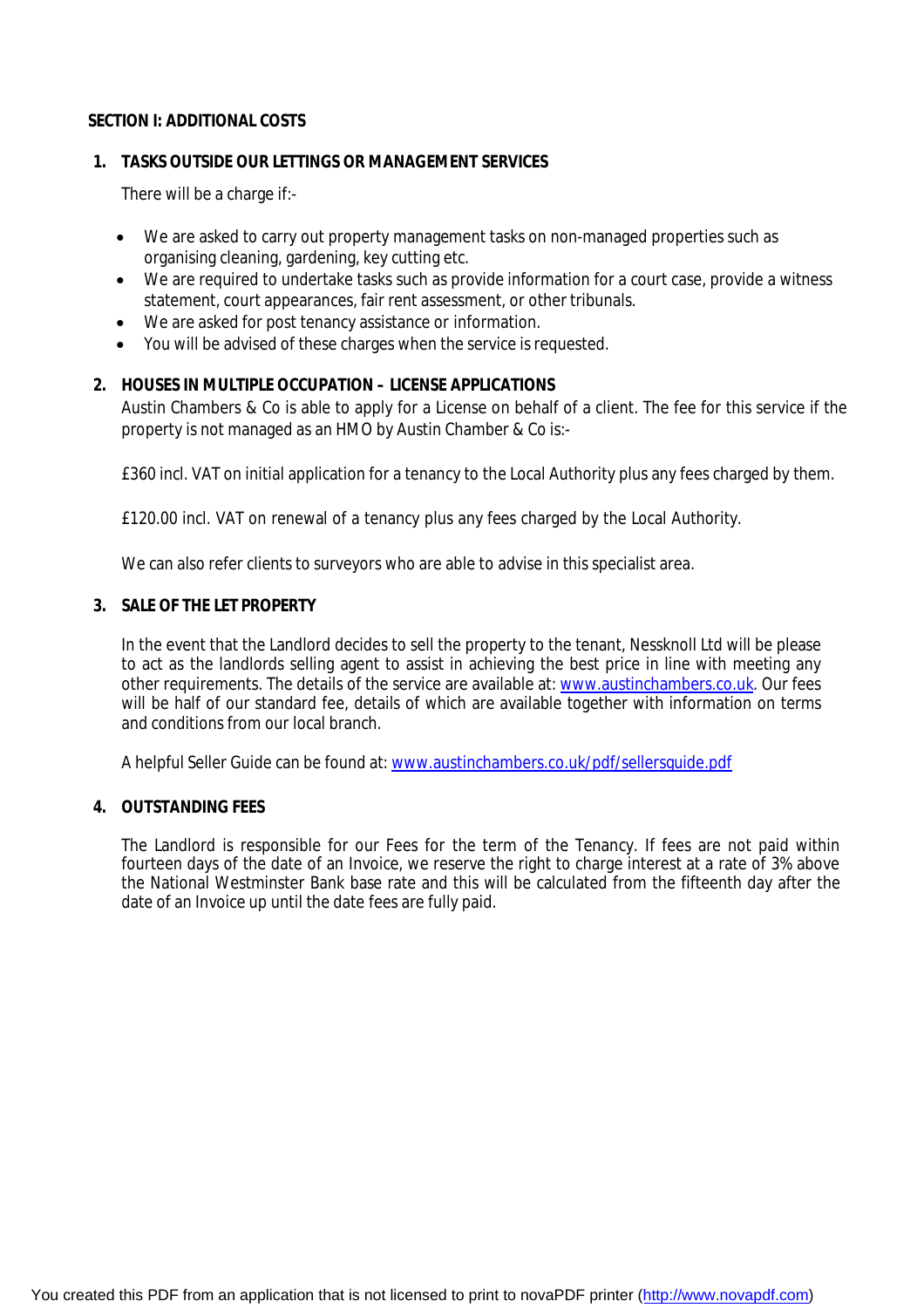# **SECTION J: LANDLORD'S RESPONSIBILITIES**

# **Material Information**

We will ask you to complete a Fact Find that will provide us with Material Information that tenants will need to be able to make an Informed Decision about making your property their next home. In making a full disclosure you will help the transaction precede at the required pace and help prevent the tenant being surprised later in the process that can lead to disappointments all round. We will agree with you when is the appropriate time to make the information available, with the full information being made available no later than when a potential tenant is identified and we confirm the offer details of a prospectivelet.

# **The Inventory & Schedule of Condition**

An inventory of household and garden effects compiled by a professional, independent inventory company will be provided at the Landlord's cost which includes the make and check in. The inventory should also contain comments on condition. The cost of the inventory is dependent on the size and content of the property and we cannot accept liability for any errors or omissions on the part of the Inventory Company. It is normal for the Tenant to be responsible for the Check-out charges.

#### **Loft Space and Other Places of Storage around the Property**

Unless agreed otherwise and documented in the tenancy agreement, the tenant(s) will have the right to use the entire property for the term of the tenancy. We therefore advise all landlords to remove all items of value and items which the tenant(s) will not have the use of from the property. If items are to be left at the property "in storage" the landlord should ensure they are insured, listed and their condition noted with photographs taken of each item. Insurance to cover theft by the tenant is not to our knowledge available. In this regard it must be noted that Inventory Clerks will not include in the Inventory and Schedule of Condition stored items and specify that they will not enter roof voids under anycircumstances.

It is not recommended under any circumstances that such storage areas are left locked as access is often required in the case of emergencies for access to pipes, tanks and electrical installations. Austin Chambers & Co's service to clients does not include the holding of keys to locked storage areas.

Austin Chamber & Co accepts no responsibility whatsoever for any items left in storage at the property whether notified or not of the storage of items.

#### **Electrical Safety in Rented Accommodation**

For more information on the Landlords Duty of Care to ensure their accommodation is safe, please visit:<https://www.gov.uk/private-renting/your-landlords-safety-responsibilities>

#### **Viewings**

We believe that as your agent we should show tenants around as we can ask for feedback from them that they are often too polite to offer to you. Overcoming objections is what our staff are trained to do. Equally knowing why tenants do not favour a property enables us to adjust the marketing to secure a tenant from subsequent viewings. It is good for tenants to pass on the drive. If someone else is interested this often prompts an offer that is that little bit better or comes a little bit quicker than it would have been if the meeting had not taken place! We will specifically arrange viewings in clusters where possible to try to achieve this.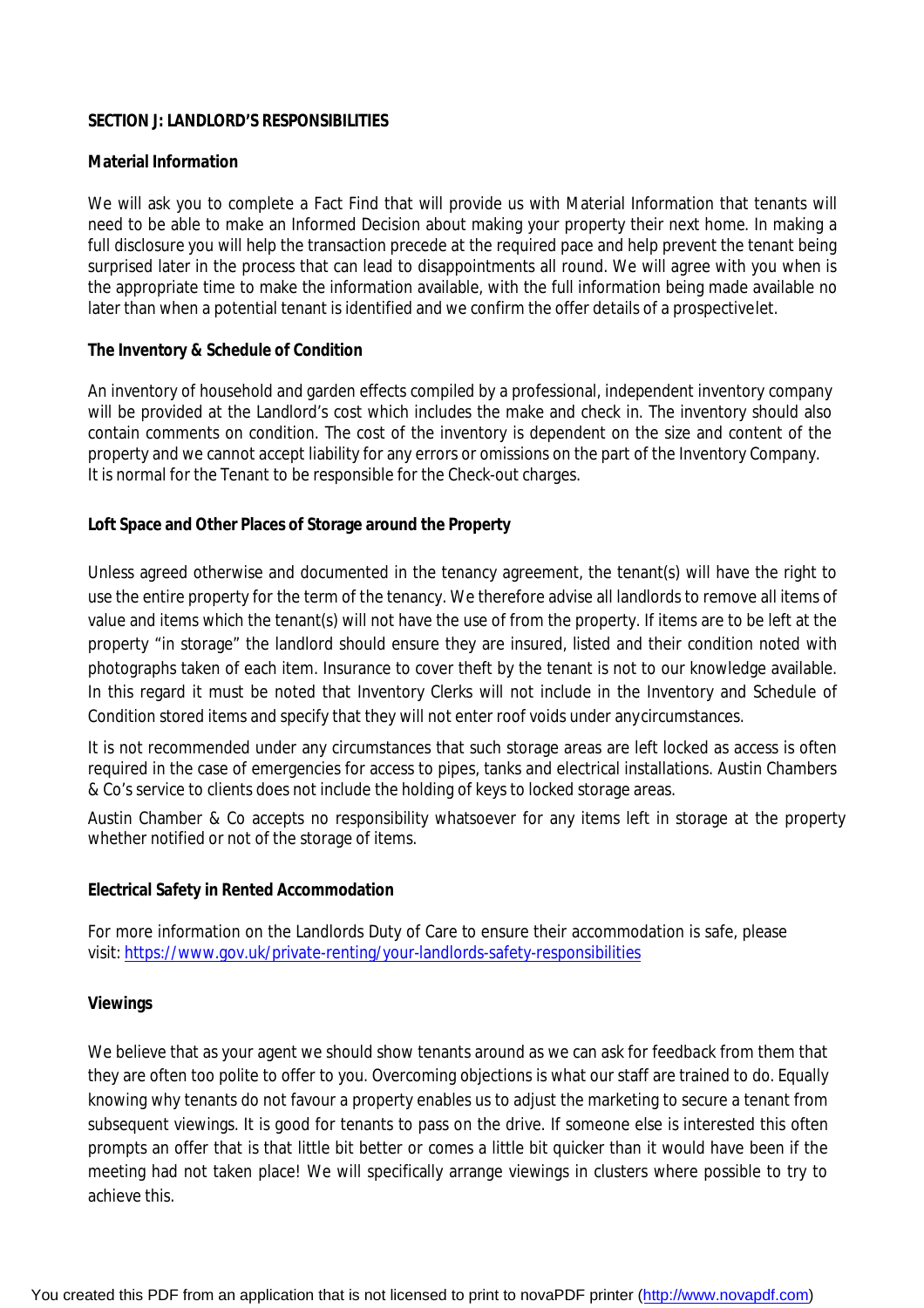**It is important to bear in mind that you will be allowing prospective tenants into your home. It is sad to report that a very small percentage of them will not share the values we and you have as to honesty. You should therefore ensure that your insurance is up to date and that valuables, including cash and cards, plus items of particular sentimental value are safely stored away.**

# **1. THE PROPERTY**

The Landlord warrants that:-

He/she is the legal owner of the freehold/leasehold interest in the property and/or is authorised to sign this and other relevant documents.

If the property is leasehold, the Landlord warrants that:

- Any proposed Tenancy is permitted under the terms of the superiorlease.
- Any proposed Tenancy will terminate before the expiry of the superiorlease.
- Where necessary, the written consent of the superior Landlord has been or will beobtained.
- Any onerous or special terms of the lease that may be relevant to the letting will be disclosed to us.

The Landlord will provide copies of the superior lease, which will be made available to the Tenant.

# **2. MORTGAGES**

If the property has a mortgage on it, which was granted before the start of the Tenancy the Landlord warrants that permission to let the property has been obtained from the mortgagee.

# **3. HOUSES IN MULTIPLEOCCUPATION**

If the Tenancy created results in the property becoming a House in Multiple Occupation (HMO) as defined by the Housing Act 2004, (The Act) the Landlord warrants that:

- The property will meet the standards for HMOs as defined by The Act, including a Pass Certificate following an Electrical Installation Safetycheck.
- He/she will apply for a License if the Tenancy creates a Licensable HMO under TheAct
- He/she is a fit and proper person as defined by The Act
- Any loft conversion meets the requirements of planning and buildingregulations

# **4. CONDITION**

- At the commencement of the Tenancy Agreement the property must be in a clean and tidy condition and meet the required standards for letting.
- It is the Landlord's responsibility to maintain the property in good order throughout the term of the Tenancy.
- The Landlord is obliged by law to ensure that before the commencement of the Tenancy the property is fit for human habitation and will be so maintained during the period of the Tenancy Agreement.
- The Landlord agrees to accept responsibility for any liability under the Defective Premises Act 1972 in relation to the property, or any part thereof and agrees to indemnify us fully in the event of any claim made in thisrespect.
- Should the Landlord fail to meet these obligations we reserve the right to instruct contractors and deduct any costs incurred from rent received including any Administration Charges that apply.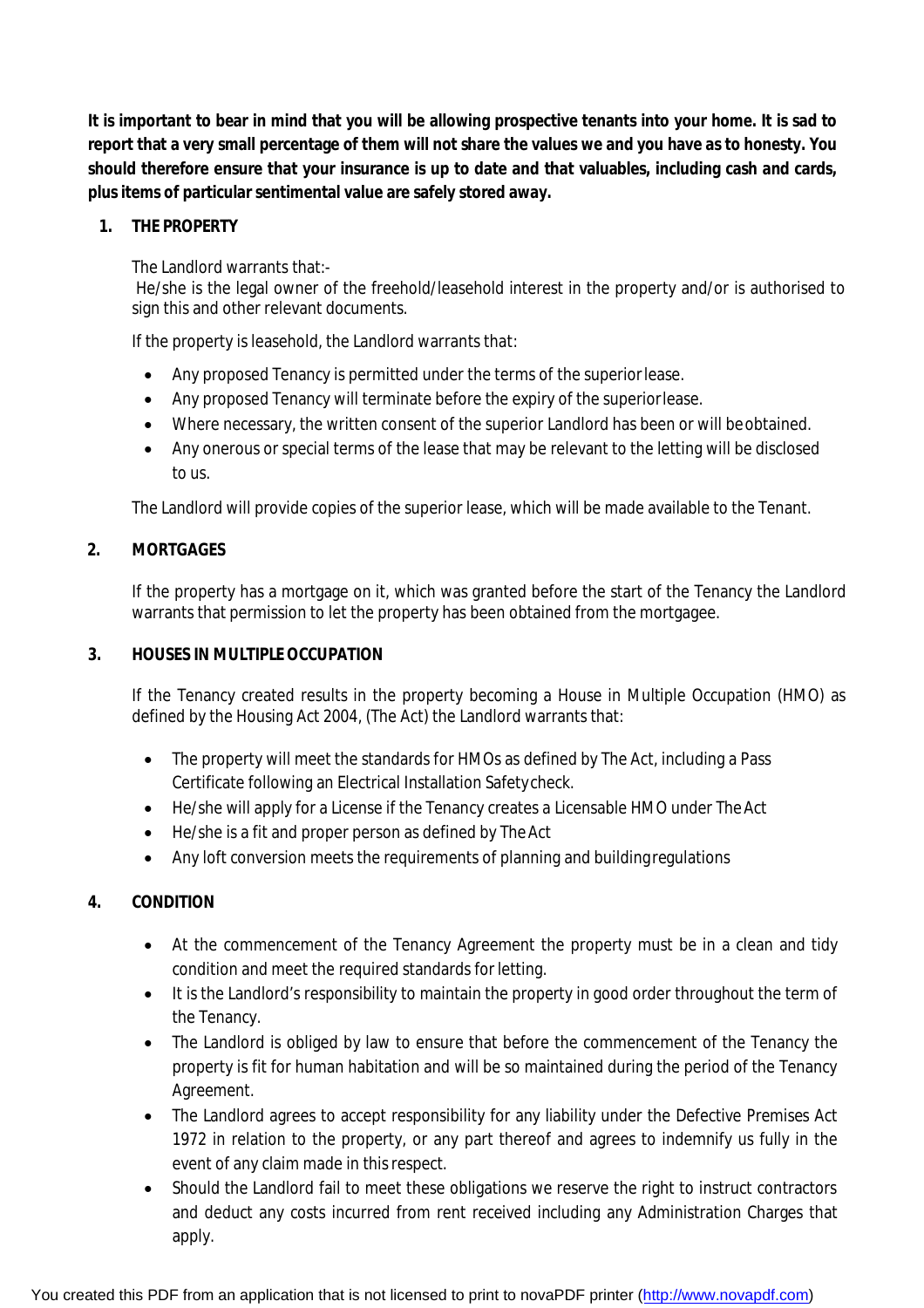#### **5. INSURANCE**

The Landlord will be responsible for buildings insurance, and for the insurance of the Landlord's fixtures and contents. The Landlord must inform the Insurance Company that the property is to be tenanted and we cannot accept any liability arising from failure to do so.

It is important to check insurance policies to ensure that cover is provided for third party, public liability and defective premises risks. We cannot accept liability for deficiency in insurance cover. The Landlord will provide copies of insurance policies which will be made available to the Tenant

#### **6. UTILITIES**

The Landlord will be responsible for all outstanding utility bills and council tax bills up to the date of commencement of the Tenancy. The Landlord will be responsible for the payment of ground rent, service charges and maintenance charges, if any, throughout the period of the Tenancy.

If our Property Management Service has been instructed, the Property Management Department will administer these payments, provided Austin Chamber & Co is in funds. See Section B.

#### **7. INCOME TAX**

Any profit arising from the letting of a property, whether the Landlord is resident in the UK or not, is assessable for tax in the UK. Where the Landlord is non-resident in the UK, the Inland Revenue operates a "Non-Resident Landlords Scheme", under which Austin Chamber & Co are required to deduct tax at the basic rate from the net rents received.

Non UK Resident Landlords can apply to the Inland Revenue for an approval certificate which, when supplied to us exempts us from the requirement to deduct tax. If an approval certificate is not obtained we will be required to make tax deductions and pay these over to the Inland Revenue. We strongly recommend that you appoint a specialist tax adviser, as Tax Advice is not part of our service to you.

#### **8. PERIODIC TENANCIES**

A Periodic Tenancy is created if a landlord continues to accept rent from a tenant when a tenancy has expired without a new Tenancy Agreement being put in place or a renewal formally documented.

A Periodic Tenancy can only be ended by the landlord serving notice in a prescribed form. A Section 21(4) notice must be served following the expiry of the fixed contractual term of the original tenancy. The notice must be for a period of at least 2 months on a monthly rental tenancy (see below for other types of tenancy). Provided the Court is satisfied that the Section 21(4) notice has been properly served, then it will make an order for possession.

It is therefore relevant (for the purposes of service of the Section 21 notice), to establish when the last day of each rental period is because the required period of notice that must provide in any Section 21 notice in respect of a Periodic Tenancy is derived from the length of the rental period.

For a monthly rental payment the period of notice will be just two months; for a quarterly payment period it will be three months with a minimum of two months' notice; for an annual payment period it will be one year with a minimum of two months' notice and for a three year payment period it will be three years with a minimum of two months' notice.

Conversely tenants need only give one month's notice instead of the two months required from Landlords unless the tenancy agreement specifically provides for a longer notice.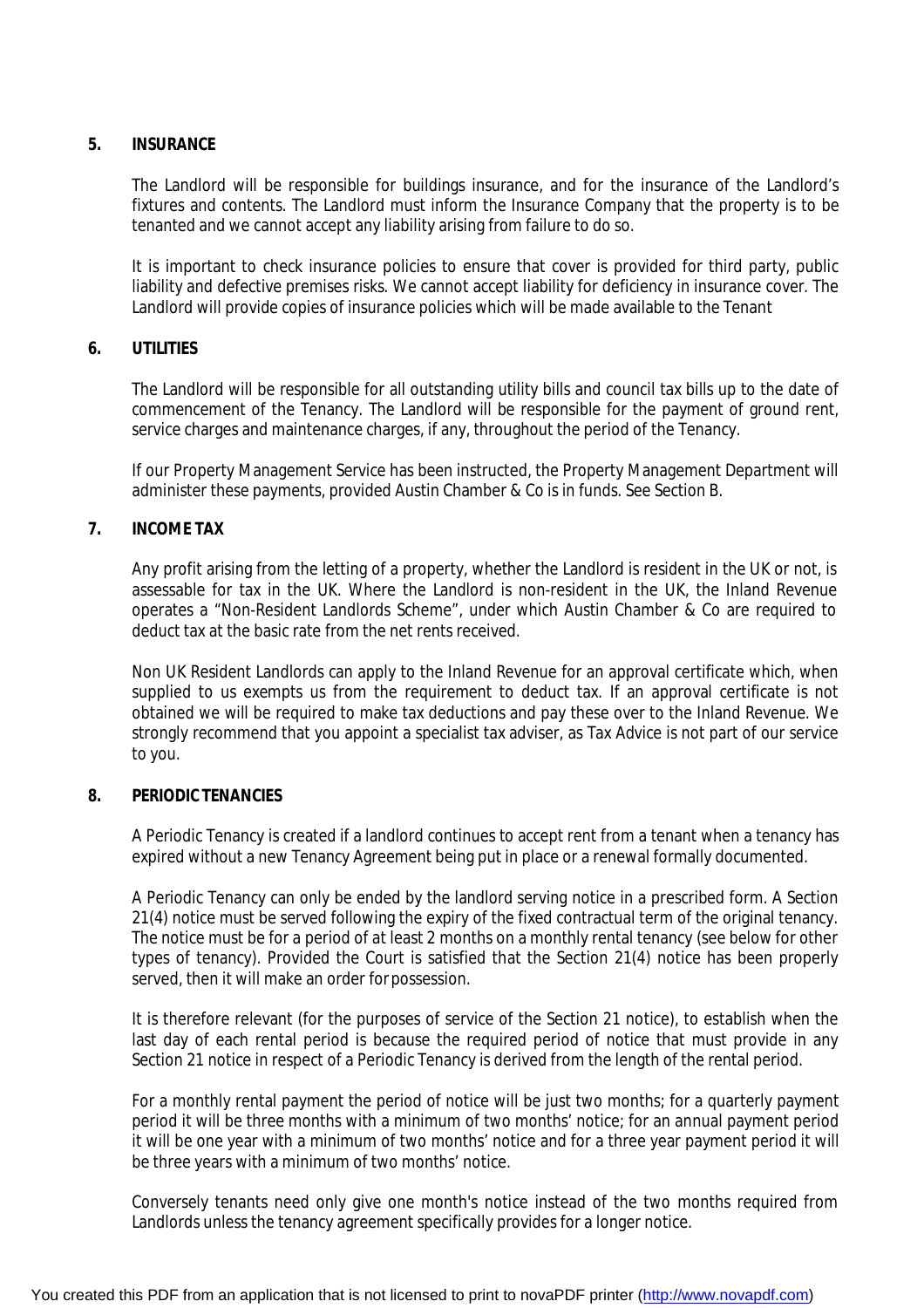For the above reasons we strongly recommend a tenancy is properly renewed with a new Tenancy Agreement or is formally documented rather than allowing the tenancy to continue after the fixed term on a periodic basis.

### **9. NOTICES UNDER TENANCY AGREEMENTS DRAWN UP BYOTHERS**

Where we have not provided the Tenancy Agreement we will not automatically serve any notices to protect the Landlords right to possession unless we receive timely written instructions to do so. We will not be responsible or in a position to remind Landlords of any requirement to serve appropriate notices.

# **10. AGREEMENT TO PAY OUR COSTS**

You agree to reimburse us for any reasonable sums expended on your behalf and not covered elsewhere in this agreement. You will further reimburse us in respect of any loss incurred by us as a result of any act, omission, or representation made by you, or by someone on your behalf, or in the event that you have provided false or erroneous information. You further agree that you will reimburse us on demand for any monies we have accounted to you for that are withdrawn from our client's accounts, for any reason, by our bankers after we have accounted to you that were received from your tenant(s) being monies received by us as your agent.

# **11. LEGAL COSTS**

If it is necessary to instruct solicitors in respect of any matter relating to the Letting or Management of your property, we will require your specific instructions and you will be responsible for paying all the costs involved, unless the Rent Guarantee Scheme has been entered into and subject to the conditions set out in the Rent Guarantee clauses in Section G.

# **12. LANDLORD & TENANT ACT 1987**

We are obliged to include your full name and address on all rent demands. We must provide the Tenant with an address within England and Wales at which Notices (including Notices in proceedings) may be served on you. Unless otherwise instructed, if your address is outside England and Wales, we will use the address of our Lettings Office named in the Tenancy Agreement for this purpose. Although we will use our best endeavors to forward any Notices to you promptly, we cannot accept liability for any loss or damage incurred either directly or indirectly as a result of our actions in this respect.

# **13. MUTUAL AGREEMENTS**

The expiry or termination of this agreement shall be without prejudice to any rights which have already accrued to either of the parties under this agreement. We will not be obliged to make any payments on our own account but only from the rents collected on your behalf and/or monies provided in advance by you.

# **14. CONSUMER PROTECTION FROM UNFAIR TRADING REGULATIONS 2008(CPR)**

The CPR requires Estate Agents to verify all facts that are communicated to potential customers, irrespective of the method of communication. In order to circulate full details of your property we must obtain your confirmation that all facts contained therein are accurate and convey a true impression of the property and that there is no other Material Information that should be disclosed.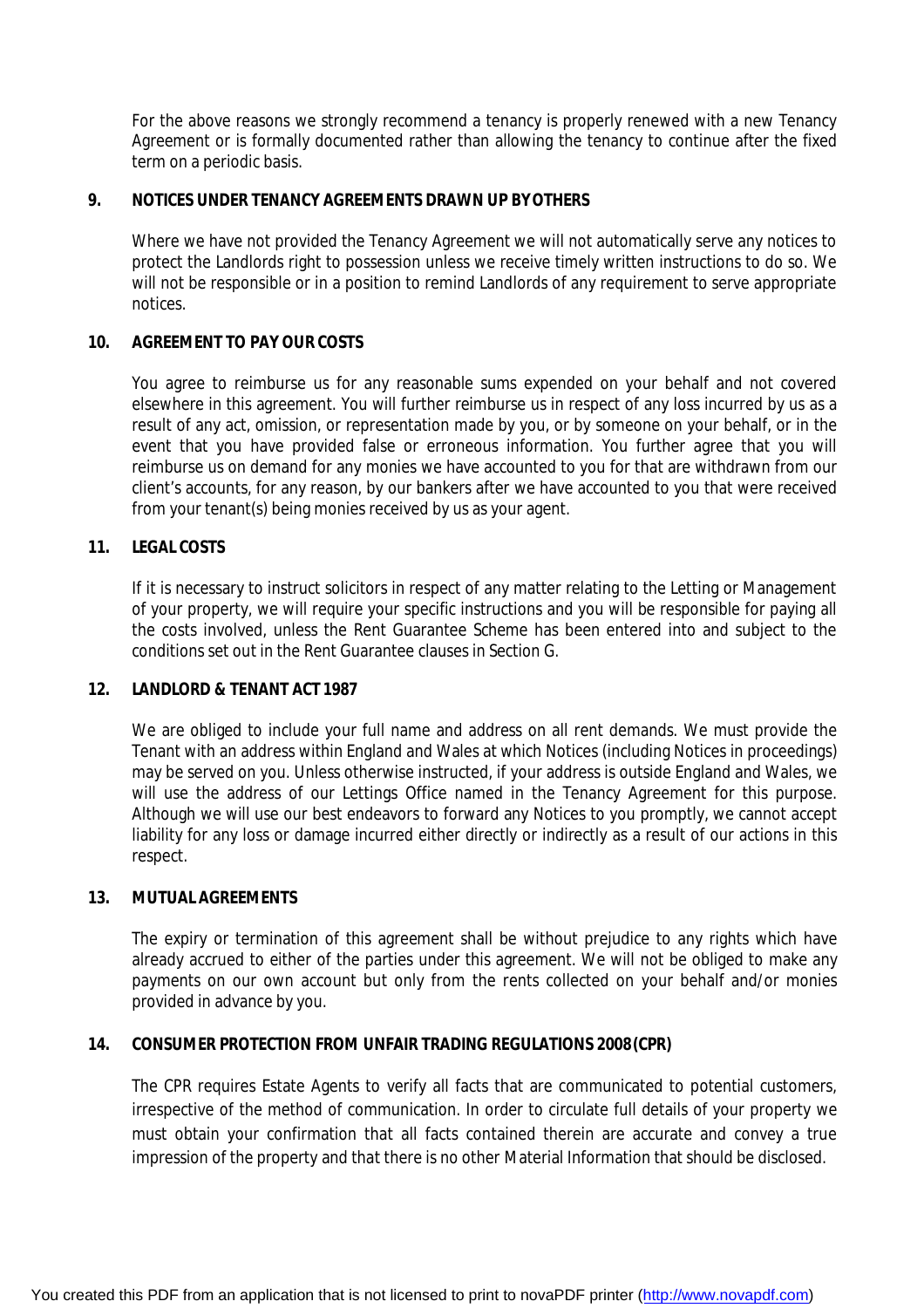# **15. LEGIONELLA**

As the provider of rented accommodation you may already be aware of your responsibilities to ensure that the risk from exposure to Legionella in your property is properly controlled. A risk assessment must be carried out on all hot and cold water systems prior to each tenancy to determine the likely risk of Legionella being present in the property. We can arrange this on your behalf via our approved supplier (No Letting Go) and prices are shown below.

- £66 incl. VAT if done in conjunction with a gas/and or electrical safetytest
- £90 incl. VAT for as a stand-alone visit
- £18 incl. VAT per additional bathroom

The risk assessment may find that improvements/works are required, which must be carried out prior to the start of the tenancy. We can arrange this on your behalf via an Approved Contractor. Further details on the requirements are outlined in the Health and Safety Executive (HSE) documents. Please refer to <http://www.hse.gov.uk/pubns/indg458.htm> website document 'Legionnaires' *Disease: A brief guide for dutyholders'.*

# **16. SMOKE ALARMS**

It is a legal requirement that smoke alarms are installed on each floor of rented accommodation, including entrance lobbies where the accommodation is above, and that these are in working order and tested on the first day of each tenancy. We can arrange for smoke alarms to be installed on your behalf and/or serviced/ tested via our approved contractors as per the prices below. Should we instruct a Gas or Electrical Engineer to carry out a landlord gas and/or electrical safety check on your property their engineer will check for smoke alarms and test these free of charge as a matter of routine (battery operated alarms only).

- £54 incl. VAT to supply one alarm if done in conjunction with a gas and/or electrical safetytest
- £105.60 incl. VAT to supply one alarm as a stand-alone visit
- £48 incl. VAT per additional alarm
- £48 incl. VAT to attend and test

Further details on the particular type of alarm used can be found here: <https://www.aico.co.uk/product/ei166e-optical-smoke-alarm/> and<https://www.aico.co.uk/product/ei164e-heat-alarm/>

# **17. CARBON MONOXIDE DETECTORS**

It is a legal requirement that carbon monoxide detectors are present in each room within a rented property where solid fuel is burnt and this includes rooms with open fires. Solid fuel can include wood, coal, anthracite and examples of appliances are wood burning stoves and Rayburn and AGA cookers. The detectors must be tested on the first day of each tenancy. We can arrange for a carbon monoxide detector(s) to be installed and/or serviced/ tested on your behalf via our approved contractors as per the prices below. Should we instruct A Gas or Electrical Engineer to carry out a landlord gas and/or electrical safety check on your property their engineer will check for Carbon Monoxide detectors and test these free of charge as a matter of routine (battery operated detectors only).

 £57.60 incl. VAT to supply one detector if done in conjunction with a gas and/or electrical safety test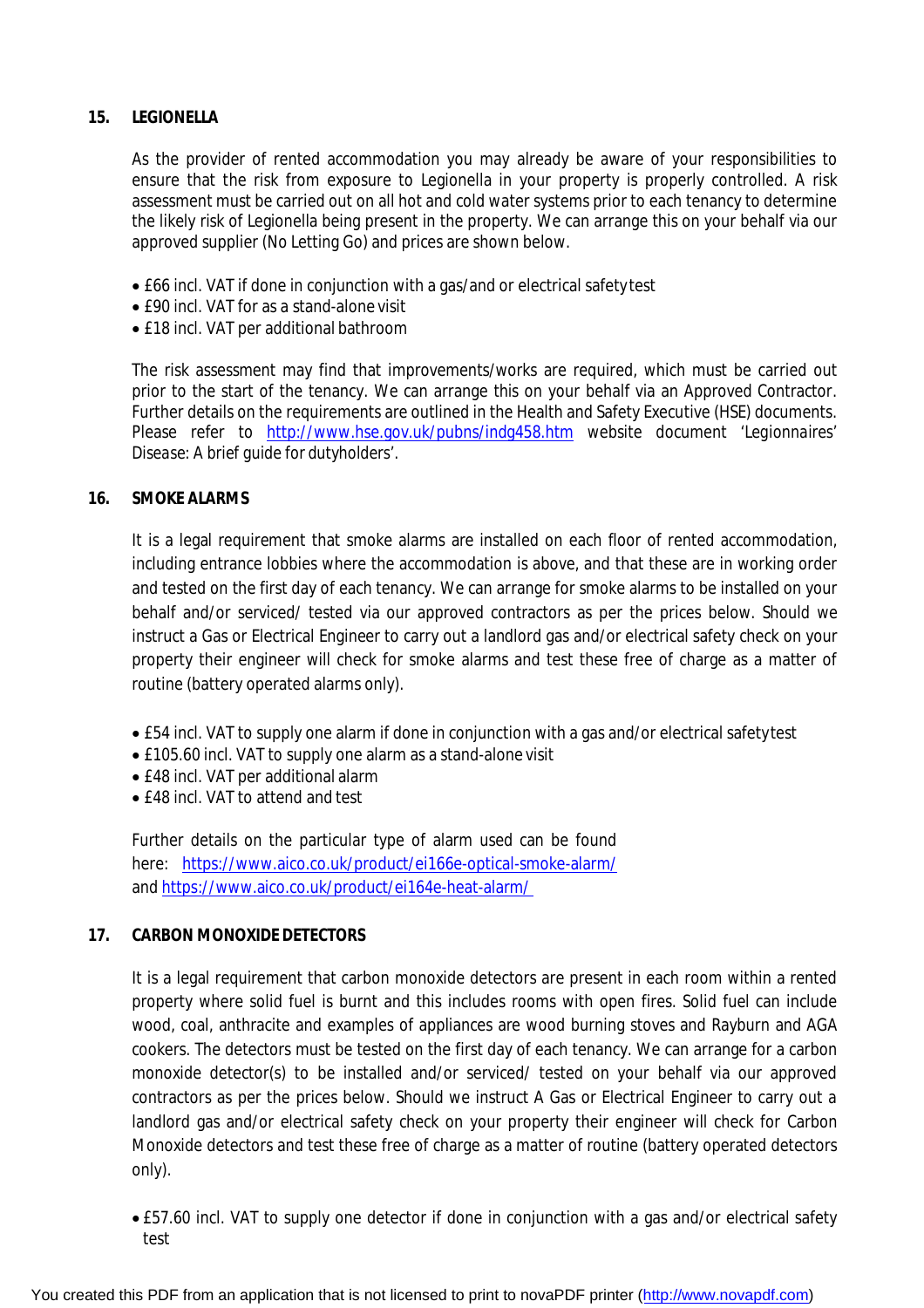- £105.60 incl. VAT to supply one detector as a stand-alone visit
- £48 incl. VAT per additional detector
- £48 incl. VAT to attend and test

Further details on the particular type of detector used can be found here:

<http://www.homesafety.honeywell.com/public/files/Manuals/131> 64\_X-

Series%20CO%20Battery%20Alarms\_Ops%20Manual\_MAN0936\_V 2\_04-14\_Final.pdf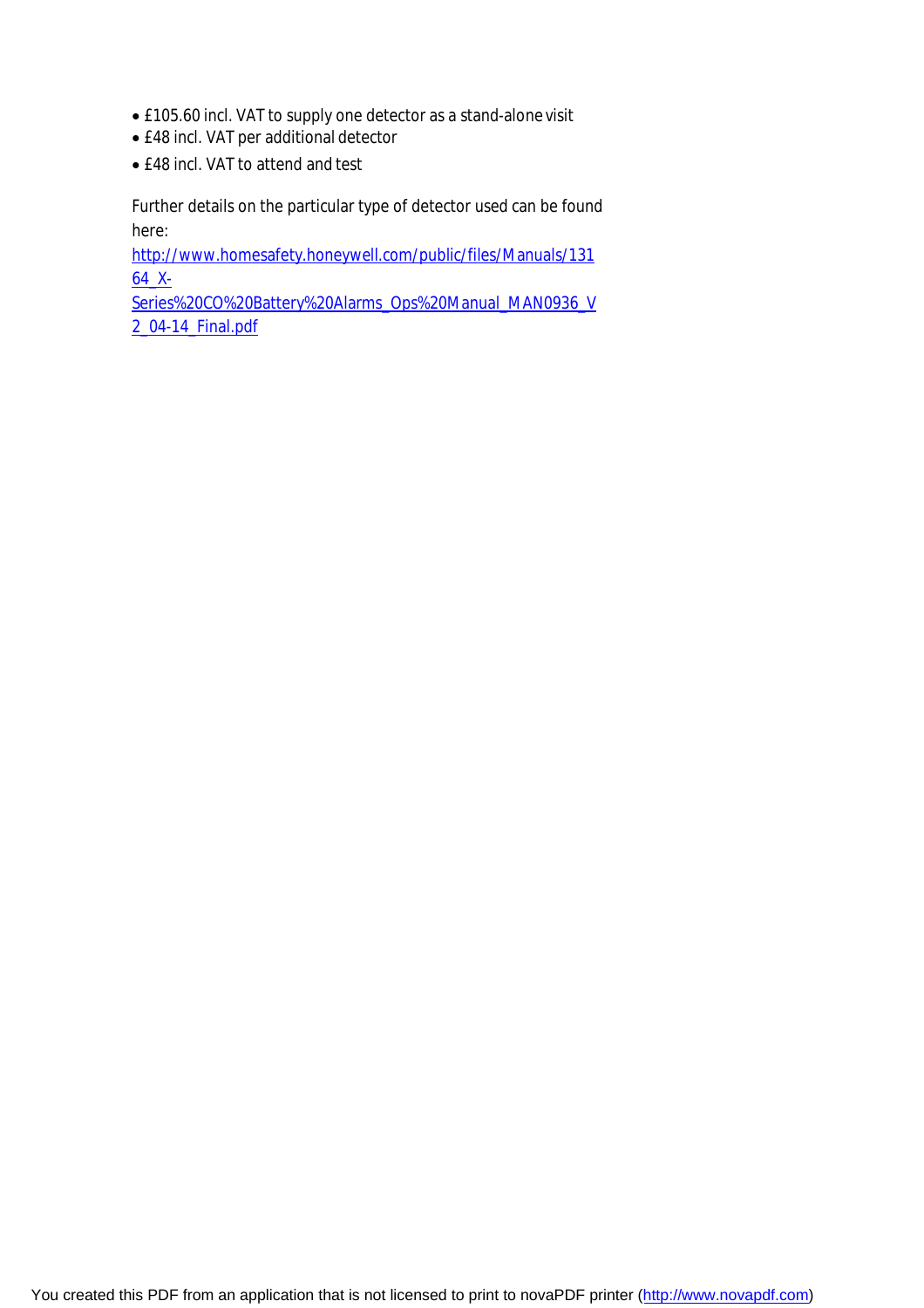#### **SECTION K: TAXATION**

#### **1. GENERAL TAX ISSUES**

**We are not tax advisors. Nothing in this guide should be viewed as tax advice. We have included information here solely for the purposes of guidance on issues that you may consider discussing with a qualified tax advisor.**

Tax is payable on UK lettings income for both resident and non-resident landlords and we are required to make periodic returns to HM Revenue & Customs detailing rents that we have collected for both resident and non-resident landlords.

Tax is payable on rents received less costs which have been incurred wholly and exclusively in relation to the letting. It could well prove beneficial for landlords to appoint a tax accountant to ensure that they make a claim for all the deductions and allowances to which they are entitled, and so minimise any tax that is due.

The following list provides examples of some of the costs that are normally allowable for deduction in calculating taxable lettings profit:-

- Mortgage loan interest
- Agents letting and management fees
- Repairs and Maintenance
- Buildings insurance, including contents and landlord's protection insurance.
- Accountancy and legal fees
- Gas safety certificates
- Inventory checks at the start and end of the tenancy.
- Gardening and cleaning services provided as part of the tenancy.

In addition to the above where you are letting a furnished property you may claim a wear and tear allowance. This is calculated as 10% of net rent, where net rent is defined as rent less costs which are normally borne by the tenant but have in fact been borne by the landlord (e.g. Council tax and water rates)

**If HM Revenue and Customs define the landlord as non-resident then we may have to deduct tax before we make remittance to the landlord.**

# **2. HM REVENUE AND CUSTOMS NON- RESIDENT LANDLORDS SCHEME**

Non-resident landlords are persons:

- who have rental income, and
- whose 'usual place of abode' is outside the UK

This includes anyone who leaves the UK for more than 6 months even though your local tax office may continue to treat you as a resident in the UK following your departure.

It includes companies registered overseas

Members of HM Armed Forces and other Crown Servants including Diplomats are treated no differently from any other non-resident landlord. So if they receive UK rental income and have a usual place of residence outside the UK the NRL Scheme applies to them.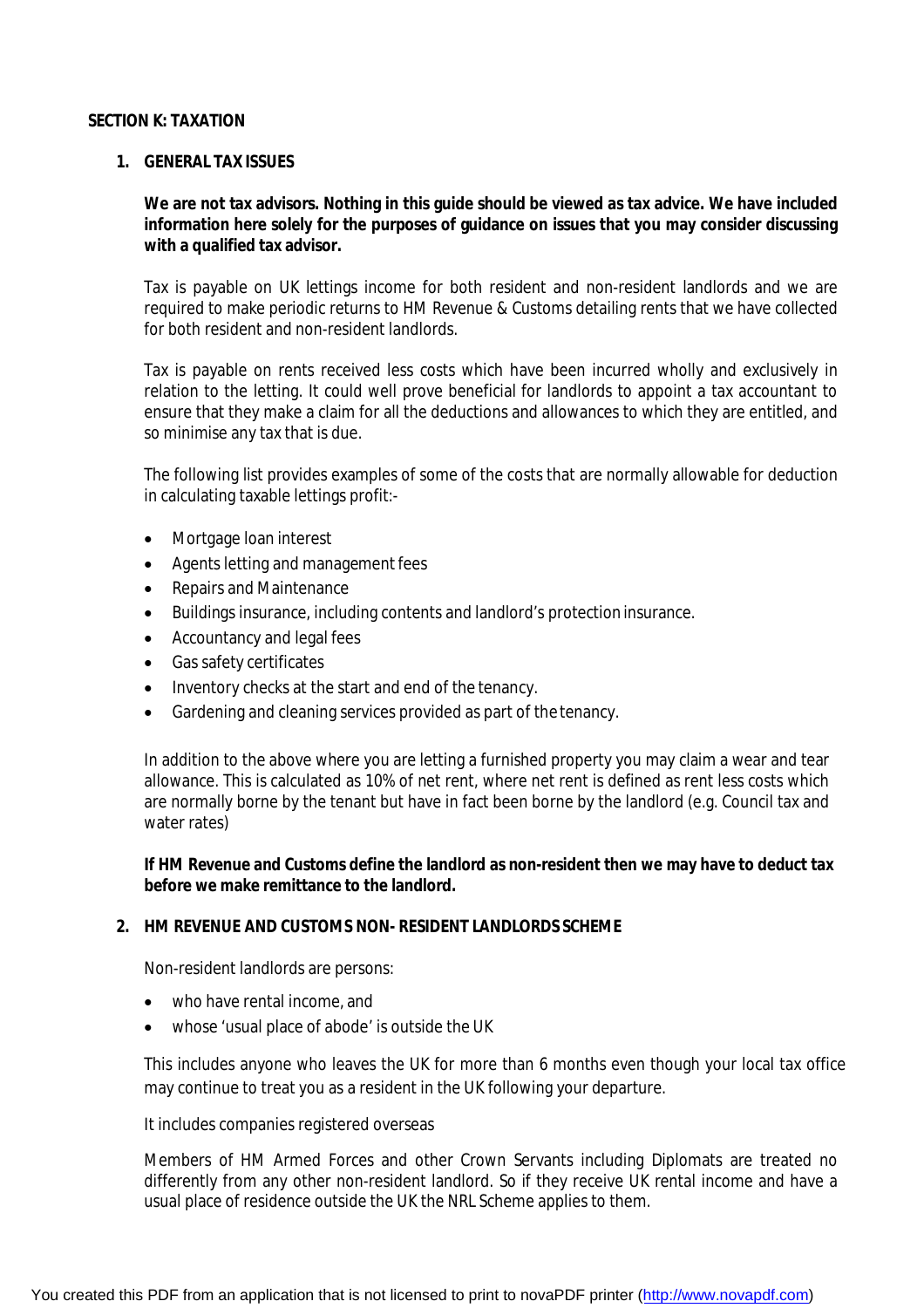### **We are required by law to deduct tax on Overseas Landlords unless there is an Approval Notice from Her Majesty's Revenue and Customs ("HMRC") enabling us to remit rents on a gross basis.**

If we are required to deduct tax at the basic rate under the NRL scheme then we can only offset applicable property management costs that have been paid via our client account. In order to meet the requirements for us not to deduct tax:-

- (i) If you already hold an approval notice from HM Revenue and Customs to receive rents gross then please contact them and ask them to re-issue it to Austin Chambers. We are required to deduct tax until we receive this notice and are unable to use a photocopy of the notice in another agent's name. We have found that the quickest method to transfer approval notices is for the landlord to telephone the NRL tax office on 0300 051 66 44\* and you will need to quote one of our references below.
- (ii) If you do not currently hold an approval notice then we would recommend that you apply for one straight away. If you are granted approval then it is normally granted from the start of the quarter ( $1<sup>st</sup>$  July,  $1<sup>st</sup>$  Sept etc) in which you apply, so the sooner the application is made the better. To apply for an approval notice you need to complete an Inland Revenue form called an NRL1.

Unfortunately we are unable to deal with either (i) or (ii) on your behalf as HM Revenue and Customs will only deal with the tax payer or their authorised tax advisor.

Our reference with HMRC for the NRL Scheme is:

NA 045048

Where both parties jointly own a UK property and both reside outside of the UK, the NRL Scheme applies to both parties and each is treated as a separate landlord in their own right. If both parties wish to receive the rental income with no tax deducted they must each complete a separate application form and send it to HMRC.

HMRC's own website [\(www.hmrc.gov.uk\)](http://www.hmrc.gov.uk)) gives full information on this subject.

The NRL1 form can be downloaded for completion from [www.hmrc.gov.uk/cnr/nrl1.pdf](http://www.hmrc.gov.uk/cnr/nrl1.pdf)

\*Call Charges Apply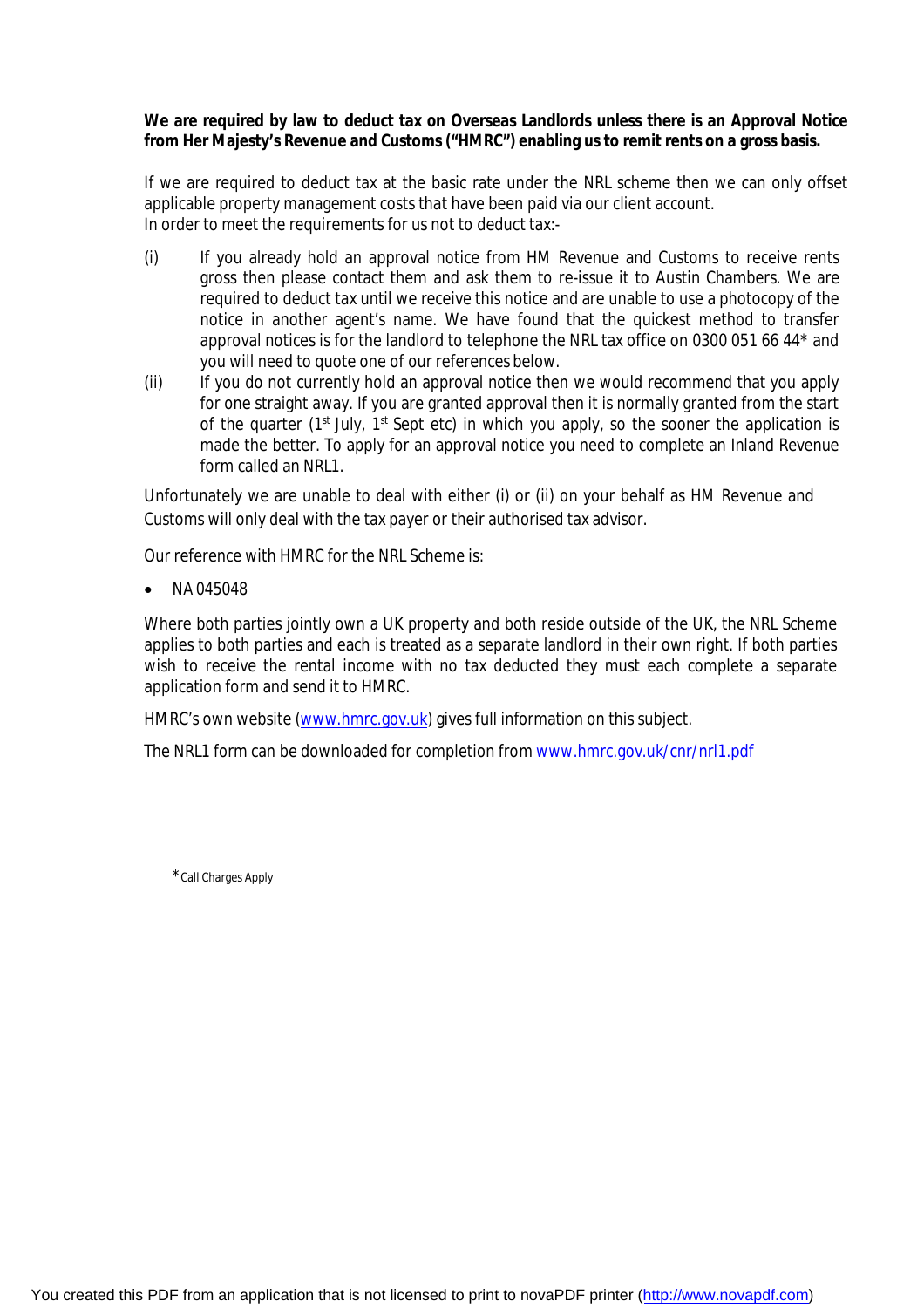# **SECTION L: MONEY LAUNDERING REGULATIONS**

The European Parliament Money Laundering Directive and the UK Government's Money Laundering Regulations 2007 are now in force. We therefore require evidence of your identity when taking instructions to market your property. It is necessary to provide one of each primary and secondary identification as detailed below with your signed Terms and Conditions. One of these documents must show your address and be less than three months old (e.g. utility bill).

Primary:

- Full Valid Passport or
- Valid HM Forces ID Card or
- Driving License (with photo ID).
- Secondary:
- Original utility bill or
- Original council tax bill for the current tax year or
- Original mortgage statement for the year just ended or
- Firearm or shotgun certificate or
- Original current account bank statement or
- Original credit card statement (must be MasterCard, Visa or American Express) with a copy of both sides of the card itself.

It is our policy to only account to Landlords for rent received unless in exceptional circumstances written approval has been given by our Money Laundering Reporting Officer

For more information on Money Laundering Regulations, please visit: <http://www.oft.gov.uk/OFTwork/aml/money-laundering/>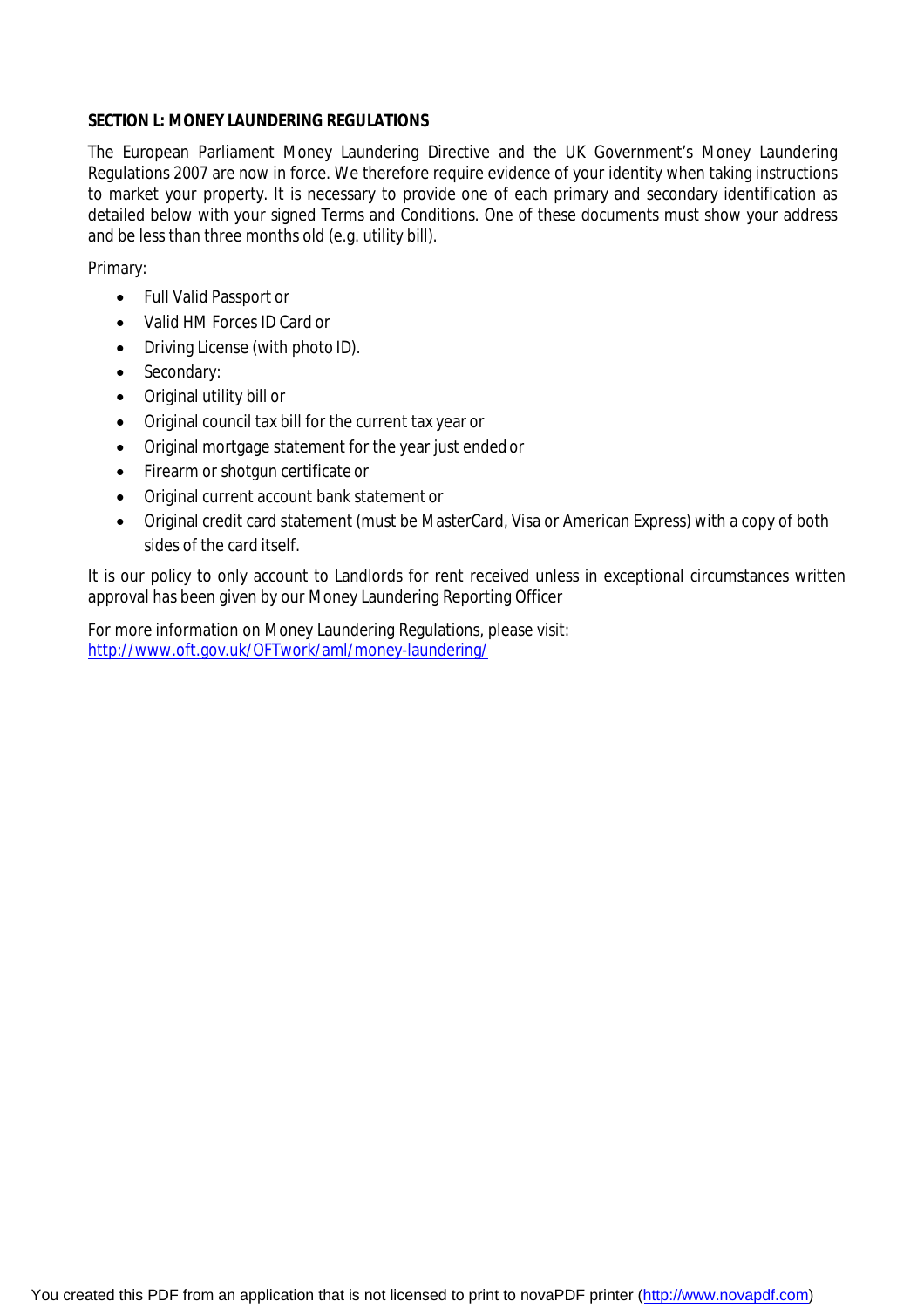# **SECTION M: HOUSES IN MULTIPLE OCCUPATION (HMO'S)**

# **1. THE HOUSING ACT (2004)**

The Housing Act 2004 introduced a number of significant changes to the rented property sector. The main change related to Houses in Multiple Occupations or "HMOs".

Although the Housing Act 2004 laid down the primary legislation the actual regulations were not published until the spring of 2006. We have prepared "Information Sheets" for Landlords and Tenants which are our analysis of the appropriate sections of the Housing Act 2004 and the subsequent regulations published to date. More regulations are expected to be published in the coming months.

# 2. **WHAT IS A HOUSE IN MULTIPLE OCCUPATION?**

A House in Multiple Occupation or HMO is:-

A house or flat which has more than 2 people who form two or more households living in it, (a household is a single person or people of the same family either by blood, marriage, adoption or some other recognised criteria (e.g. fostering) so for example three unrelated occupants are three households

# **AND**

Where the households are sharing basic amenities such as:-

- toilets
- bathroom or washing facilities
- cooking facilities

Even if the individual flat within a property is not an HMO a building in its entirety can be a House in Multiple Occupation or HMOif:-

The building has been converted into self-contained flats where the conversion does not conform to the 1991 Building Regulations or of which less than two thirds of the flats are owner occupied. **Owner** 

Occupiers are:-

- $\bullet$  Freeholders, and their family;
- Lease holders of more than 21 years and theirfamily.

Note that a Purpose Built Blocks of Flats is not an HMO but an individual flat within a purpose built block of flats may be an HMO depending upon the occupants

# **3. HMOS DUE TO THE MAKEUP OF THEOCCUPANTS**

Where the occupants of a house or a self-contained flat in a purpose built block or a self-contained flat in a converted building share some basic amenities see the table below:-

| <b>House or flat</b>                   | No of Storeys | V | HMO's      | Licensable HMO's |
|----------------------------------------|---------------|---|------------|------------------|
| a) Occupied by 2 unrelated individuals | 2 or less     |   | No.        | No.              |
|                                        | 3 or more     |   | No.        | No.              |
| b) Occupied by 3 to 4 people who       | 2 or less     |   | Yes        | $No*$            |
| form 2 or more households              | 3 or more     |   | Yes        | $No*$            |
| c) Occupied by 5 or more people who    | 2 or less     |   | <b>Yes</b> | $No*$            |
| form 2 or more households              | 3 or more     |   | <b>Yes</b> | <b>Yes</b>       |
| <b>Resident Landlords</b>              |               |   |            |                  |
| d) Occupied by Resident landlord and   | 2 or less     |   | No.        | $No*$            |
| family with up to 2 unrelated lodgers  | 3 or more     |   | No.        | $No*$            |
| e) Occupied by Resident landlord and   | 2 or less     |   | Yes        | $No*$            |
| family with more than 2 unrelated      | 3 or more     |   | Yes        | Yes              |
| lodgers                                |               |   |            |                  |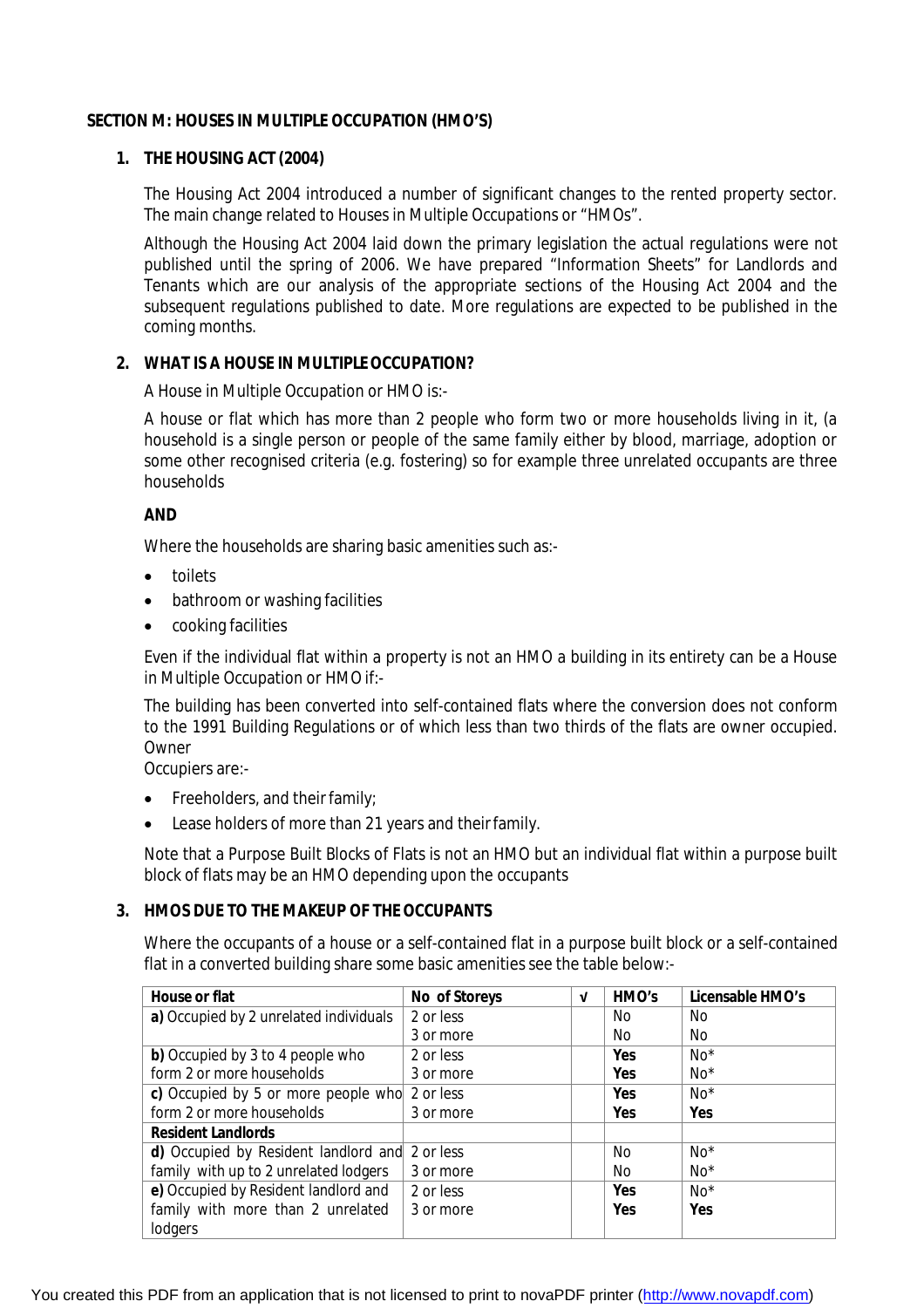\*Please note – if the property is located within the area of Oxford City Council, those categories marked with an \* are licensable.

# **4. WHAT INFORMATION IS REQUIRED TO DETERMINE IF A PROPERTY IS ANHMO?**

The information required to establish if a Property is a HMO or a Licensable HMO includes:

### **House**

- How many Households?
- How many Unrelated Occupants?
- How many Residential Stories including lofts and basements used for residential purposes?
- Is there a Commercial Basement used for residential purposes?

# **Converted Flat**

- When Converted?
- Is it Self Contained
- How many Households?
- How many Unrelated Occupants?
- How many Residential Storeys including lofts and basements used for residential purposes?
- Is there a Commercial Basement used for residential purposes?
- Does the conversion comply with 1991 Building Regulationsrequirements?

# **Purpose Built Flat**

- When Built?
- Is it Self Contained
- How many Households?
- How many Unrelated Occupants?
- How many Residential Stories including lofts and basements used for residentialpurposes?

# **All Properties**

• Is there a Commercial Basement used for residential purposes?

# **5. HMO REQUIREMENTS**

The regulations impose the following requirements and standards:-

- Name/contact number of the License holder to be available to all occupants (where a License is required)
- Common parts
	- o Free from obstructions
	- o In safe condition
	- o To be in good decorative order
	- o To have good lighting available at alltimes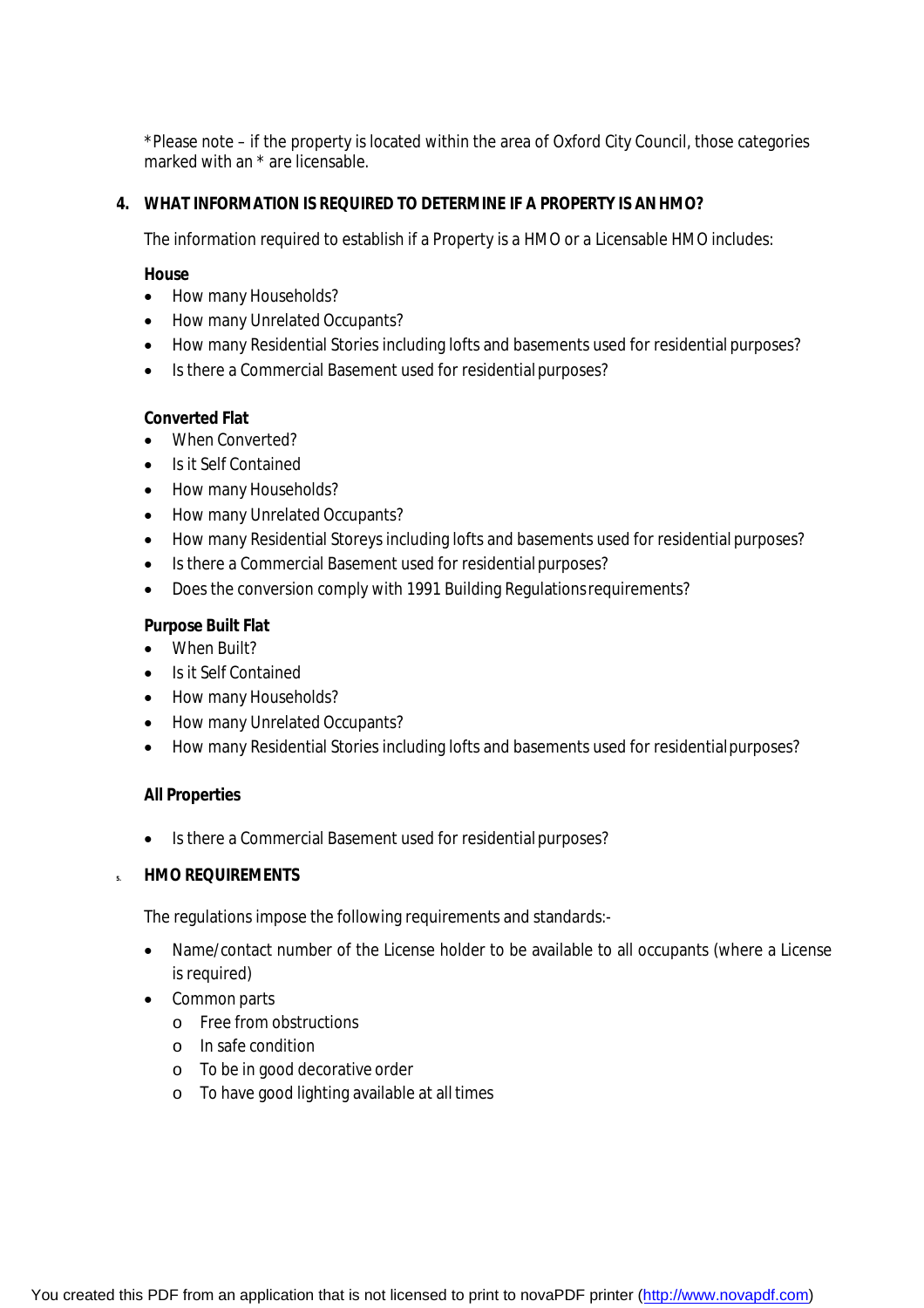- Safety
	- o Fire Escape Notices to be prominentlydisplayed
	- o Escape Routes to be:
		- In good condition
		- Free from obstructions
	- o To be in good working order:
		- Smoke Alarms, in communal areas and heat alarm in kitchen
		- **Lighting appliances**
		- **Space heating appliances**
		- **Water heating appliances**
		- Washing machines and laundry equipment
	- o To be tested:
		- Smoke/heat/carbon monoxide alarms
		- Fire blankets
		- Fire Extinguishers, if supplied annually
		- Electric fixed installations every five years
		- **Portable Appliance tests every year**
		- Gas Certificate to always be in place and valid
		- **Furniture to meet the fire retardant regulations**
- Washing Facilities
	- o Per every 5 occupants:
	- o Separate toilet with wash hand basin, having splashback
	- o Bathroom with bath orshower
	- o Bathrooms adequately
		- **-** Heated
		- Ventilated
	- o Bathrooms & toilets
		- Of adequate size & layout and fit for the purpose
		- Suitably located in relation to the living accommodation
		- Constant hot & cold water from fixed taps
- Kitchen Facilities
	- o Kitchens have:
		- **Sinks with:** 
			- Draining boards
			- Constant hot & cold water
			- Worktops suitable for food preparation
			- Sufficient Electrical sockets
- Fire Precaution Facilities
	- o Fire precaution facilities provided to be sufficient in type and number forthe HMO.

# **6. HMO RISK ASSESSMENT**

The HMO regulations state that HMO's may be inspected by Local Authorities to determine if the Property meets the required standards by reference to the 29 potential hazards. These grade the hazards in severity of risk but any short fall can result in a hazard awareness notice which if not remedied could lead to an enforcement notice:-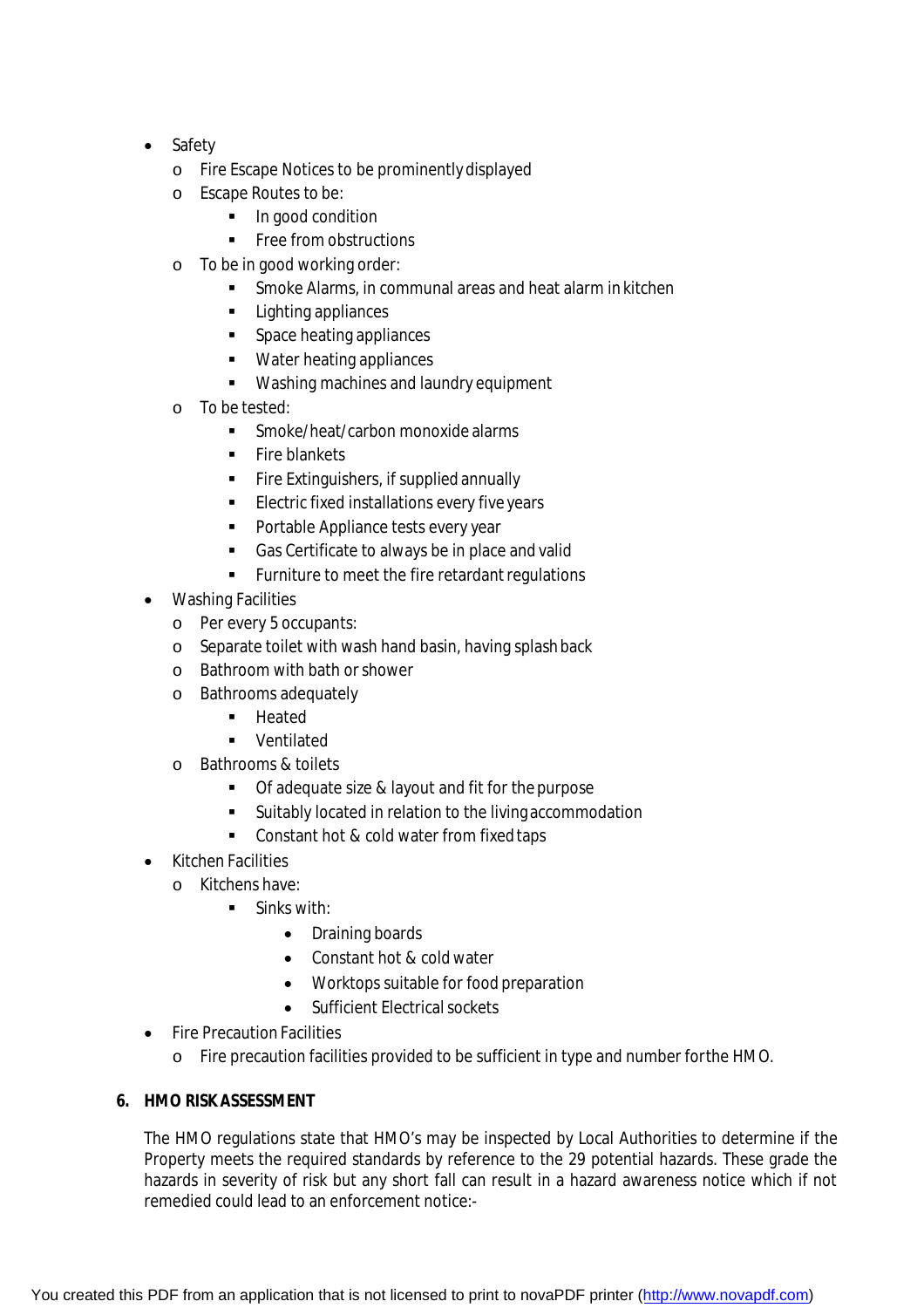### **The 29 Potential Hazards**

| Damp and mould growth                   | Food safety                               |
|-----------------------------------------|-------------------------------------------|
| Excess cold                             | Personal hygiene sanitation and drainage  |
| Excess<br>heat                          | Water supply                              |
| Asbestos (and MMF)                      | Falls associated with baths etc           |
| <b>Biocides</b>                         | Falling on level surfaces etc             |
| Carbon monoxide and combustion products | Falling on stairs etc                     |
| Lead                                    | Falling between levels                    |
| Radiation                               | <b>Electrical hazards</b>                 |
| Uncombusted fuel gas                    | Fire                                      |
| Volatile organic compounds              | Flames, hot surfaces etc                  |
| Crowding and space                      | Collision and entrapment                  |
| Entry by intruders                      | <b>Explosions</b>                         |
| Lighting                                | Position and operability of amenities etc |
| <b>Noise</b>                            | Structural collapse and falling elements  |
| Domestic hygiene, pests and refuse      |                                           |

# **POLICY FOR THE MANAGEMENT OF HOUSES IN MULTIPLE OCCUPATION (HMOS)**

#### **Regulations**

The regulations require fire alarms and smoke alarms to be tested at commencement of tenancy and for an Electrical Installation Safety Certificate to be carried out at least every five years. Annually a portable appliance test (PAT) certificate is required. These tests are in addition to the usual gas safety checks, Energy Performance Certificate (EPC) and electricity safety requirements.

Some Local Authorities are still refining their policies on compliance with the requirements of the act. As soon as these are to hand we shall be in a position to advise you further.

# **All HMO PROPERTIES**

In instances where the following are not to be found the advice of the Local Authority (LA) will be sought and communicated to the client by our Expert Services department:

• Fixed wired smoke alarm with heat detector to kitchen.

Where the only means of escape from upper floors is through an area where the Kitchen is located It can be expected that the LA will require one of the following:

- Provide a sprinkler/suppression system.
- Partition off the Kitchen with walls and door that have one half hour resistance tofire.

Where escape from attic and basement rooms does not comply with the latest Building Regulation It can be expected that the LA will require one of the following:

- Provide a means of escape.
- Seal off the room in a manner that tenants will not have access toit.

In the meantime below we set out our policy for the type of instructions we have from our Landlords.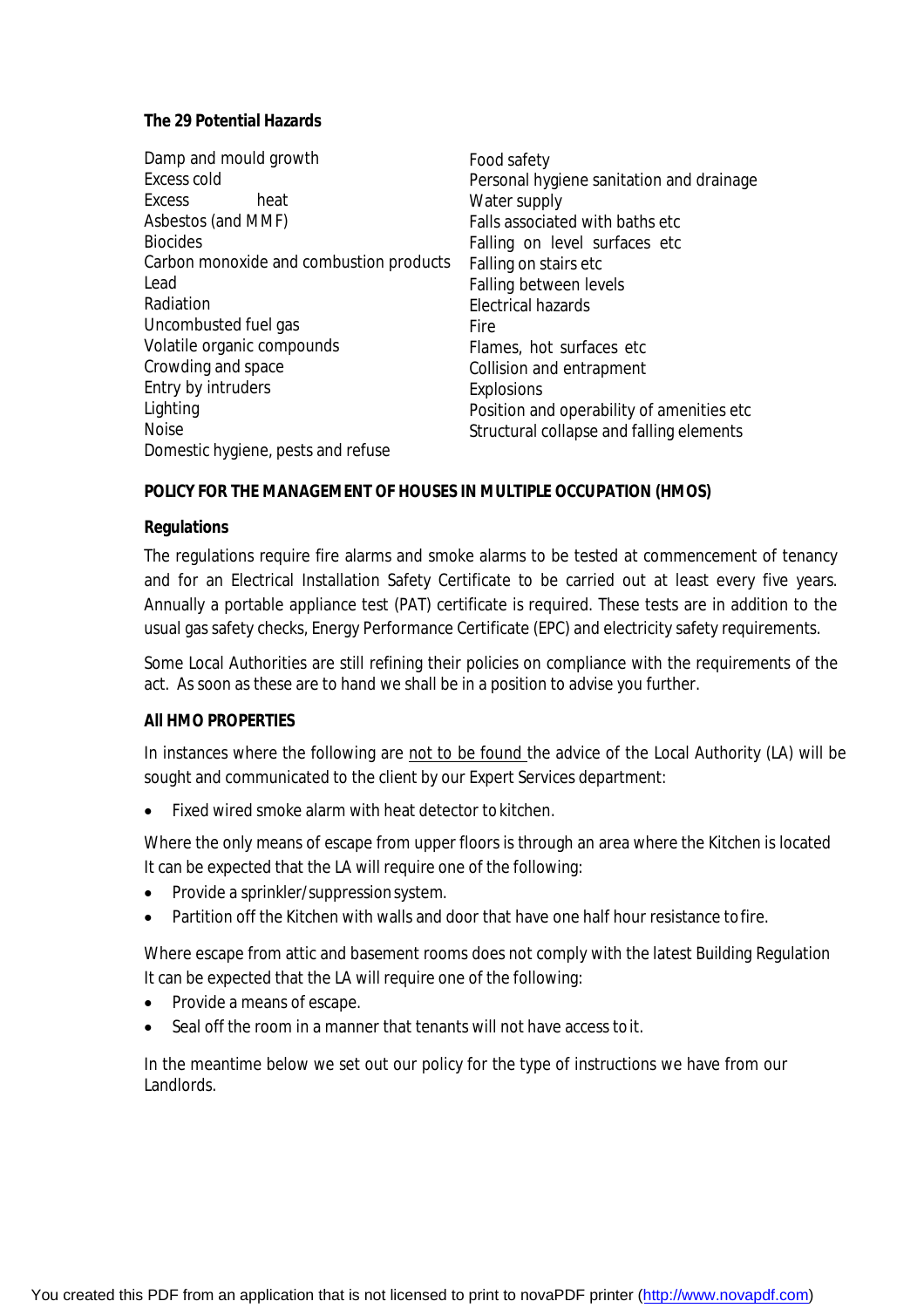# **1. MANAGED PROPERTIES**

If we are requested not to make the test we will require a copy of the test certificate from the tests carried out by others on the client's behalf.

If a copy of the test certificate cannot be supplied we shall refer to the Local Authority for their policy on the matter. We will share the Local Authorities decision with the client whose compliance with any recommendations from the Local Authority will allow us to continue to manage the Property.

# **2. NON-MANAGED LETS AND TENANT FINDS**

We shall send out our policy document to provide advice as to Best Practice and request a copy of the Electrical Installation Safety Certificate and portable appliance test certificate in line with the Local Authorities policy.

A valid Electrical Installation Safety Certificate and portable appliance test certificate will be required before we can renew a Tenancy or re-let a Property where a Landlord has not made provision to obtain one after having being requested to do so.

We will be pleased to arrange for any inspection to take place to provide an Electrical Installation Safety Certificate/PAT test subject to an administration charge of £60 incl. VAT.

# **3. FEES**

In all cases lettings fees will be payable until a Tenant we introduced vacates.

# **LOCAL AUTHORITY RECOMMENDATIONS**

All Landlords will be reasonably expected to undertake any reasonable recommendations from their Local Authority as to the Local Authorities interpretation of the regulations. We will be unable to manage property where the Landlord unreasonably declines to action recommendations. We reserve the right to exercise our duty of care to Tenants by informing them of this where in our sole view the Landlord unreasonably declines to action any Local Authoritiesrecommendation.

We can also refer clients to surveyors who are able to advice in this specialist area.

Oxford City Council have specific recommendations relating to HMO's which a Landlord has to adhere to including gaining a license for a HMO. Please refer to [www.oxford.gov.uk/hmo](http://www.oxford.gov.uk/hmo)

Landlords of other HMOs are advised to inform the Local Authority or apply for a License BUT Landlords of any HMOs must ensure they meet the required standards.

# **MANDATORY LICENSING**

HMOs will be subject to Local Authority Mandatory Licensing if:-

• the Property has 3 or more residential or commercial stories,

# **AND**

• has 5 or more unrelated occupants

Note: - lofts, basements and mezzanine floors count as stories, but a basement solely used for commercial purposes does not.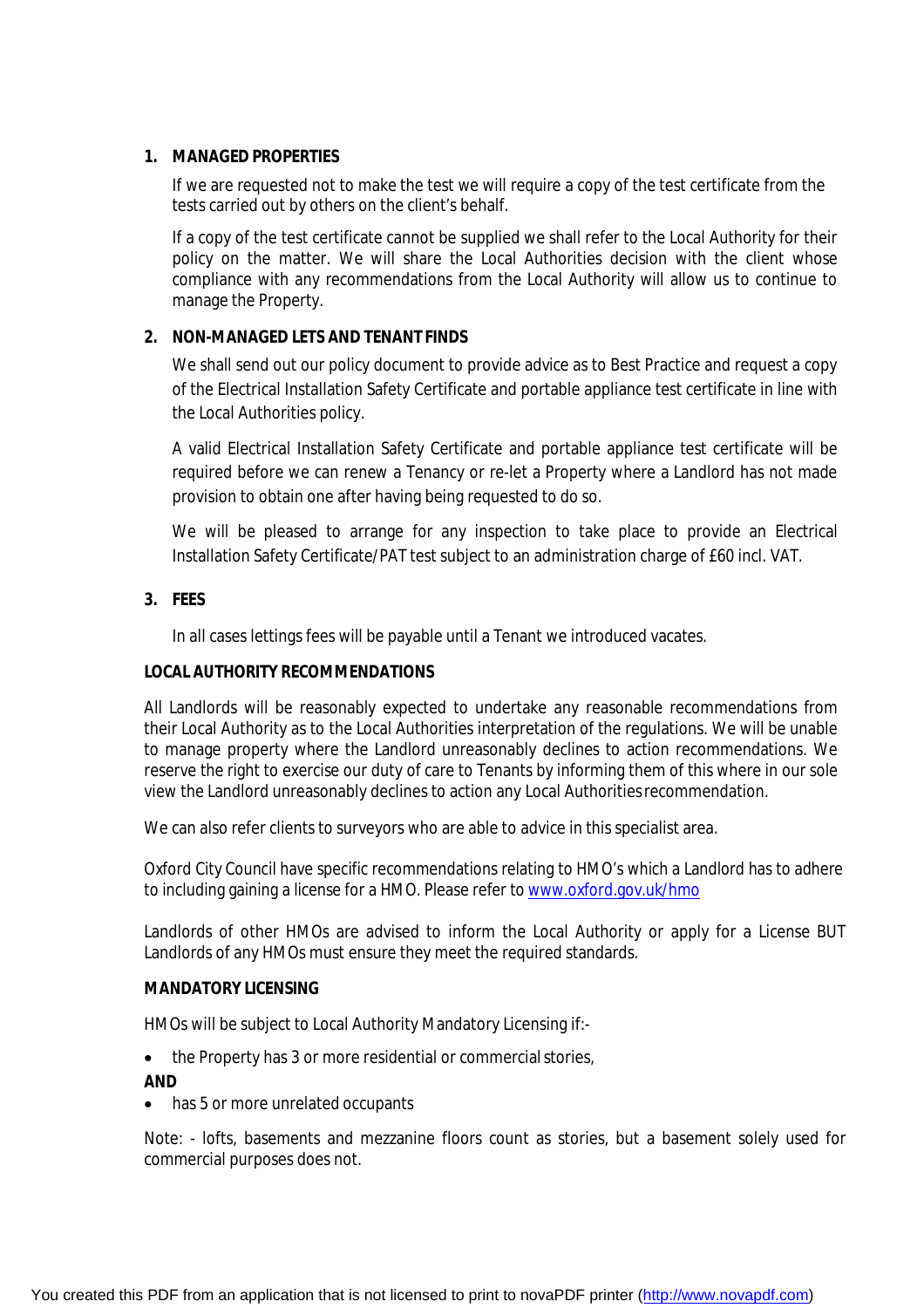# **What does mandatory licensing involve?**

Local Authorities may inspect qualifying HMO Properties to check that:-

- the Property is suitable for the number of people the Landlord declares to be living there,or
- the Property is suitable for a maximum number of occupants set by the LHA,
- the proposed management arrangements for the HMO are satisfactory
- the license holder is a fit and proper person, who has not committed an offence involving fraud, dishonesty, violence, drugs, or broken the Sexual Offences Act, or practiced sex, race or disability discrimination, or has broken Landlord and Tenant law or has broken any Management of HMO's Code of Practice.

# **How long does a license last?**

- $\bullet$  If the inspection is ok:-
- a license will usually last one year
- it is not transferable
- it will contain conditions

# **Are there penalties for not having a license?**

Failure to obtain a license will upon conviction attract a fine up to a maximum of £20,000

#### **What should Landlords do?**

Landlords must register their HMO with the Local Authority and anyone with doubts about the status of a property must seek advice from:-

- The Local Housing Authority in which the property falls.
- the internet at <https://www.gov.uk/house-in-multiple-occupation-License>
- the Austin Chamber & Co Lettings team
- We are happy to offer the services of our refurbishment department once a schedule of works required is determined.

# **1. LET TENANCY RENEWALS**

Austin Chamber & Co will require a copy of the license application to be able to let or/manage a Property.

# **2. NEW TENANCIES**

As a duty of care to the Tenants, we are unable to offer Tenancies to applicants if a License has not been applied for before Tenancy Agreements are exchanged.

We will strongly recommend to our clients that a Property is updated to meet license requirements and a license applied for prior to marketing the Property. A side benefit to this is that our staff will then be able to recommend a lettings valuation which will reflect the condition of the rental and the fact that the license is in place.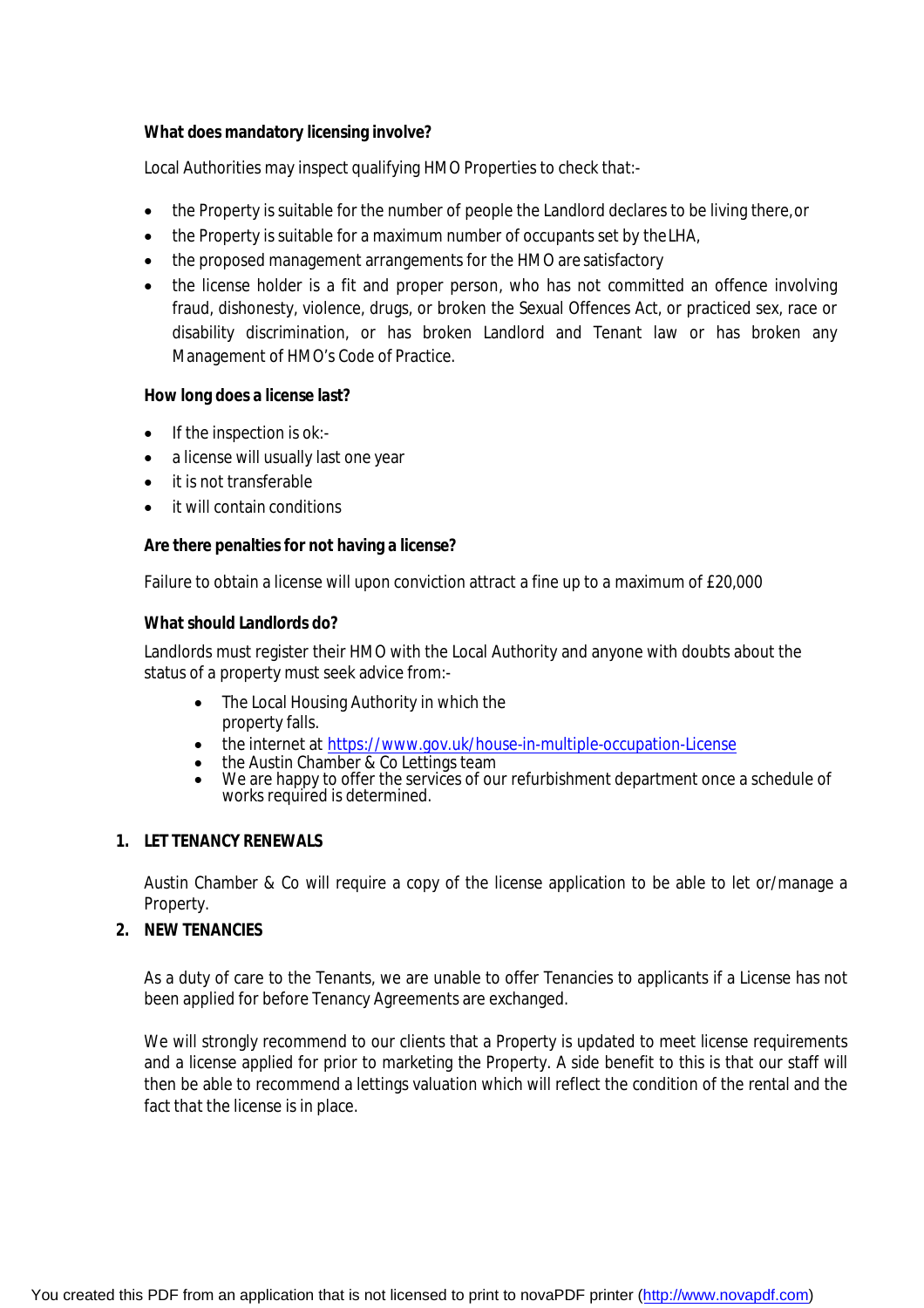### **Local Authority Recommendations**

All Landlords will be reasonably expected to undertake any reasonable recommendations from their Local Authority as to the Local Authorities interpretation of the regulations. We will be unable to manage Property where the Landlord unreasonably declines to action recommendations. We reserve the right to exercise our 'duty of care' to Tenants by informing them of this where in our sole view the Landlord unreasonably declines to action any Local Authorities recommendation.

# **3. ELECTRICAL INSTALLATION SAFETY TESTS FOR HOUSES IN MULTIPLEOCCUPATION**

An Electrical Installation Safety Test has to be conducted at least every five years for all Properties classified under the Housing Act 2004 as being Houses in Multiple Occupation.

# **4. WHAT IS AN ELECTRICAL INSTALLATION SAFETY TEST?**

Test carried out by a qualified electrical engineer to the standards laid down by the "Requirements for Electrical Installations" BS 7671.

The Electrical Installation Safety Test is in addition to the normal electrical safety requirements and the gas safety check.

# **5. HOW IS THE TESTORGANISED?**

Austin Chamber & Co will arrange with the relevant Contractor, for the Electrical Installation Safety Test to be done for all Managed Properties. For Non-Managed Properties there will be an administration charge of £90 incl. VAT.

The Electrical Contractor will conduct an Electrical Installation Safety Test as per the agreed pricing structure (See table 2 attached).

# **6. WHAT IS AN ELECTRICAL INSPECTION?**

The engineer will conduct a two stage inspection of the electrical installation, a Visual Inspection, followed by Technical Testing.

The Electrical Contractor will:-

- verify the age of the electrical installation
- check whether there have been any alterations to the electrical installation
- review the extent of the electrical installation
- identify any limitations to the inspection such as no access areas, or appliances which cannot be switched off.

# **The Visual Inspection**

The engineer will enter every room and check for:-

- Broken/damaged accessories
- Signs of scorching/overheating
- Lack of bonding conductors
- Other obvious defects

Findings are recorded on an observations sheet, which will grade any defects found:-

• Code 1:- Very serious, posing immediate danger. Requires immediate attention. A warning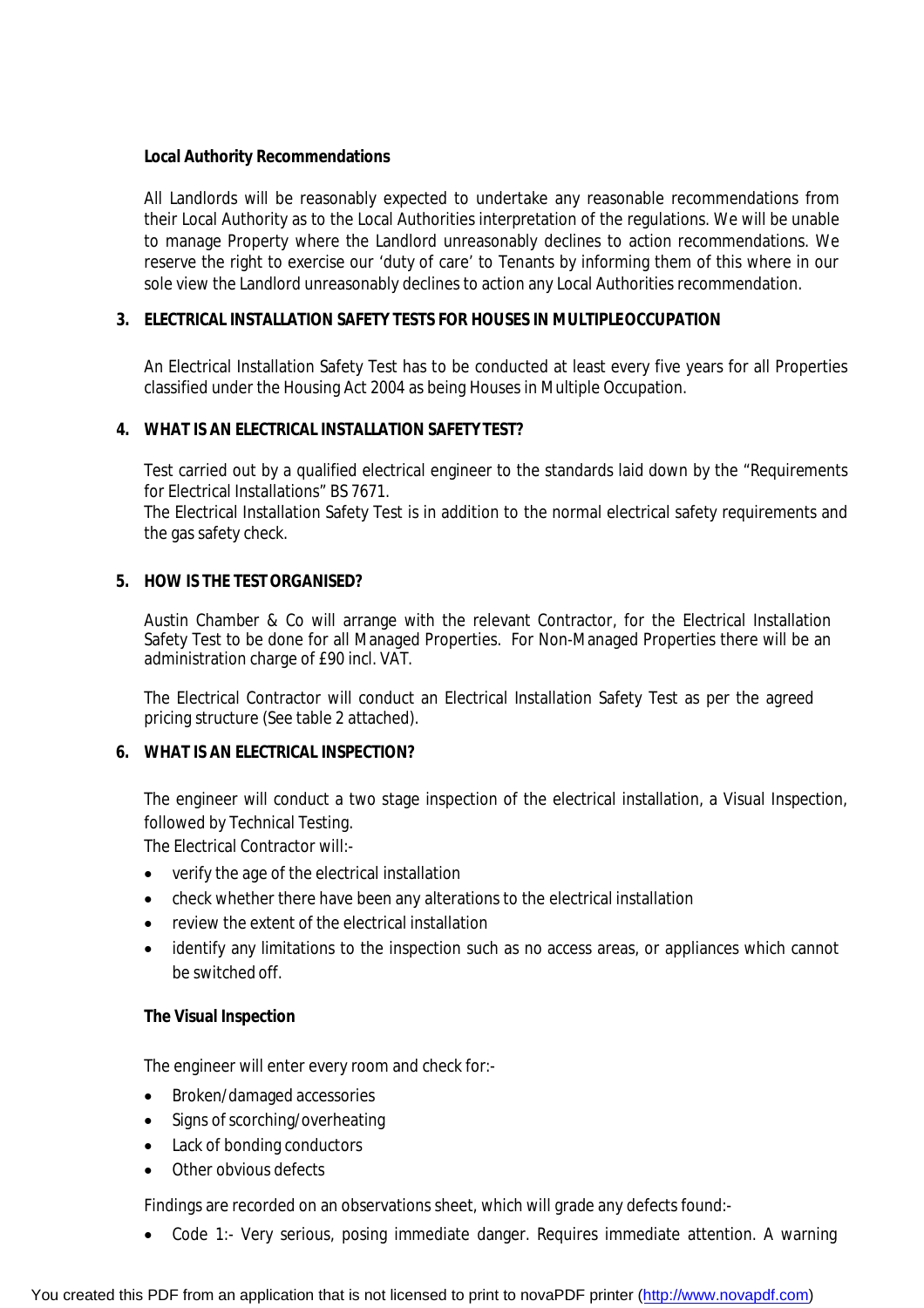notice will be fixed to the failed areas.

- Code 2:- Quite serious. If there were several Code 2's would become dangerous and so Code 1. Requires improvement.
- Code 3:- Item could not be examined because of access limitations or improvement recommended.

The Technical Inspection will:-

- Establish the earthing system in the Property
- Carry out an external earth fault loop to check that the earth path is sufficiently low to cause automatic disconnection.
- Check the prospective fault current to ensure that fuses etc are designed to cope with the level of current without causing damage.
- Record the type and size of fuses
- Record the type and size of the main earthing conductor
- Record the type and size of equipotential bonding conductors. (Any absent will be recorded on the observations sheet).
- Record the characteristics of the main switch or circuit breaker
- Record the circuit information at the consumer unit and to record for eachcircuit:-
- Equipment fed by the circuit
- Cable size, including live cable
- Disconnection time required
- Type of fuse or MCB
- RCD rating, if applicable
- Test each circuit to establish values for:-
- Circuit impedance for ring final circuits
- The sum of impedance for live conductor and earth
- The insulation resistance between separate conductors
- The maximum measured earth loop impedance

# **Pass or Fail?**

The Engineer will provide a certificate which will state whether the installation has passed or failed.

The installation will fail if there are any Code 1 faults, or if there are substantial other faults.

The installation may pass if there are no Code 1 faults and few other faults. The Engineer will advise on the remedial work needed.

If the installation has failed the Contractor will:-

- Provide a simple document stating the failure areas and affix a warning notice to the failed areas.
- Provide a quotation for the works needed to rectify the failure areas.
- Advise the Property Management Department (Safety Unit) of the situation, byphone.

# **Remedial Works Policy when a Property fails the Electrical Installation Safety Test**

The Engineer will provide a sheet detailing any faults and a quotation for rectifying these. The Austin Chambers & Co, Property Management Department (Safety Unit) will provide the Landlord with a copy of the test certificate, a list of fail defects, if any, and the quotation for rectification works.

If the repair will cost less than £60 inc Vat, the Property Management Department (Safety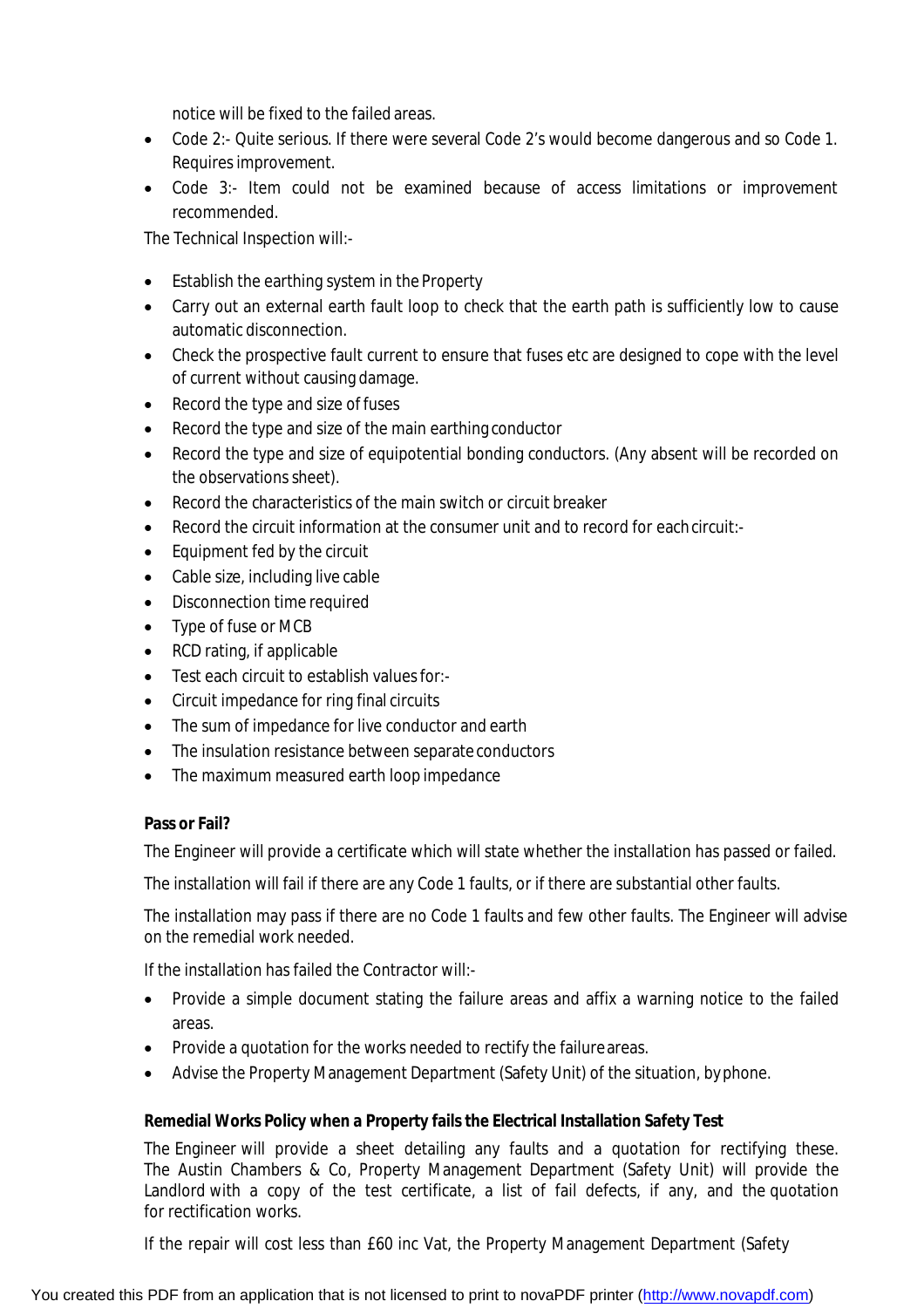Unit) will:-

- Check the Landlord's instructions re works,
- Check that there are sufficient funds to meet thecosts,
- If both ok, authorise the repair to be carried out immediately, without reference to the Landlord.
- If funds are not available we will provide a quotation and the next sectionapplies.

If the repair will cost between £60 and £1000 incl. VAT, the Property Management Department (Safety Unit) will:-

- Check the Landlord's instructions re works
- Advise the Landlord of the Gas or Electrical Engineer's quotation by e-mail,
- Take Landlord's instructions whether to proceed with the repair works as per the quotation
- If the quotation is accepted, arrange for the Landlord to put us in funds to enable the works to be carried out.
- When funds arrive we will instruct Gas or Electrical Engineer to do the repair
- If the Landlord requires a second estimate for the repairs, we request the technical test data from the Gas or Electrical Engineer and e-mail it to the Landlord. Advise him of the legal requirement and await his instructions.
- Follow up within fourteen days if no instructions received from the Landlord
- If the repair will cost more than £1000 inc Vat, the Property Management Department will:-
- Check the Landlord's instructions re works,
- Advise the Landlord of the Gas or Electrical Engineer's Quotation by e-mail,
- Provide, if Austin Chamber & Co is managing the property, a second quotation from a competent contractor.
- Provide the technical data retained by The Gas or Electrical Engineer's to enable the Landlord to obtain other quotations
- Take the Landlord's instructions whether to proceed with the repair works as per the Gas or Electrical Engineer's quotation or whether a second quotation is beingsought.
- If the Landlord accepts the Gas or Electrical Engineer's quotation, arrange for the Landlord to put us in funds for the works to be carried out
- When funds arrive we will instruct The Gas or Electrical Engineer's or our selected contractor to do the repair
- If the Landlord wants to accept another contractor's estimate for the repairs. Advise him of the legal requirement and await his instructions.
- Follow up within fourteen days if no instructions received from the Landlord

Note 1. The Gas or Electrical Engineer's will only carry out repairs upon receipt of an Order from the Property Management Department (Safety Unit).

Note 2. When Remedial works are completed The Gas or Electrical Engineer will provide an Electrical Installation Safety Certificate.

Note 3. For clients who do not pay for our Property Management service additional administrative charges will apply for the instruction of remedial works.

# **Reports following Inspection**

The Engineer will retain the data collected, including the test results. This will act as a good record of the installation and will be provided to anyone who wants to carry out electrical work at the property. It will also allow a qualified electrician to make an informed judgment as to how efficient or how safe it would be to carry out any work.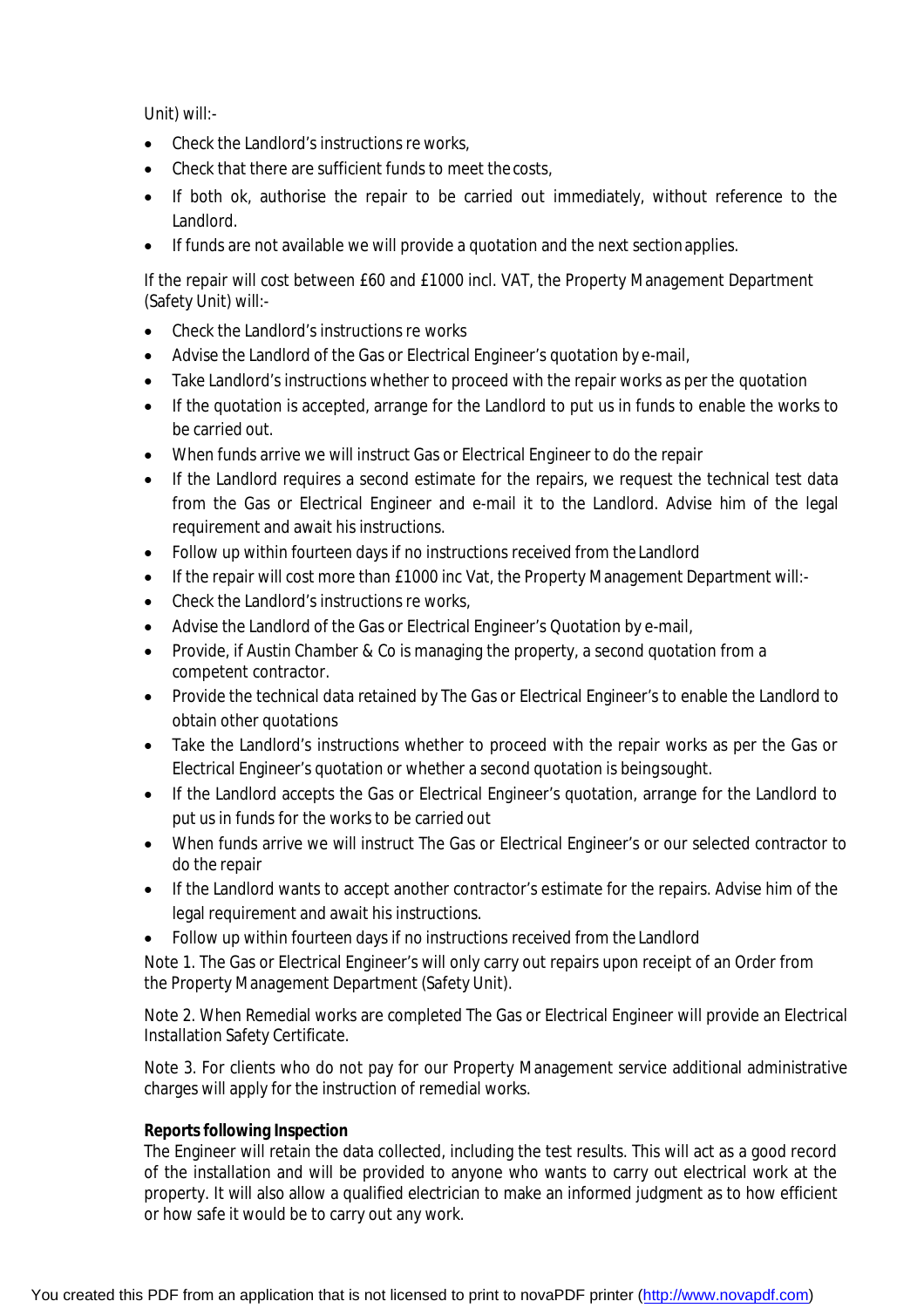# **SAFETY TEST PRICING STRUCTURE**

#### **(Approximate costs)**

| . .<br>$\sim$<br>۰.<br>۰.<br>. .<br>×<br>× |
|--------------------------------------------|
|--------------------------------------------|

| G <sub>2</sub> | E2 | GE <sub>2</sub>                                           | GB <sub>2</sub> | I PP | <b>BS</b> | <b>BSC</b> |
|----------------|----|-----------------------------------------------------------|-----------------|------|-----------|------------|
|                |    |                                                           |                 |      |           | min        |
| £108.00        |    | £102.00   £150.00   £162.00   £192.00   £112.80   £120.00 |                 |      |           |            |

EICR: From £198.00. Price includes the testing of up to 7 circuits. There is an additional charge of £24.00 per circuit thereafter.

EICR - Electrical Installation Condition Report. This is an inspection of the main wiring of the property. The report will show any defects, plus give a quotation for any remedial works.

Properties with outbuildings such barns, workshops, sheds, swimming pools etc., are subject to quotation.

G2 - Landlord Gas Safety Inspection for up to 3 appliances. Additional appliances are charged at £13.54 inc VAT each.

E2 – Portable Appliance Test for up to 6 appliances. Additional appliances are charged at £3.68 each inc VAT.

GE2 – Combined Gas Inspection and Electrical Appliance Test. (Refer to G2 & E2 above).

GB2 – Combined Gas Inspection and Boiler Service. (Refer to G2 and BS/BSC above).

LPP- Landlords Protection Plan. Combined Gas Inspection, Portable Appliance Test and Boiler Service. (Refer to G2, E2 and BS/BSC).

BS – Boiler Service.

BSC – Condensing Boiler Service.

Note: All prices include VAT.

# **7. FIRE ALARM MAINTENANCE FOR HOUSES IN MULTIPLEOCCUPATION**

A Fire Alarm Installation Maintenance service has to be conducted at least every 12 months for all Properties classified under the Housing Act 2004 as being Houses in Multiple Occupation.

# **8. WHAT IS A FIRE ALARM MAINTENANCE SERVICE**?

A test carried out by a competent engineer to the standards laid down by the "Code of practice for the design, installation, commissioning and maintenance of fire detection and fire alarm systems in domestic premises" BS BS5839-6. The Fire Alarm Maintenance service is in addition to the electrical safety tests and the gas safety checks.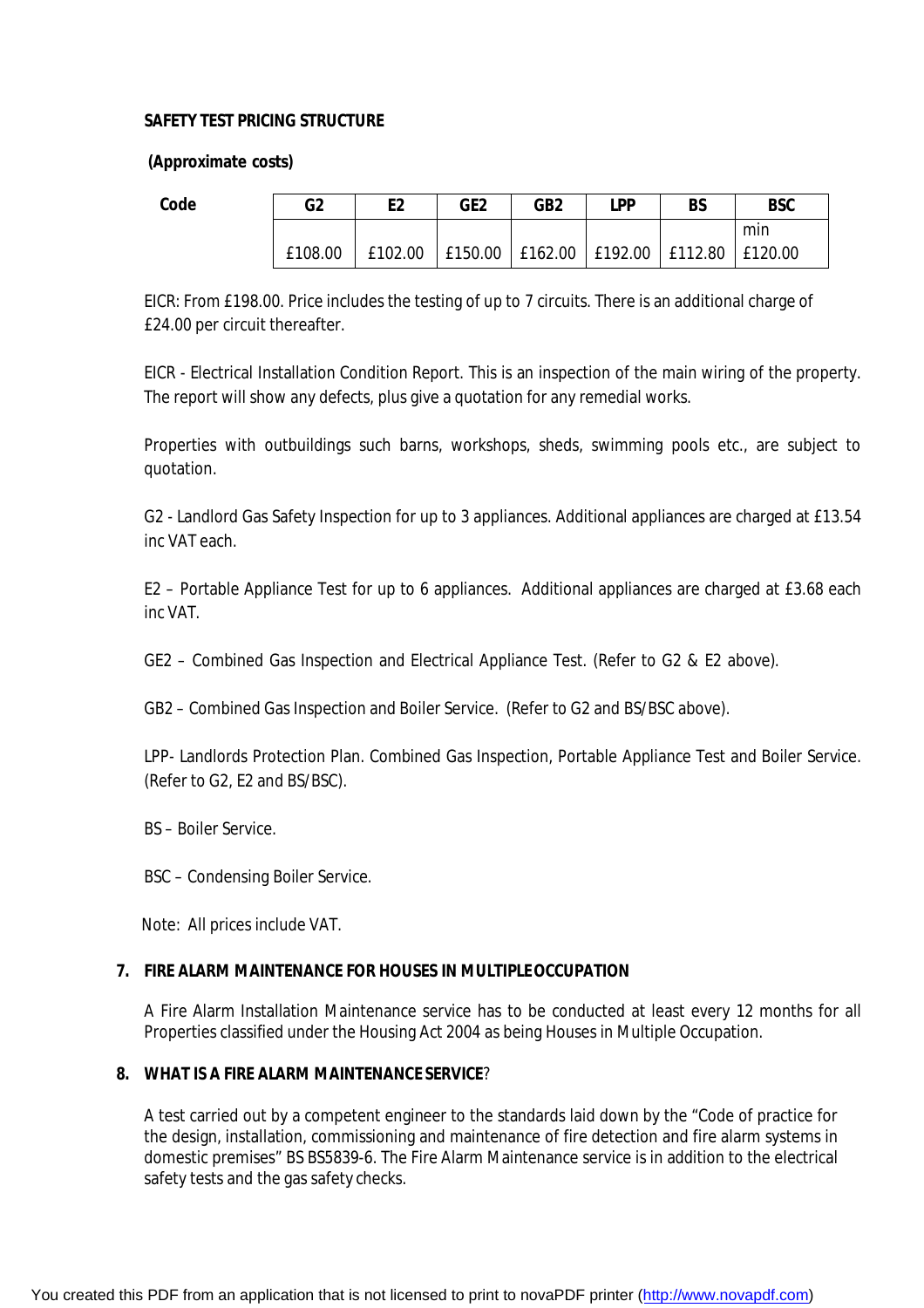### **9. HOW IS THE MAINTENANCE SERVICE ORGANISED?**

Austin Chamber & Co will arrange with the Contractor, BLB Electrical Ltd, for the Fire Alarm Maintenance service to be done for all Managed Properties. For Non-Managed Properties there will be an administration charge of £75.00 incl. Vat.

The Fire Alarm System Contractor (BLB Electrical Ltd) will conduct a Fire Alarm Maintenance service as per the agreed pricing structure detailed below.

#### **10. WHAT IS FIRE ALARM MAINTENANCE?**

The engineer will conduct a two stage inspection of the fire alarm system, a Visual Inspection

followed by Technical Testing.

The Fire Alarm System Contractor (BLB Electrical Ltd) will:-

- verify the age of the fire alarm installation
- check whether there have been any alterations to the system
- check if there have been any changes of use of the property or alterations to the building
- review the extent of the fire alarm system in relation to the standard BS5839-6
- identify any limitations to the inspection such as no access areas

#### **The Visual Inspection**

The engineer will check for;

- Broken / damaged detectors
- Areas of high risk without detectors, correct type of detection or sufficient audibilitylevels
- Any other obvious defects

Findings are recorded on and Engineers Report Sheet which will identify any defects or nonconformities found.

# **The Technical Inspection** *(Mains Detectors)*

The engineer will;

- Test and verify the power supply to the detectors
- Clean & Test all mains type detectors (smoke & heat where applicable)
- Verify activation of each detector as well as correct response time
- Verify activation & audibility of linked mains detectors (ifapplicable)
- Inspect & test all standby batteries in each detector
- Inspect & update the fire alarm system log book, investigate any recorded defects or unusual system events and verify correct system operation in eachinstance

Findings are recorded on and Engineers Report Sheet which will identify any defects or nonconformities found.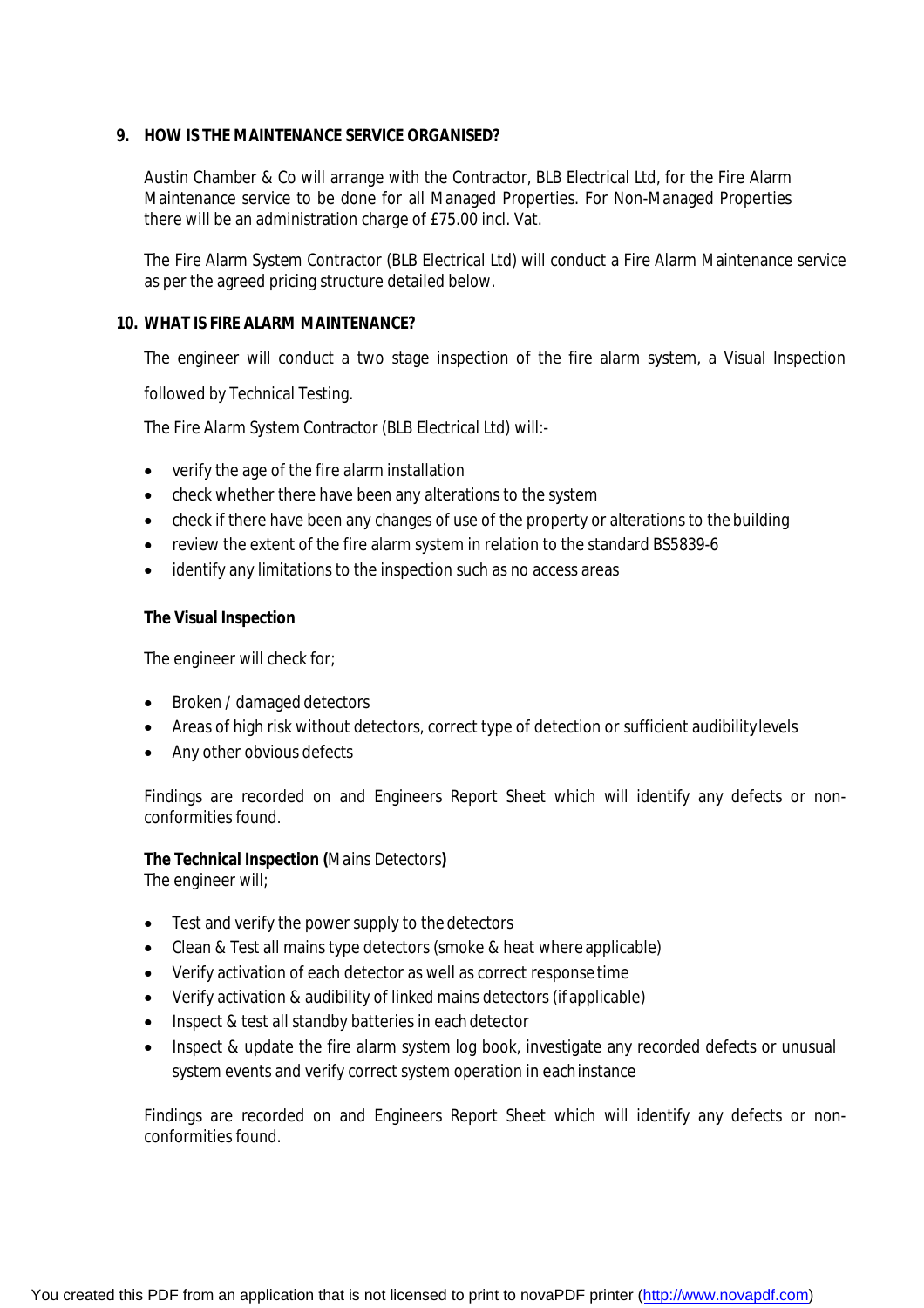# **Pass or Fail?**

The Engineer will provide a test certificate which will state whether the installation has passed or failed.

- The installation will fail if there are any defects or non-conformities found that cannot be resolved at the time of the visit.
- The installation will pass if there are no defects or non-conformities found or if defects found are corrected at the time of the visit

If the installation has failed the Contractor will:-

- Provide an Engineer's Report stating the reason for the failures
- Provide a quotation for the works needed to rectify the failures
- Advise the Property Management Department (Safety Unit) of thesituation.

#### **Fire Alarm Maintenance Pricing Structure**

| <b>No of Bedrooms</b>    | No            | Service Costs |
|--------------------------|---------------|---------------|
|                          | <b>Visits</b> | (approximate) |
| $1 - 2$                  |               | £61.00        |
| 3                        |               | £73.00        |
| $4 - 5$                  |               | £84.00        |
|                          |               | £92.00        |
| More than 6              |               | Quotation     |
| <b>Aborted Visit Fee</b> |               | £40.00        |

*Prices are exclusive of VAT*

*Costs assume Mains Smoke & Heat Detectors are in Communal Areas only.*

**Repair of Defects during Maintenance Visit** (no additional labour / attendance costs)

| Item                              | <b>Qty</b>   | Costs (approximate) |
|-----------------------------------|--------------|---------------------|
| To Supply & Install Mains smoke 1 |              | £62.00              |
| detector                          |              |                     |
| To Supply & Install Mains heat 1  |              | £62.00              |
| detector                          |              |                     |
| To Supply & Install detector      |              | £5.39               |
| battery                           |              |                     |
| To Supply & Install Log Book      |              | £15.00              |
| Supply & Install Secure<br>To     | $\mathbf{1}$ | £55.00              |
| <b>Document Box</b>               |              |                     |

*Prices are exclusive of VAT*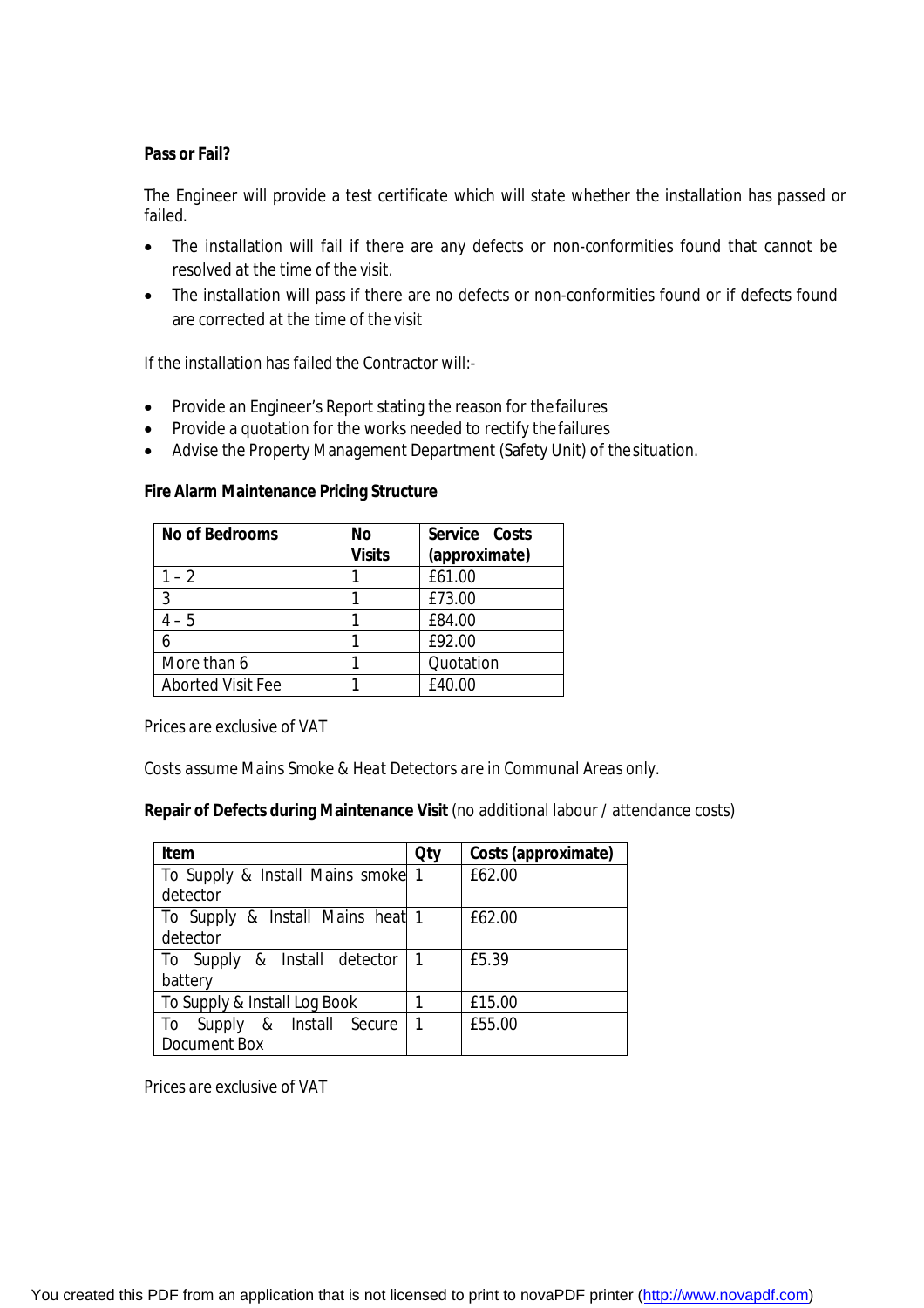### **Installation of New** *linked* **Mains Detector Fire Alarm Systems**

| Νo<br>of I<br><b>Bedrooms</b> | <b>No of Detectors</b> | Costs (approximate) |
|-------------------------------|------------------------|---------------------|
| $-2$                          |                        | £626.00             |
| ി                             |                        | £827.00             |
| $-5$                          |                        | £1,230.00           |
|                               |                        | Subject to Survey   |

*Prices are exclusive of VAT*

*Costs assume installation of Mains Smoke & Heat Detectors in Common Areas, Areas of High Risk and Main Bedroom*

*Costs include for installation of Radio Bases*

*Costs allow for installation of surface cables (clipped or concealed in white plastic trunking) Costs assume there is sufficient capacity in the fuse board for a dedicated spur*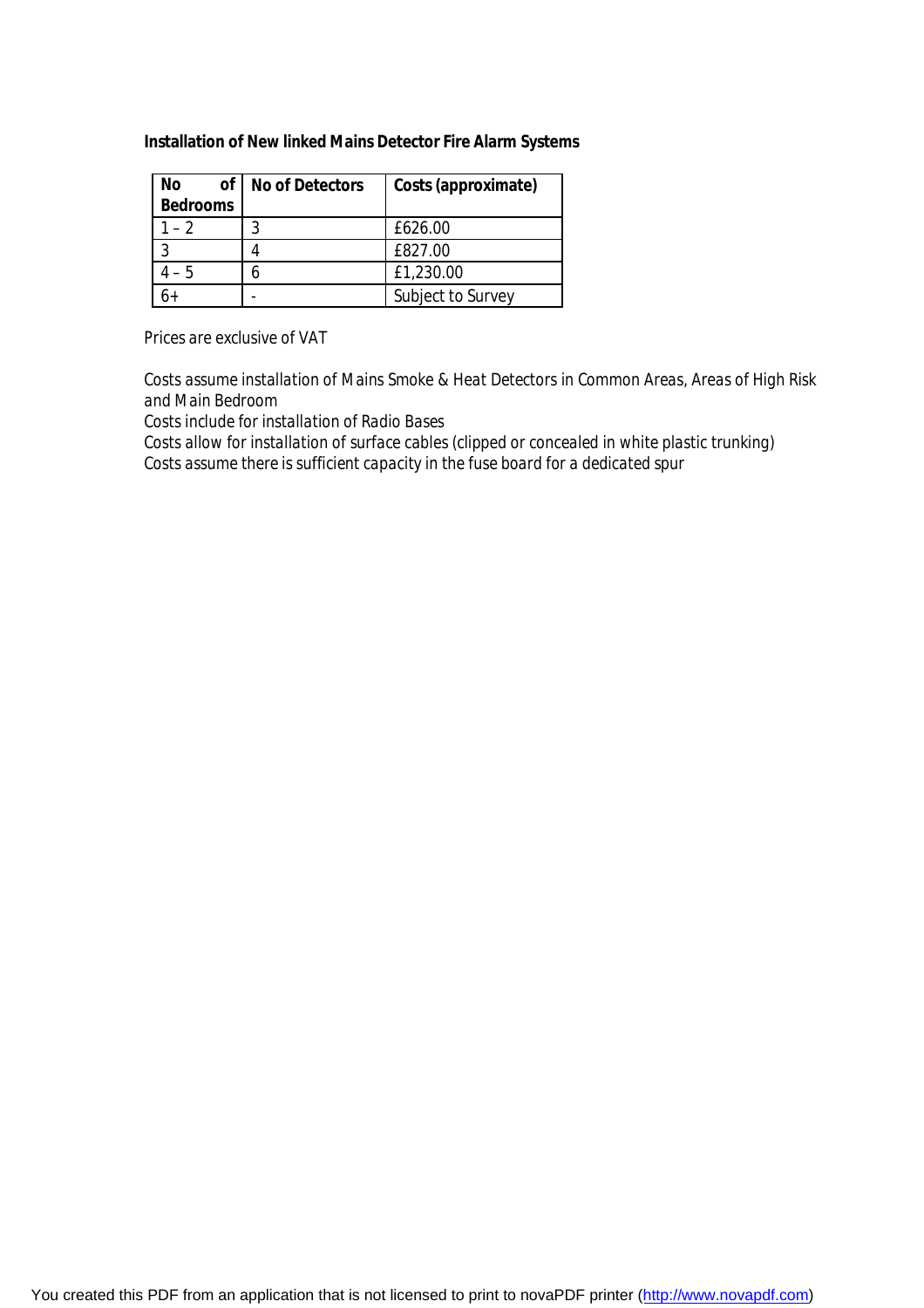### **SECTION N: LANDLORD GUIDE TO LOCAL HOUSING ALLOWANCE**

Local Housing Allowance (LHA) was introduced by the Government in April 2008 and changes the new way housing benefit is calculated and paid to housing benefit tenants renting accommodation from private landlords. The level of LHA is based on:

- Median rental rent charged by landlords in the private sector for properties of that size within a 'Broad Market Rental Area'
- Size of the tenant's house i.e. the number of bedrooms

Housing benefit is a means tested benefit and the level can be reduced depending on other income and savings.

# **1. PAYMENT OF LHA**

A signed tenancy agreement is needed before any claim will be processed and paid. The time taken to process an application varies across Local Authorities.

The stated aim is that in the majority of cases, benefit will be paid to the claimant who then makes their own payments to the Landlord, unless there is evidence that the customer would be unlikely to pay their rent. A number of Local Authorities choose, however, to pay the rent direct to the Landlord.

LHA is paid on a 2/4 weekly basis. The tenant is then responsible for paying the Landlord/Austin Chamber & Co on a monthly basis via standing order.

The rate of LHA that customers receive is reviewed on an annual basis or if there is a change in circumstances. A midyear change in contractual rent does not affect the level of LHA. Tenants can keep up to £15 of their LHA payment if they can find accommodation cheaper than their LA rate.

LHA rates are republished by the appropriate Local Authority each month.

# **2. RENT ARREARS**

If 8 weeks rent arrears have built up, the Authorities will arrange to make payments direct to the Landlord unless it is not in the claimant overriding interests to do so. The Department of Work and Pensions (DWP) advise that Landlords should contact their Local Authority as soon as they are aware of an arrears situation.

The Landlord will be paid whatever is paid to the tenant. In some cases this will not be the full rent and the difference would need to be collected from the tenant.

# **3. RECOVERY OF OVERPAYMENTS**

The rules on recovery of overpayments are:

- Benefit overpaid to a Landlord can be recovered from either the Landlord or the customer, as the local authority chooses: and
- Benefit overpaid to a customer can only be recovered from the customer

If there is an arrears situation, the Accounts Team in Austin Chamber & Co will send out to both the tenant and the Landlord arrears letters in line with our normal policy i.e. 7, 14 and 21 days after payment is due.

# **4. PRIVATE RENT ASSISTED SCHEMES**

Many Local Authorities have rent assisted schemes which apply to individuals that they categorise as 'homeless' and are considered suitable for private rented accommodation.

As part of the Offer process, the Landlord will be advised of any support the Local Authority will provide to that individual and whether they have a guarantor.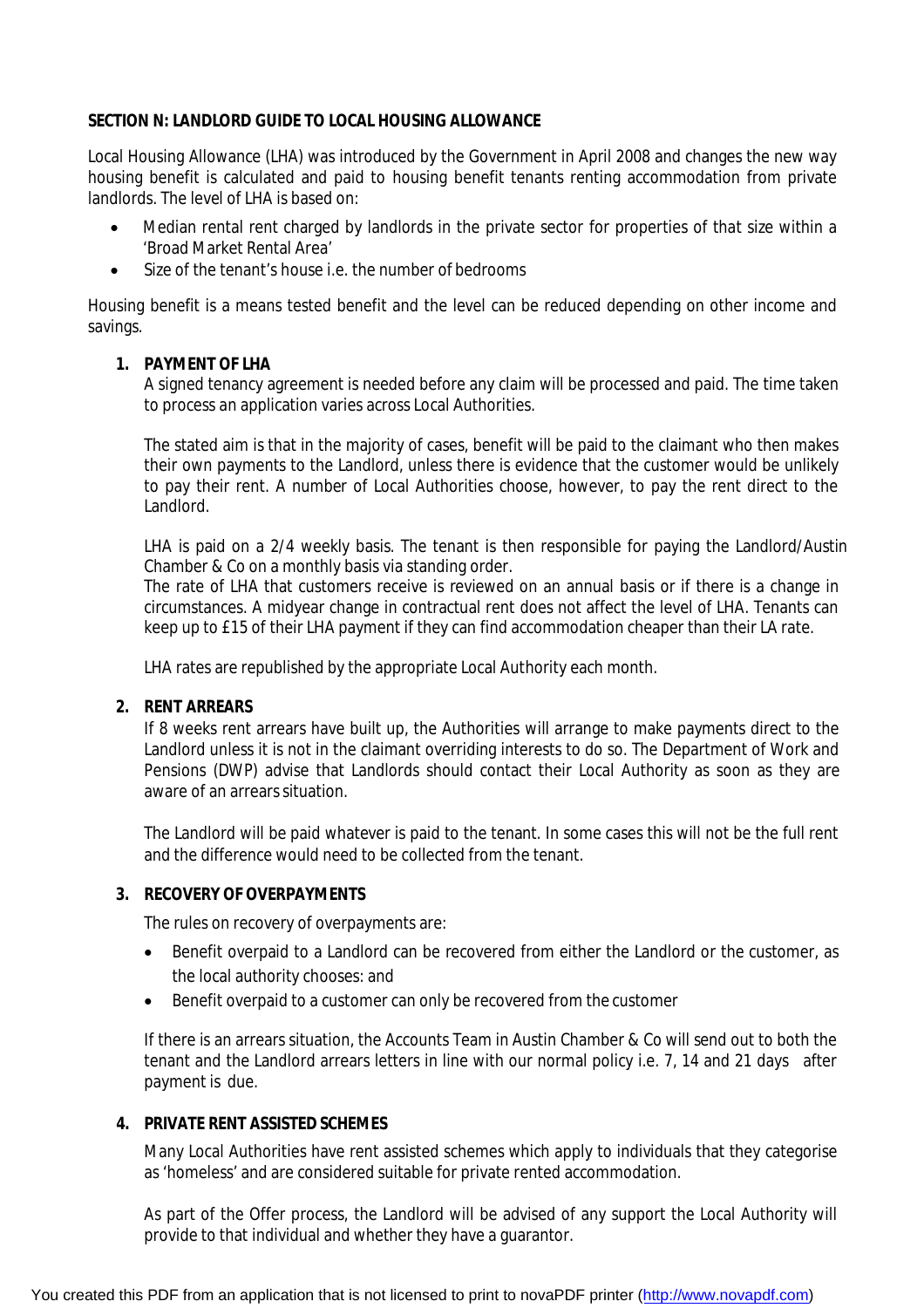# **SECTION O: POLICY PLANNING & BUILDING REGULATIONS**

### **PROPERTIES WITH LOFT CONVERSIONS**

# **1. MARKET APPRAISAL**

If when on a Market Appraisal we find that the property contains a Loft Conversion the following information must be requested:-

- When was the conversion done?
- Was Planning Permission received?
- Did the conversion comply with Building Regulations?
- Can the Landlord provide proof that the conversion complies with regulations?

# **2. INSTRUCTION**

- Austin Chamber & Co will not accept an instruction to Let a property where the Loft Conversion has not received Planning Permission and/or the works did not pass Building Regulations in force at the time of the conversion
- Austin Chamber & Co will not accept an instruction to manage a property where the Loft Conversion has not received Planning Permission and/or the works did not pass Building Regulations.

# **3. MARKETING**

- Austin Chamber & Co will not market a property To Let until we have received proof that a Loft was converted with Planning & Building Regulations approval.
- Evidence that the works were correctly carried out must be placed on file.

# **4. HMO'S**

 Austin Chamber & Co will not accept an instruction to Let, or manage a House in Multiple Occupation which has a Loft Conversion which does not conform to the 1991 Building Any Division from this procedure must obtain the Operation Director's written consent.

# **5. GREEN DEAL**

Under Green Deal Regulations, there is a statutory requirement to notify a prospective tenant of the presence of an existing Green Deal charge, as they will be taking on responsibility for payments under the agreement. If that tenant can prove that they had not been notified of the charge, they can refuse to pay.

The EPC document provides information on any existing Green Deal Plan attached to the property. Agents must provide a copy of that EPC, and there is a duty to make specific reference to the Green Deal Plan, and obtain formal confirmation from the applicant that they have been informed of it. This must be done prior to any expenditure of time or money by a prospective tenant, i.e. even before a viewing is arranged.

**It is therefore important that you should disclose the existence of a Green Deal or any other Energy Reduction Measures that you will expect the tenant to pay the finance costs for in addition to the rent.**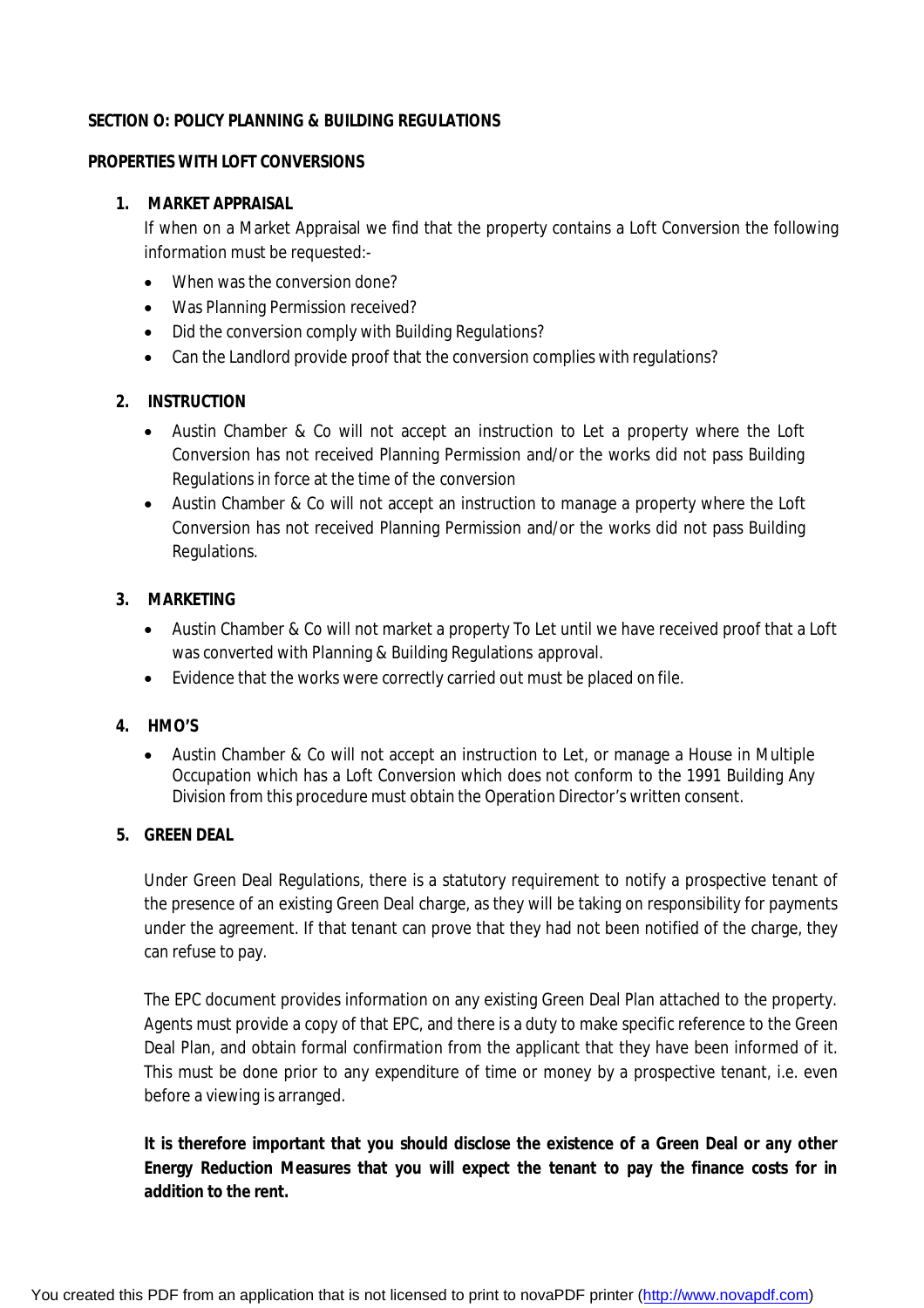The Department of Energy and Climate Change (DECC) has issued guides to assist the Green Deal process see:<https://www.gov.uk/green-deal-energy-saving-measures>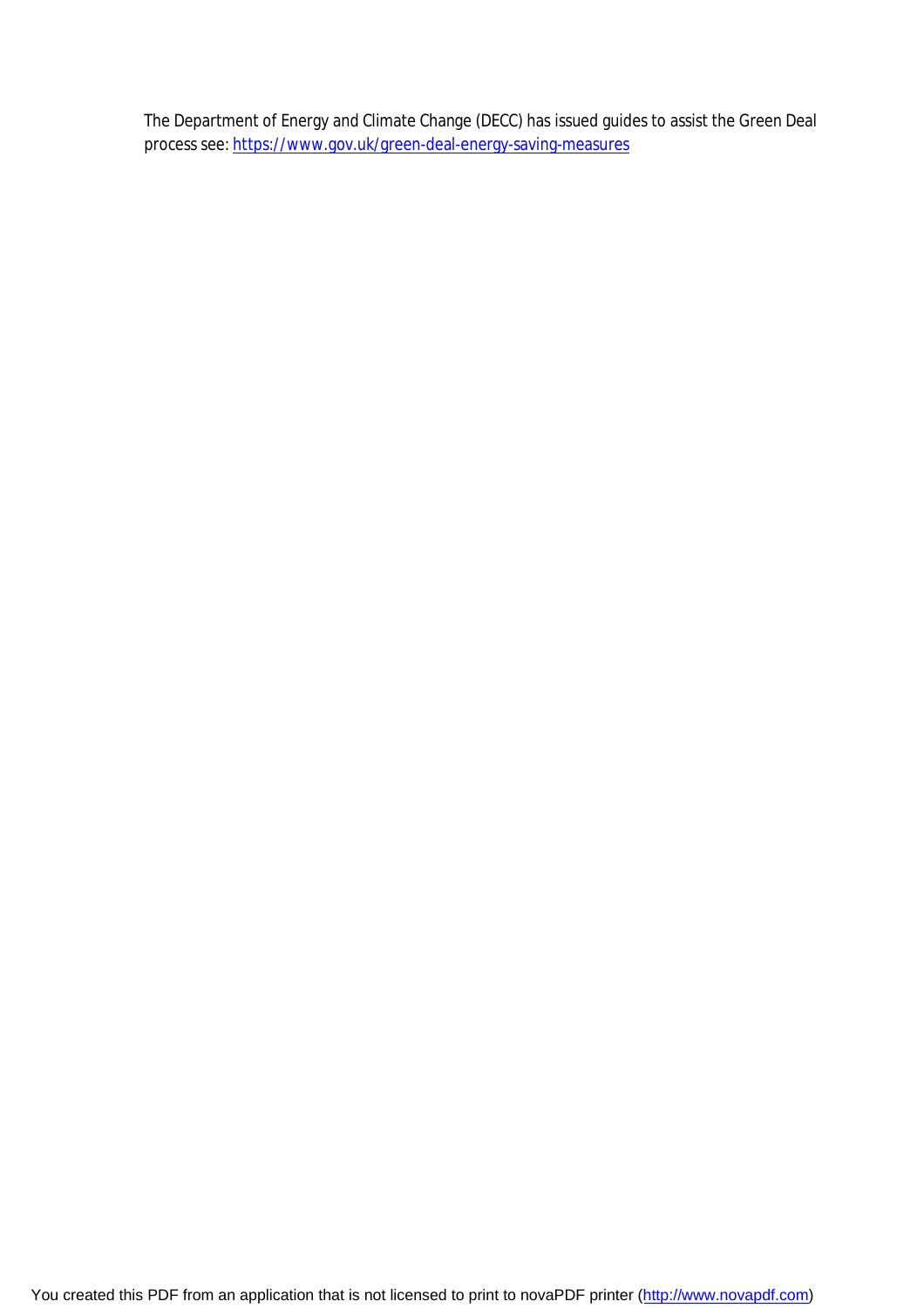# **SECTION P: ENERGY PERFORMANCE CERTIFICATES (EPC'S)**

Legislation has introduced an obligation on persons letting certain types of residential property to provide an EPC to the Tenant of the property prior to the exchange of contracts for the rental of the property.

If, in our opinion, your property requires an EPC we will inform you of this and we will instruct our EPC Provider to contact you to take payment for and produce an EPC. You will be responsible for the EPC Charge which is not part of our letting and/or management commission. Please advise us if you consider your property to be exempt.

If you do not want our EPC provider to prepare an EPC for your property you must provide us, at the time of signing this agreement, with an EPC that conforms with theLegislation.

We reserve the right to vary our terms in relation to the provision of EPC's in the event that our EPC Provider requests reasonable amendments.

We, or our supplier, may request information from you in order to prepare the EPC. You agree to provide this information promptly and you warrant that this information is accurate to the best of your knowledge and belief.

Where a EPC is supplied by our EPC provider we do not make or give any representations, warranties or other promises in relation to its accuracy or otherwise. In order to prepare the EPC our EPC Provider will require access to the Property. You agree to provide our EPC Provider or a representative of it safe access to the Property on reasonable notice.

# **1. EPC CHARGE**

This is a charge for the collation of the "Required" contents of the EPC. This is payable to our EPC provider upon signing of this agreement.

# **2. LEGISLATION**

This term includes any legislation relating to EPC's including without limitation the Housing Act 2004, Home Information Packs (No 2) Regulations 2007, and Home Information Packs (No 2) Redress Regulations 2007 all as amended from time to time.

# **3. EPC OWNERSHIP**

Transfer of ownership of the EPC, or any of its contents will not pass to you until the EPC Charge has been paid in full. Any transfer of ownership is subject to the intellectual property rights of the EPC Provider. This means any supplier that we instruct in connection with the preparation of an EPC.

#### **4. ACCESS TO THE EPC**

We have an obligation to, and we will, provide a copy of the EPC to any prospective tenant unless we have reasonable grounds to suspect that the person making the request is unlikely to have sufficient means to rent the Property; is not genuinely interested in renting a property of a general description which applies to the property; **OR** is not a person to whom you are likely to be prepared to rent the property. In this respect please inform us in writing of any persons who you are not willing to rent the property to.

# **5. TIME SCALES**

It is important that we work closely with you, the EPC Provider and their Domestic Energy Assessor to collate the contents of the EPC efficiently so that the property can be marketed in a manner that complies with the EPC Legislation. To this end we have agreed service standards with our suppliers and would ask for your full cooperation to provide both information and access for the EPC inspection. We accept no responsibility for delays beyond our direct control.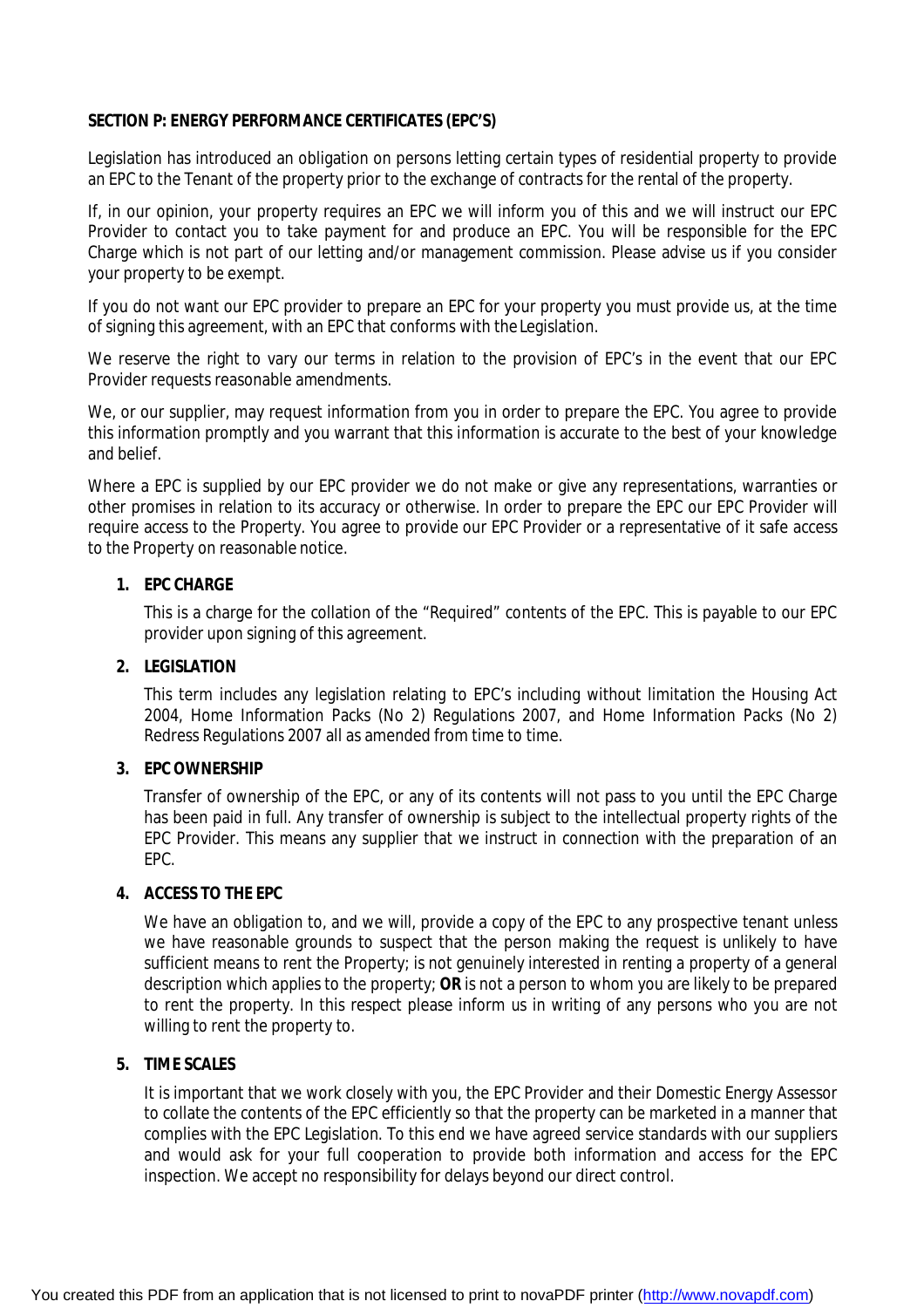#### **SECTION Q: OTHER SERVICES**

#### **1. MORTGAGES, FINANCE AND INSURANCE**

We have arrangements with a number of companies who specialise in these areas and can arrange for them to speak with you on any of the above areas.

# **WARNING: YOUR HOME MAY BE REPOSSESSED IF YOU DO NOT KEEP UP REPAYMENTS ON YOUR MORTGAGE.**

#### **2. SALES**

All our Lettings Offices have a Residential Sales Department. Sales negotiators are highly trained and have extensive local knowledge of property andmarkets.

We can give advice on Buy to Let property and help you to locate the right property for maximum rent income and capital growth.

We have a closely linked computerised network and software which provides amazing Emailing and other marketing facilities that ensure newly instructed properties are made available to as many buyers as possible.

Every instruction is placed on our dedicated Internet web site and this opens the market to international buyers which can and do contact us daily. We include Floor Plans and professional photography to enhance the marketability of your Property.

#### **3. SURVEYORS AND VALUERS**

We can arrange/recommend for independent expert surveyors to provide a service covering all residential property situations, including Private Valuations, Homebuyers Survey and Valuation Reports, Building Surveys, Probate, Insurance, Matrimonial Valuations and Rental Valuations.

# **4. CONVEYANCING**

By organising the legal professionals who will work for you our aim is to make the complicated process of buying and selling smooth and simple for you. This service operates on a "no move, no legal fee" arrangement – so it's in everyone's interest that your transaction is a success.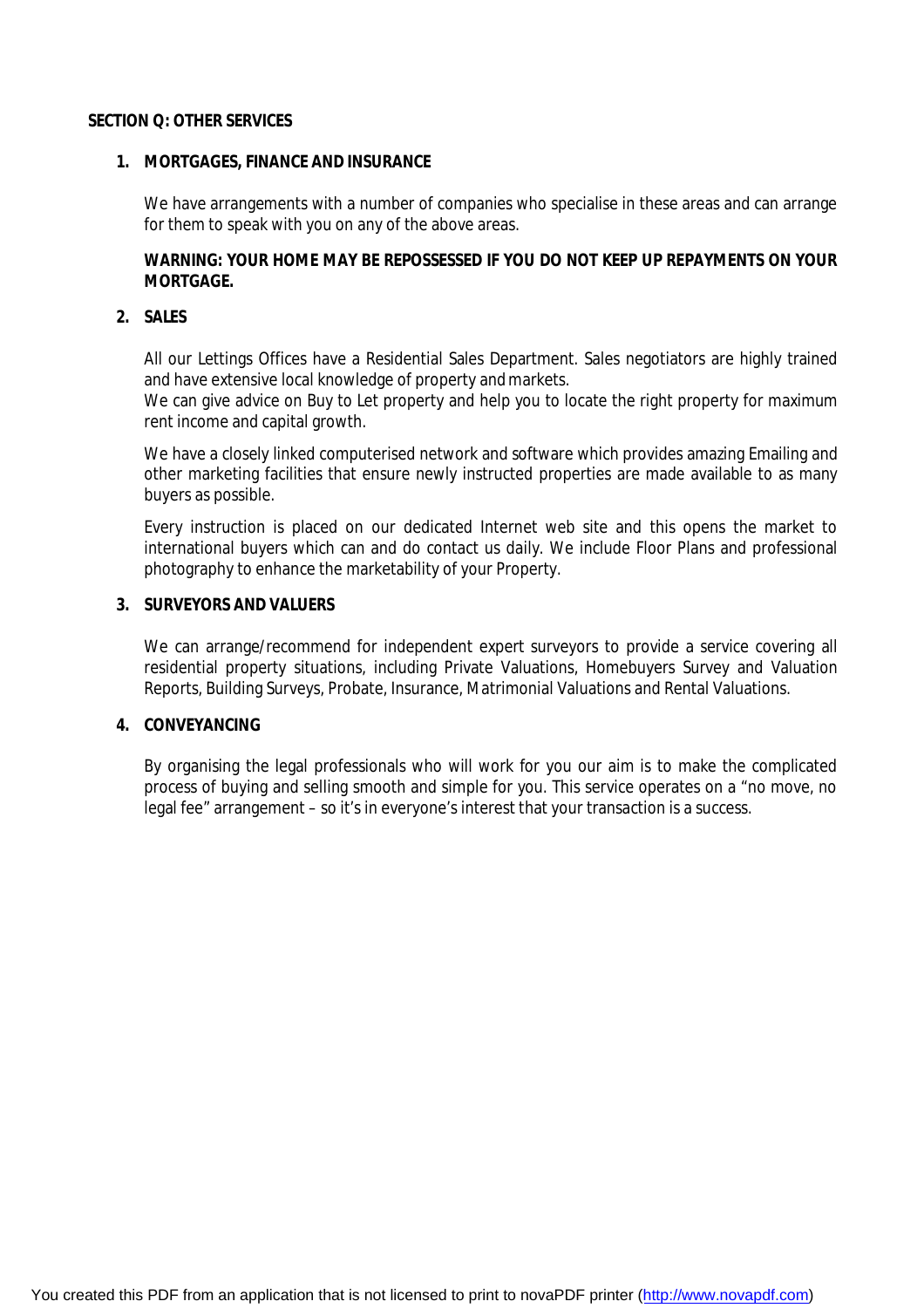# **SECTION R: INTERPRETATIONS AND DEFINITIONS**

Any dispute arising from this document, our Tenancy Agreements, or other lettings documentation is governed by and subject to only the laws of England and Wales.

In this, and all our lettings documents, the following meanings apply:

**"Agent"** one who acts for another and works in that person's best interest.

**"ADR TEAM"** Alternative Dispute Resolutions Team which a service is provided by our insurance based deposit protection scheme My Deposits Ltd.

**"Arranging"** means making provision for a service or works, with the total cost of the resulting invoice(s) being met by the Landlord, or Tenant as appropriate.

**"Associated Party"** means any individual, company, firm, other institution or body, whether incorporated or unincorporated, which is directly or indirectly connected with the Tenant, whether such connection be by blood, friendship, acquisition, marriage, membership, employment, ownership, or who by any means could be said to be associated with the Tenant.

**"Building Regulations"** govern the erection and alteration of buildings.

**"Austin Chamber & Co"** is The Trading Name for Nessknoll Ltd.

**"Client's Accounts"** is a separate bank account into which monies not belonging to the Agent are deposited and held on trust for the benefit of the Client be they a Landlord or Tenant.

**"Contracts"** are binding written documents between parties, which when signed; legally commit all parties to the agreed terms.

**"Day"** means a working day exclusive of Bank Holidays and Weekends.

**"Deposit"** The Deposit is a sum of money paid by the Tenant and held against any damages, or dilapidations to the property caused by the Tenant, or for rent arrears or other breaches of the Tenancy Agreement by the Tenant. The Tenant will pay a deposit at the commencement of the initial term. We will hold the deposit as stakeholders pending the satisfactory termination of the Tenancy. Upon such termination if the Landlord and Tenant agree what sums, if any are to be deducted from the deposit for dilapidations, damage and unpaid rent, we will arrange for the payment of sums to the Landlord and return the balance to the Tenant in accordance with our Deposit Disbursal Procedures.

**"Event Driven"** An Event Driven Contract obliges the Landlord and Agent to observe the agreed terms when the "Event" occurs.

**"Guarantor"** A Guarantor is someone who guarantees all the obligations of another person. A Tenant's Guarantor, is liable for all the Tenant's obligations under the Tenancy Agreement

**"Gross Rent"** The total of all rent payable by the Tenant under any Tenancy Agreement for the duration of the entire term of the agreement. For the avoidance of doubt this includes any renewed, extended or periodic tenancies.

**"Landlord"** includes the persons for the time being entitled to receive the Rent and entitled to vacant possession of the Property at the end of the Tenancy. It is agreed that where the Landlord is comprised of two or more persons any agreements expressed to be made shall be deemed to be made jointly and individually.

**"Monies Held"** Rent and other monies held by us on behalf of the Landlord. We do not pay interest on clients' monies held.

**"Mortgagee"** The Mortgagee is the institution which grants the loan to purchase a property. A Landlord must always seek the Mortgagee's permission when letting a property which has a mortgage on it.

**"Offer"** An offer is the price and attendant conditions made by a prospective Tenant who wants to rent a property.

**"Orders"** When Austin Chamber & Co are asked to arrange for Contractors to attend a property to undertake Safety Tests or conduct repairs there will be an Arrangement charge for each and every order placed.

**"Power of Attorney"** This is a document which grants power to a person to act in the name of another person and must be drawn up by a solicitor. Austin Chamber & Co will always require sight of the document from anybody claiming to act under power ofattorney.